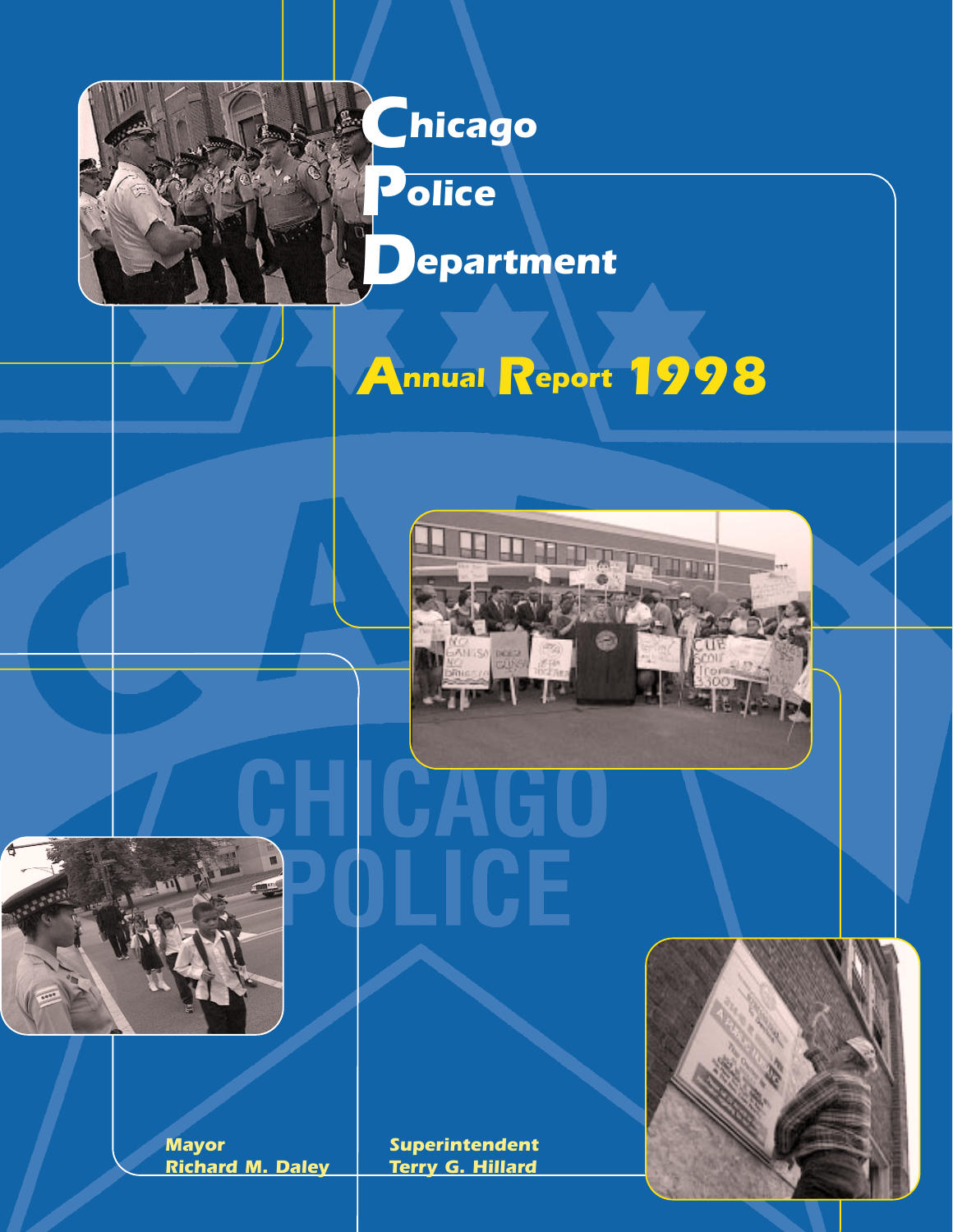The Chicago Police Department, as part of, and empowered by the community, is committed to protect the lives, property and rights of all people, to maintain order and to enforce the law impartially.We will provide quality police service in partnership with other members of the community. To fulfill our mission, we will strive to attain the highest degree of ethical behavior and professional conduct at all times.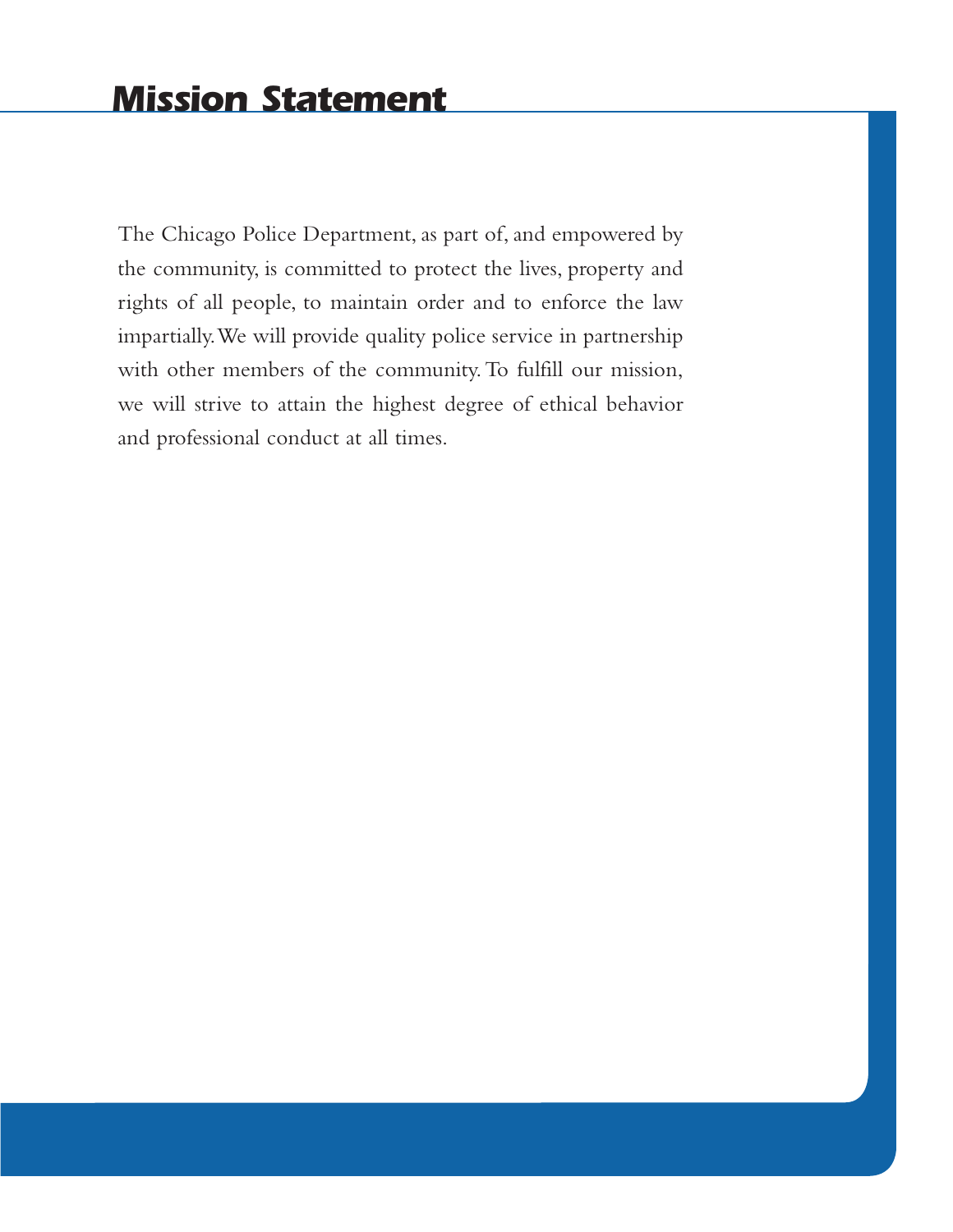## *Annual Report 1998 Chicago Police Department*

Prepared by



Chicago Police Department Research and Development Division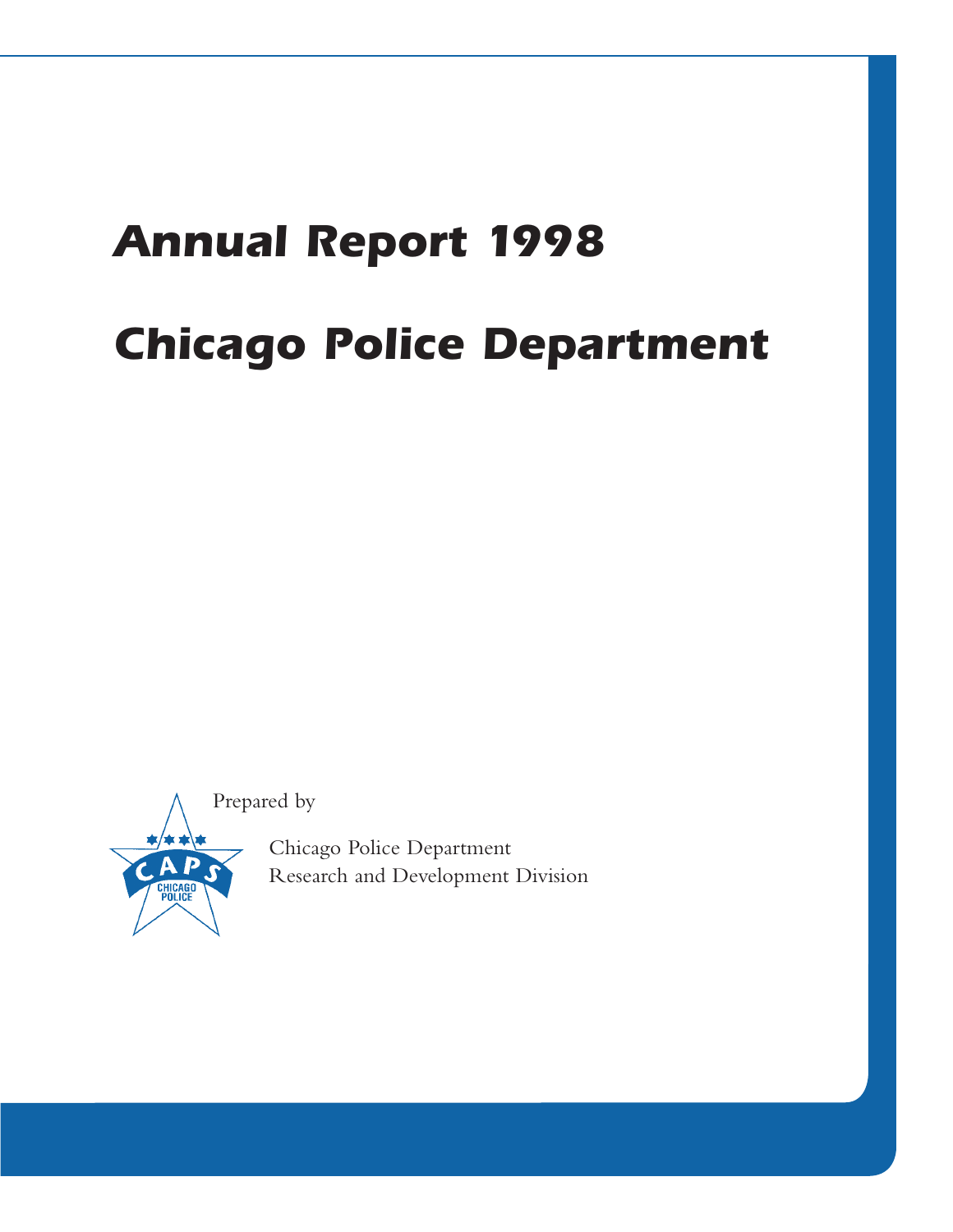## *Table of Contents*

| Murder                                                 |
|--------------------------------------------------------|
|                                                        |
| Fig. 8b. Relationship between Offender and Victim 17   |
|                                                        |
|                                                        |
|                                                        |
|                                                        |
|                                                        |
|                                                        |
|                                                        |
|                                                        |
| Fig. 10a. Motor Vehicle Thefts-Actual and Attempted 19 |
| Fig. 10b. Recovered Stolen Motor Vehicles 19           |
|                                                        |
|                                                        |
| Fig. 11b. Reported Hate Crimes by Type 20              |
| Fig. 11c. Reported Hate Crimes by Motive 20            |
| Fig. 11d. Hate Crimes Investigation Dispositions 20    |
|                                                        |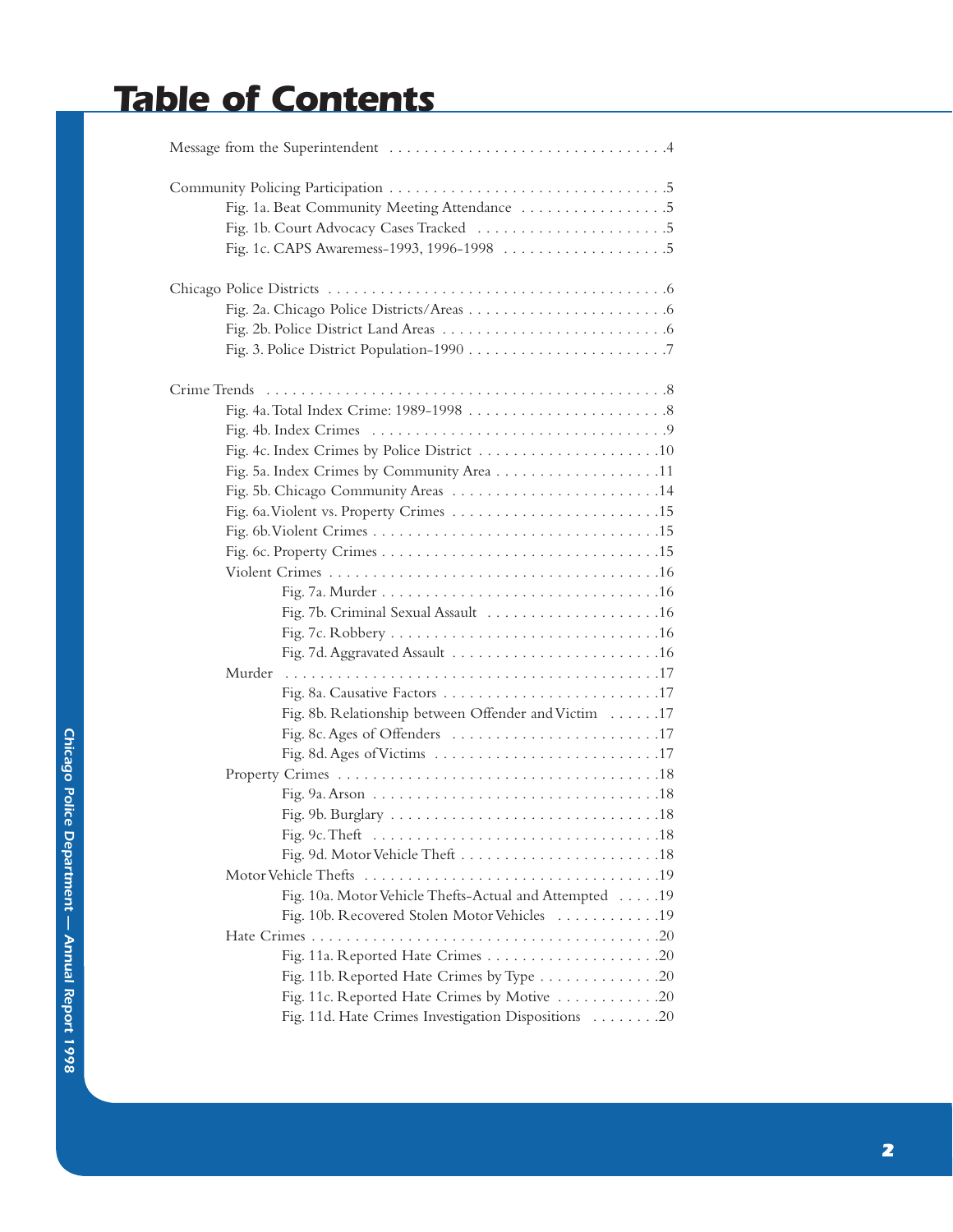| Fig. 12b. Murder Offenses by Weapon Type 21                                                                                                 |  |
|---------------------------------------------------------------------------------------------------------------------------------------------|--|
| Fig. 14. Arrests by Offense Classification, Age, and Gender-1998 24<br>Fig. 15. Arrests by Offense Classification, Race, and Gender-1998 26 |  |
| Fig. 16e. Roadside Safety Checks-Citations Issued 29                                                                                        |  |
| Fig. 17c. Disposition of Juveniles Processed Within Department 30                                                                           |  |
| Fig. 18b. Incoming Calls Received 31                                                                                                        |  |
|                                                                                                                                             |  |
|                                                                                                                                             |  |
| Fig. 21a. 1998 Salary Schedule - Sworn Members 34                                                                                           |  |
|                                                                                                                                             |  |
| Fig. 23a. Allegations of Misconduct 36<br>Fig. 23b. Recommended Disciplinary Actions in Sustained Cases 36                                  |  |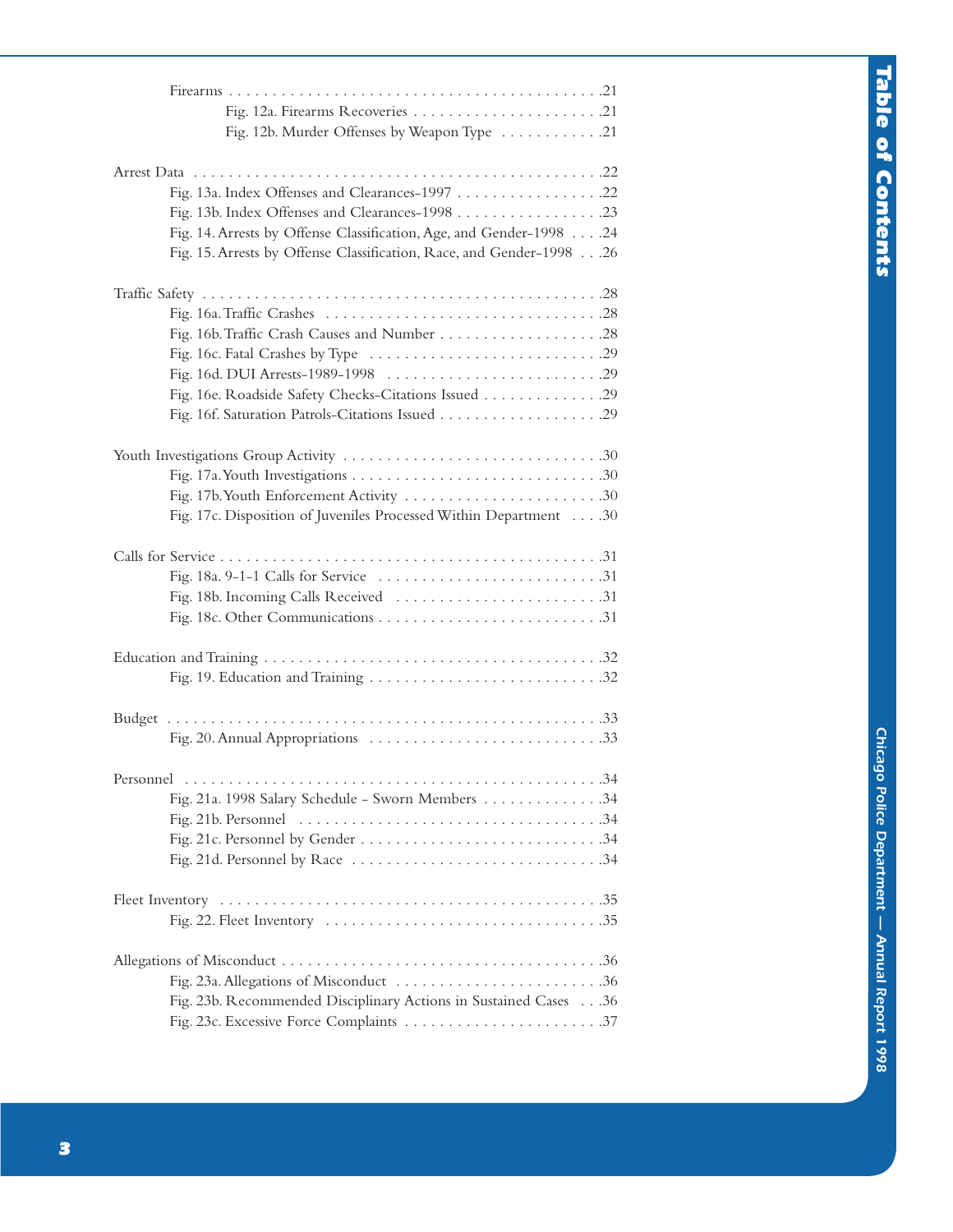## *Superintendent's Message*

*The very essence of CAPS is partnerships between police and neighborhood residents, city agencies and businesses, churches and schools all working together to overcome crime and neighborhood disorder.*

Crime in Chicago is down for the seventh year in a row—the lowest total in more than a decade. This downward trend in reported crime coincides with the implementation of our unique version of community policing—the Chicago Alternative Policing Strategy, or CAPS. While statistics help form one view of the success of our policing model, the pictures that best tell the story are those of the people working hand-in-hand to make and keep Chicago safe. So this year, in addition to the usual statistics, this report also presents a series of "snapshots" of just a few of the thousands of *real people* who are the reason our policing strategy continues to succeed.

These men and women work together with police opposing gang and drug activity, refusing to surrender to criminals. A range of new tools has proved successful in shutting down drug houses, demolishing abandoned buildings that foster crime, holding landlords accountable for illegal activity in their buildings, closing problem liquor stores and taverns, and providing safe passage for children on the way to and from school. New crime-mapping techniques are also helping police and citizens identify crime trends and anticipate problems.

Thanks to the help of other City agencies, we are making neighborhoods safer by improving lighting, trimming trees, removing abandoned cars and buildings, and erasing graffiti. By beautifying the City, we foster pride in our neighborhoods—and that makes us all less tolerant of criminal activity.

The CAPS partnership extends beyond efforts by the police, City agencies, and individuals. Collective participation by businesses, community organizations and church groups have helped form the foundation essential for grass root problem solving.

All of these efforts are making a big difference in our neighborhoods. Standing together against crime, we have put the criminals on notice that we will not hide in fear, we will not back down, and we will not accept their assaults on our quality of life.

Our work is far from over. There are still too many gangs in our communities, too many drug dealers trying to poison our children, too many guns on our streets, and too many victims in the emergency rooms and cemeteries.We continue to meet these challenges in new ways from our groundbreaking lawsuit against gun dealers and manufacturers, to major undercover operations aimed at building federal-style conspiracy cases against drug-dealing street gangs. Our latest anti-crime program, the Distressed Neighborhoods Initiative, has already helped in several of Chicago's most troubled communities.This program is designed to reclaim specific neighborhoods, revitalize the community and maintain the community to insure that problems do not return.This gives the community a new lease on life.

We will need to work harder. More importantly, we need to continue to work together.This requires us to trust one another as true partners for a better Chicago.This, of course, is the essence of CAPS—partnerships—partnerships between police and neighborhood residents, City agencies and businesses, churches and schools—all working together to overcome crime and neighborhood disorder.

Each year more and more Chicagoans participate in a wide range CAPS programs and events. To all members of the community, I say, "We need you; join us; work with us. We can make a difference.Together we can make *your* neighborhood a safer more liveable place."



 $\mathcal{Q}$ 

*"The partnership between citizens and police is stronger than ever before and it's going to get better as more and more people get involved and see the positive results we achieve when we work together." — Superintendent Terry G. Hillard*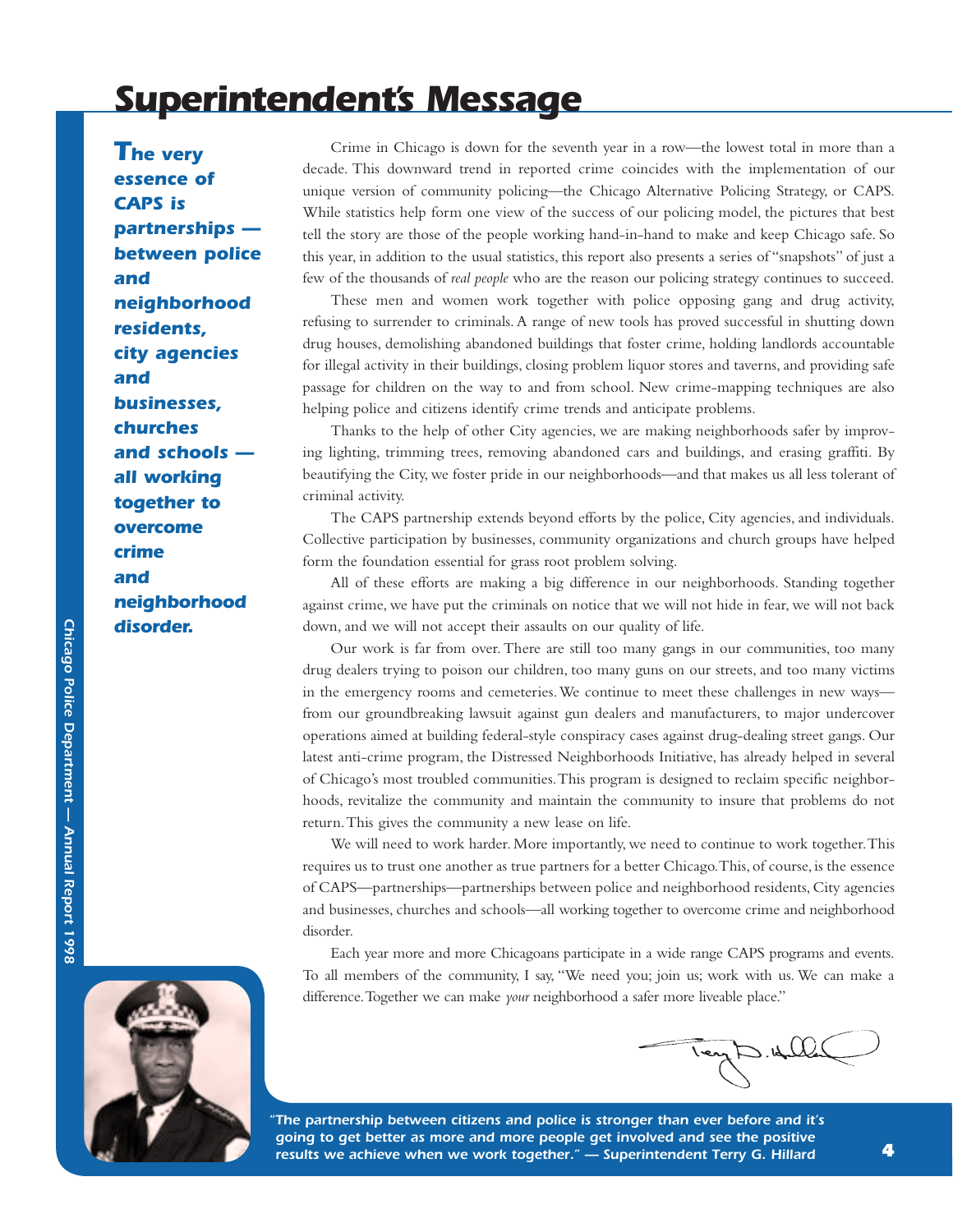## *Community Policing*

### *Fig. 1a. Beat Community Meeting Attendance*

|                                     | 1997   | 1998   | % change |
|-------------------------------------|--------|--------|----------|
| <b>Total Meetings</b>               | 2.699  | 2.725  | $1.0\%$  |
| Average Number of Monthly Meetings  | 225    | 227    | 0.9%     |
| <b>Total Attendees</b>              | 64.221 | 65.620 | 2 2%     |
| Average Number of Monthly Attendees | 5.352  | 5.468  | 2 2%     |
| Average Attendees Per Meeting       | 24     | 24     | $0.0\%$  |

### *Fig. 1b. Court Advocacy Cases Tracked*

|                                 | 1997  | 1998  | % change  |
|---------------------------------|-------|-------|-----------|
| <b>Total Cases</b>              | 3.004 | 3.398 | $1.3.1\%$ |
| Average Number of Monthly Cases | 250   | 283   | 13.3%     |
| <b>Total Volunteers</b>         | 5.158 | 4.750 | $-7.9\%$  |
| Average Monthly Volunteers      | 430   | 396   | $-79%$    |



*Fig. 1c. CAPS Awareness - 1993, 1996-1998*



The number of beat community meetings in 1998 essentially remained at their 1997 levels, while attendance increased by 2 percent. The average number of attendees per meeting remained the same. Although more Court Advocacy cases were tracked in 1998 than 1997 (13 percent), there were fewer court Advocacy volunteers involved (-8 percent).

Awareness of CAPS among Chicago residents has shown a steady increase, from 32 percent in the prototype year (when the strategy was pilot tested in five districts) to 79 percent in the fifth year of full program implementation.The increase has been consistent across demographic segments race, gender and age. Between 65 and 87 percent of each segent related to one of these categories was aware of CAPS in 1998. In jurisdictions which have implemented a community policing strategy, it is more common to find substantial differences in awareness of the strategy across demographic segments.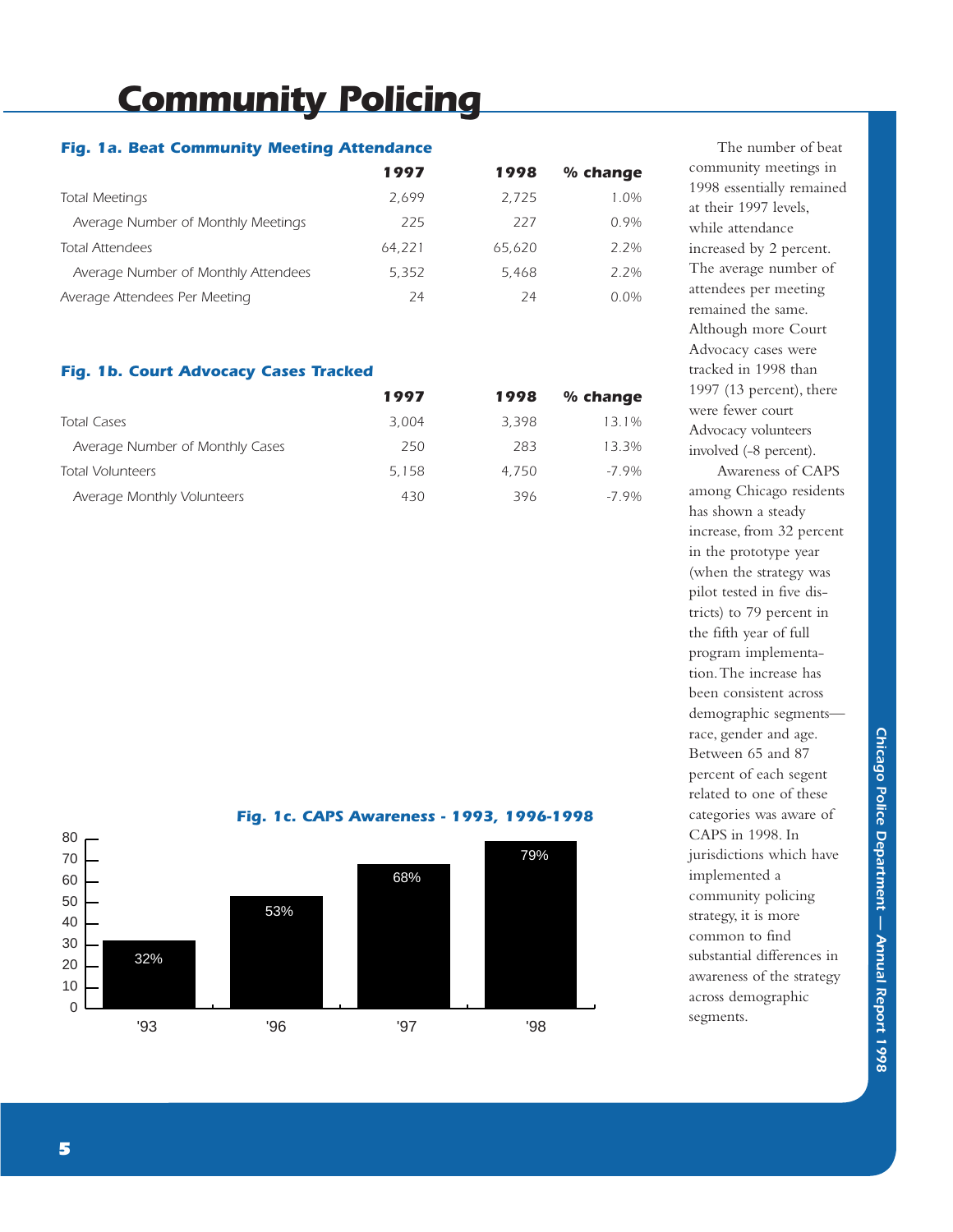## *Chicago Police Districts*

Chicago is divided into 25 police districts, which are organized into five police areas.Each police district has between 9 and 15 police beats, with a total of 279 throughout the City. It is at the beat level that the Department's strategy of police–community partnership and problem solving is carried out.

Each police district is led by a district commander. In addition to uniformed beat and rapid response officers, each district has teams of plain clothes tactical and gang tactical officers.Each district also has a Neighborhood Relations Office which helps coordinate police-community partnership and problem solving at the beat level and provides special services to senior citizens.

Each of the five police areas includes detectives and youth investigators who follow up and investigate crimes occurring in their area.

#### *Fig. 2a. Police Districts/Areas*



|                 | <b>District</b>       | (sq. miles) | Rank           |
|-----------------|-----------------------|-------------|----------------|
| 1               | Central               | 3.24        | 24             |
| $\mathcal{L}$   | Wentworth             | 3.75        | 23             |
| 3               | <b>Grand Crossing</b> | 5.82        | 14             |
| 4               | South Chicago         | 26.07       | $\overline{2}$ |
| 5               | Pullman               | 12.71       | 6              |
| 6               | Gresham               | 8.06        | 9              |
| 7               | Englewood             | 6.54        | 11             |
| 8               | Chicago Lawn          | 23.45       | 3              |
| 9               | Deering               | 12.82       | 5              |
| 10 <sup>°</sup> | Marquette             | 7.91        | 10             |
| 11              | Harrison              | 6.09        | 12             |

*Fig. 2b. Police District Land Areas*

*Land Area Land Area* 

| Total        |                      | 228.13 |              |
|--------------|----------------------|--------|--------------|
| 25           | <b>Grand Central</b> | 10.92  | 7            |
| 24           | Rogers Park          | 5.22   | 18           |
| 23           | Town Hall            | 2.77   | 25           |
|              | 22 Morgan Park       | 13.44  | 4            |
| 21           | Prairie              | 5.28   | 17           |
|              | 20 Foster            | 4.38   | 20           |
| 19           | Belmont              | 5.55   | 15           |
| 18           | East Chicago         | 4.48   | 19           |
| 17           | Albany Park          | 9.67   | 8            |
| 16           | Jefferson Park       | 30.53  | $\mathbf{1}$ |
| 15           | Austin               | 3.81   | 22           |
|              | 14 Shakespeare       | 6.00   | 13           |
| 13           | <b>Wood</b>          | 4.19   | 21           |
| 12           | Monroe               | 5.45   | 16           |
| 11           | Harrison             | 6.09   | 12           |
| 10           | Marquette            | 7.91   | 10           |
| 9            | Deering              | 12.82  | 5            |
| 8            | Chicago Lawn         | 23.45  | 3            |
| 7            | Englewood            | 6.54   | 11           |
| $\checkmark$ | ו ו וואו וכא וכי     | U.VU   |              |



*"That's how we get things done . . . with help from the citizens." — Officer John Grooms*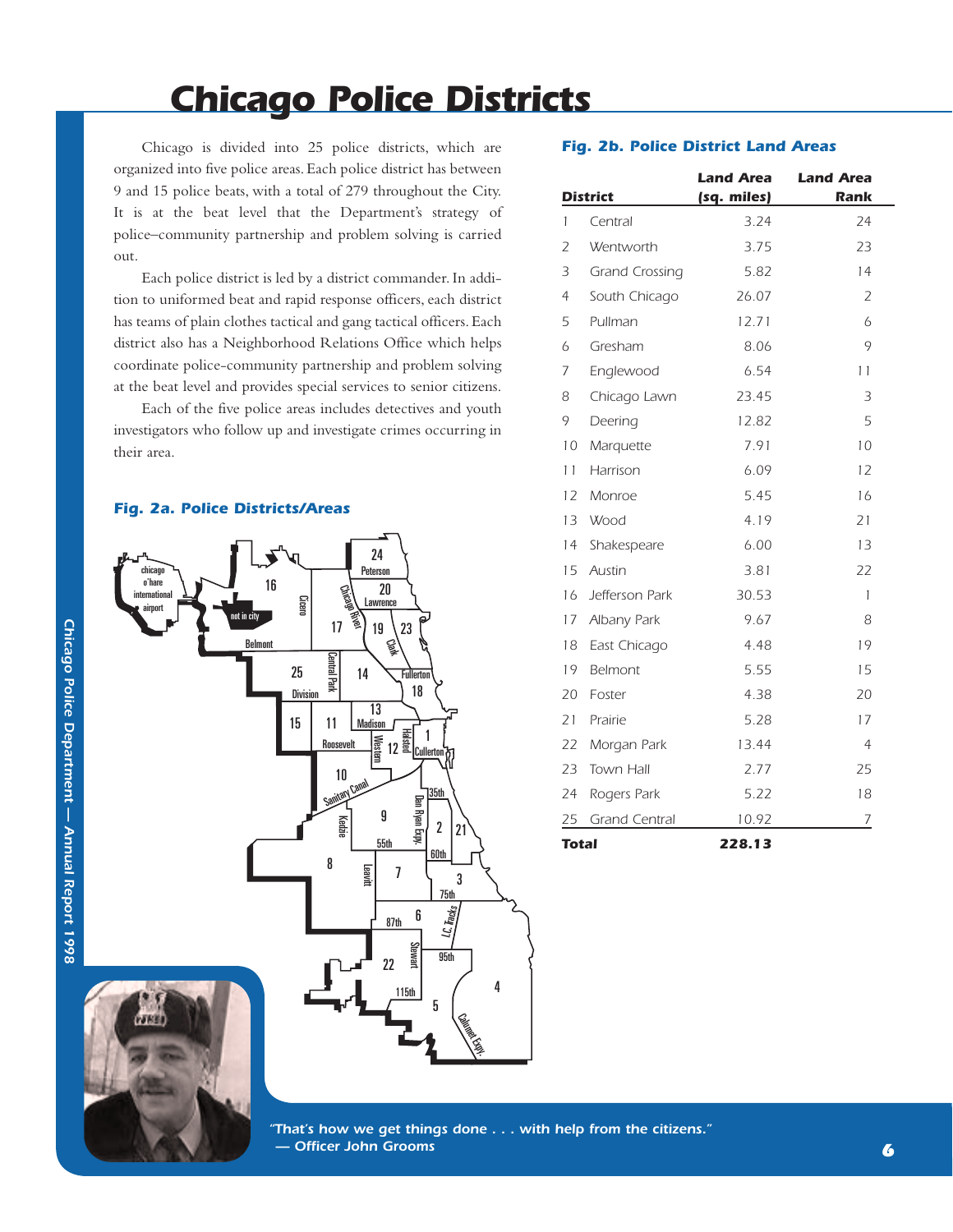# **Chicago Police Districts - Population** *Chicago Police Districts - Population*

### *Fig. 3. Police District Population - 1990*

| <b>District</b> | <b>White</b> | <b>Black</b> | <b>Asian</b> | <b>Native</b><br><b>American</b> | <b>Other</b> | Total*    | Hispanic* |
|-----------------|--------------|--------------|--------------|----------------------------------|--------------|-----------|-----------|
|                 | 11,571       | 5,049        | 607          | 41                               | 188          | 17,456    | 897       |
| 2               | 208          | 65,460       | 50           | 67                               | 49           | 65,834    | 229       |
| 3               | 2,752        | 84,054       | 332          | 117                              | 201          | 87,456    | 667       |
| $\overline{4}$  | 37,646       | 88,981       | 407          | 276                              | 17,024       | 144,334   | 29,331    |
| 5               | 3,277        | 94,771       | 115          | 82                               | 1,652        | 99,897    | 2,925     |
| 6               | 1,964        | 112,017      | 91           | 106                              | 146          | 114,323   | 529       |
| 7               | 856          | 105,276      | 120          | 106                              | 184          | 106,542   | 594       |
| 8               | 163,554      | 22,135       | 2,333        | 371                              | 19,089       | 207,481   | 33,666    |
| 9               | 78,091       | 37,844       | 9,382        | 414                              | 30,639       | 156,369   | 48,578    |
| 10              | 26,202       | 47,847       | 403          | 321                              | 57,059       | 131,832   | 76,874    |
| 11              | 3,617        | 91,099       | 319          | 132                              | 3,387        | 98,554    | 5,900     |
| 12              | 19.103       | 20,343       | 2,409        | 227                              | 27.740       | 69,823    | 37,279    |
| 13              | 31,245       | 15,634       | 741          | 237                              | 18,227       | 66,084    | 33,369    |
| 14              | 59,328       | 12,078       | 2,022        | 612                              | 54,967       | 129,007   | 84,183    |
| 15              | 2,809        | 60,652       | 173          | 51                               | 271          | 63,956    | 836       |
| 16              | 176,085      | 677          | 4,886        | 249                              | 2,184        | 184,081   | 8,836     |
| 17              | 97,216       | 2,401        | 20,755       | 541                              | 14,396       | 135,309   | 32,854    |
| 18              | 76,655       | 17,007       | 2,404        | 155                              | 1,149        | 97,370    | 3,273     |
| 19              | 84,150       | 4,415        | 5,642        | 574                              | 12,490       | 107,270   | 25,645    |
| 20              | 62,795       | 13,726       | 16,258       | 734                              | 10,994       | 104,508   | 20,460    |
| 21              | 18,712       | 43,306       | 6,253        | 116                              | 557          | 68,944    | 1,474     |
| 22              | 45,096       | 71,314       | 306          | 132                              | 342          | 117,190   | 1,290     |
| 23              | 67,356       | 14,612       | 6,595        | 544                              | 5,858        | 94.964    | 11,977    |
| 24              | 88,645       | 23,104       | 17,130       | 528                              | 8,274        | 137,682   | 19,122    |
| 25              | 104,592      | 33,910       | 4,385        | 332                              | 34,243       | 177,462   | 65,068    |
| <b>Total</b>    | 1,263,524    | 1,087,711    | 104,118      | 7,064                            | 321,309      | 2,783,726 | 545,852   |
| <b>Percent</b>  | 45.4%        | 39.1%        | 3.7%         | 0.3%                             | 11.5%        | 100.0%    | 19.6%     |

\* The "Hispanic" totals in the right–most column represent a duplicate count and should not be added to the "Total" column. Hispanics may be of any race, and are already included in the racial counts.

Data compiled by Wes Skogan, Northwestern University, for the Chicago Community Policing Evaluation Consortium, based on 1990 Census figures. District populations are estimated from Census tract-level data. Due to rounding errors, district figures do not add to citywide totals.



*"If we work together, we can stop gangs and violence." — Maria Alverado, Student*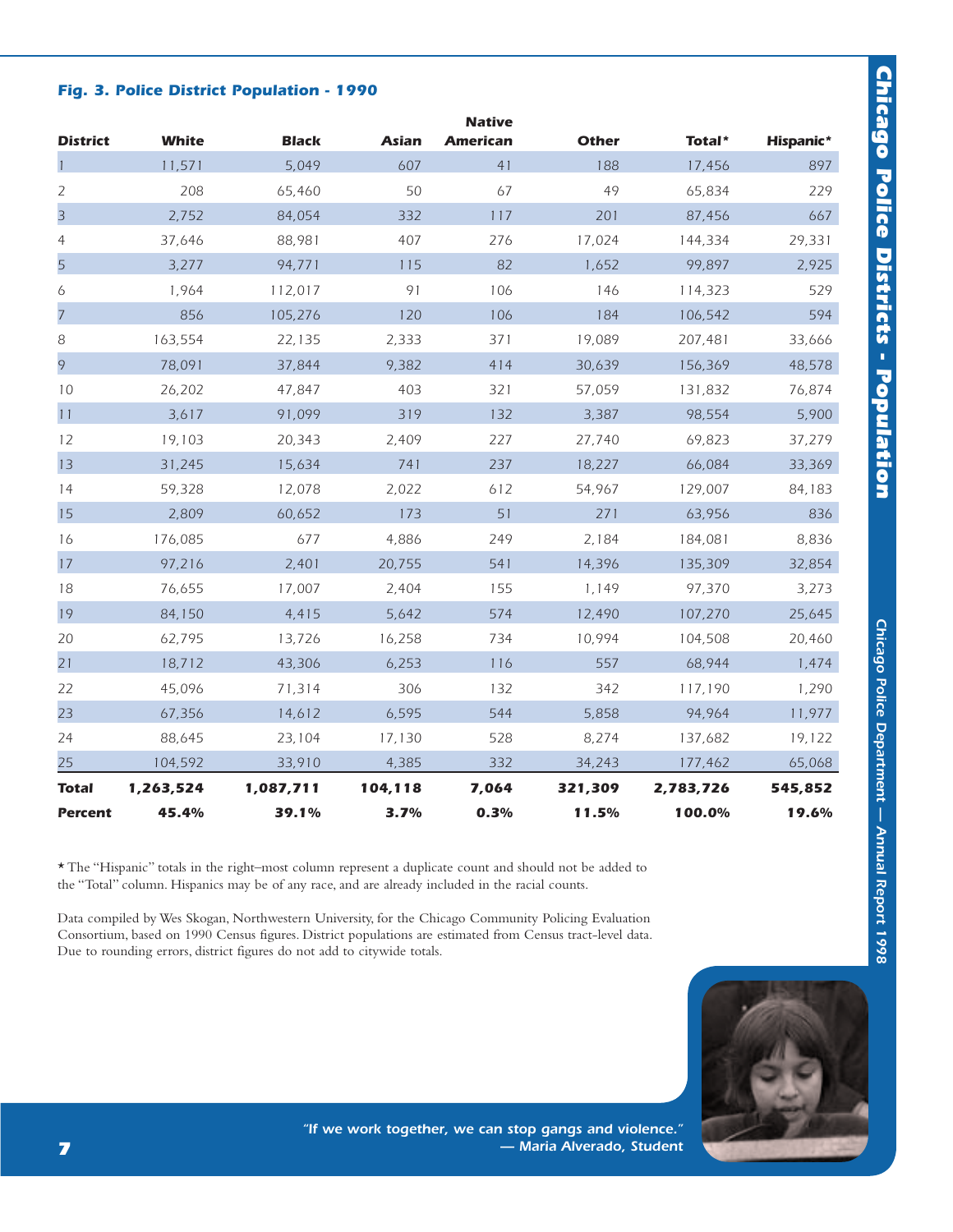## *Crime Trends*

For the seventh year in a row, reported index crime declined in Chicago.The decline of 3 percent in 1998 followed a decrease of 1 percent in 1997, 3 percent in 1996, 4 percent in 1995, and 1 percent in 1994. Overall, reported index crime declined by 8.5 percent in the five years between 1994 and 1998, corresponding to a compound annual rate of 2 percent.The 253,608 index crimes reported in 1998 was the lowest total in more than a decade.

### **Crime types, District trends**

Six of the eight part one crime categories decreased between 1997 and 1998.These were murder, criminal sexual assault, robbery, burglary, motor vehicle theft, and arson.Arson and burglary showed relatively large decreases of 17 and 11 percent respectively, while the



remaining categories showed moderate decreases of 5 to 9 percent.The two categories which did not decreasetheft and aggravated assault/battery—were essentially stable between 1997 and 1998.

As in previous years, 1998 property crimes outnumbered violent crimes by a ratio of approximately 3:1.

Reported index crime decreased in 19 of Chicago's 25 police districts, increased in 4 districts, and remained stable in 2 others (less than 1 percent change).Among the districts that had an increase, the average increase was 4 percent.Among the districts that experienced a decrease. the average decrease was 5 percent.

### **About the Uniform Crime Reports**

Many of the statistics in this report reflect Uniform Crime Reporting (UCR) data for the calendar years 1997 and 1998 (January 1 through December 31).The UCR program collects information on eight different crime types that make up the Crime Index: four violent crimes (murder, criminal sexual assault, robbery, and aggravated assault/battery) and four property crimes (burglary, theft, motor vehicle theft, and arson). Murder statistics for the Department's annual report are provided by the Detective Division, Crime

Analysis Unit.All other statistics come from the Illinois Uniform Crime Reporting "Monthly Summary Report" generated by the Data Systems Division.

UCR data are limited in that they measure only those crimes that are reported to the police. Nationally, it is estimated that one-third to more than one-half of the crimes that actually occur never get reported.Annual changes in the UCR may therefore reflect a real change in the incidence of crime, a change in victims' reporting behavior, or a combination of the two.



*"Our beat meetings are very productive and average about forty-five people per meeting." — Larry Wozniak, Beat Facilitator*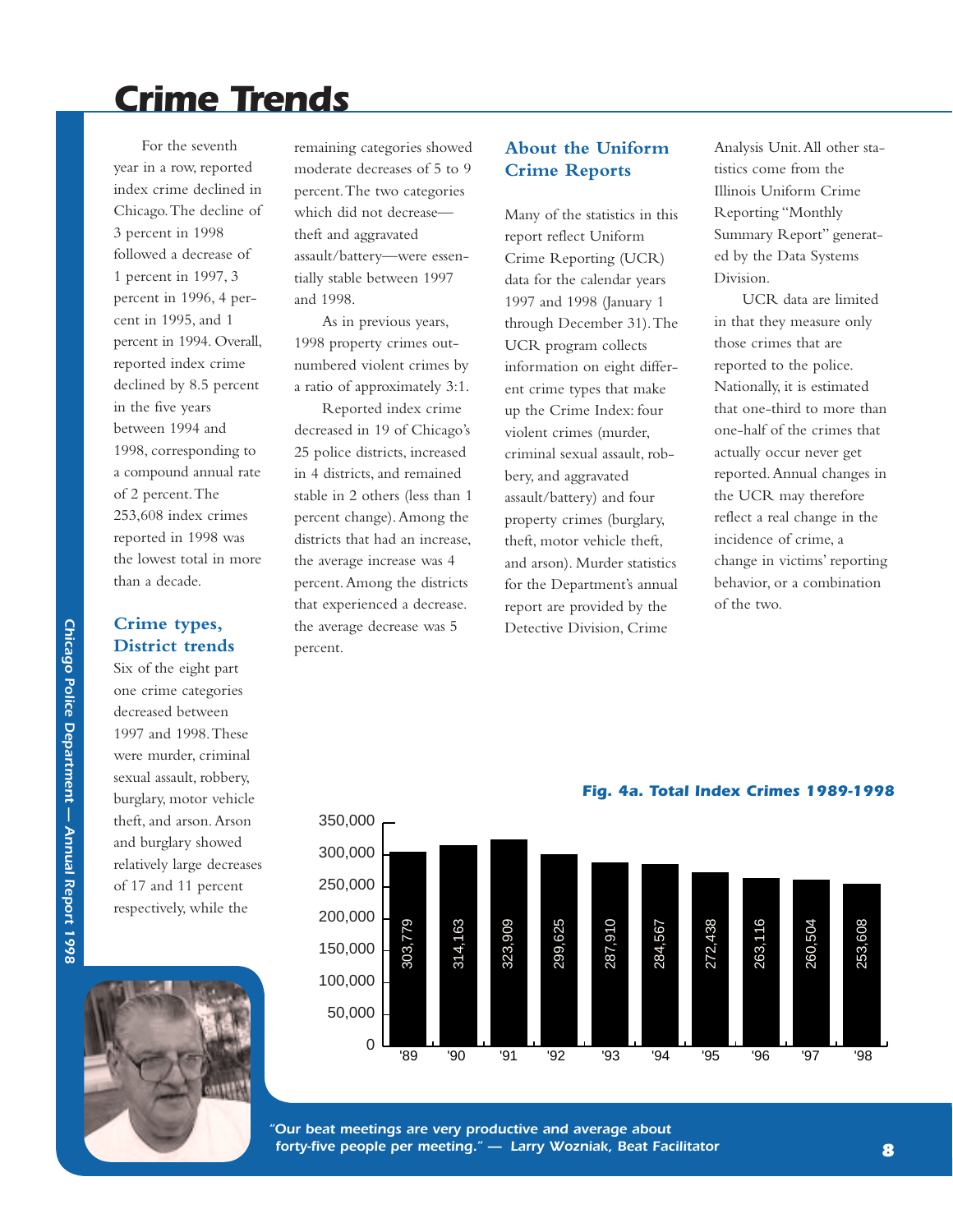### *Fig. 4b. Index Crimes*

|                                    | 1997    | 1998    | % Chg    |
|------------------------------------|---------|---------|----------|
| Murder                             | 759     | 703     | $-7.4%$  |
| Criminal Sexual Assault - Total    | 2,545   | 2,387   | $-6.2%$  |
| Attempted Criminal Sexual Assault  | 268     | 257     | $-4.1\%$ |
| Criminal Sexual Assault            | 2,277   | 2,130   | $-6.5%$  |
| Robbery - Total                    | 25,289  | 23,117  | $-8.6%$  |
| Armed Robbery                      | 15,285  | 14,018  | $-8.3%$  |
| Strongarm Robbery                  | 10,004  | 9,099   | $-9.0\%$ |
| Aggravated Assault/Battery - Total | 36,519  | 36,740  | 0.6%     |
| Gun                                | 11,249  | 11,244  | 0.0%     |
| Knife or cutting instrument        | 8,382   | 8,545   | 1.9%     |
| Other dangerous weapon             | 15,922  | 15,649  | $-1.7%$  |
| Hands, fists, feet, etc.           | 966     | 1,302   | 34.8%    |
| Burglary - Total                   | 40,632  | 36,009  | $-11.4%$ |
| Forcible Entry                     | 29,363  | 25,666  | $-12.6%$ |
| Unlawful Entry                     | 8,385   | 8,060   | $-3.9%$  |
| Attempted Forcible Entry           | 2,884   | 2,283   | $-20.8%$ |
| Theft                              | 119,609 | 121,537 | 1.6%     |
| Motor Vehicle Theft                | 33,607  | 31,826  | $-5.3%$  |
| Arson                              | 1,544   | 1,289   | $-16.5%$ |
| <b>TOTAL</b>                       | 260,504 | 253,608 | $-2.6%$  |

### *Property Crimes*

**Burglary**.The unlawful entry of a structure to commit a felony or theft, or an attempt to do so.

**Theft.** The unlawful taking or attempted taking of property or articles without the use of force, violence, or fraud.

**Motor vehicle theft.** The unlawful taking of or attempt to take a motor vehicle.

**Arson.** The willful or malicious burning or attempt to burn a house or other building, motor vehicle, aircraft, or personal property of another.

## *Violent Crimes*

**Murder.** The willful killing of a person, or the death through negligence of another.

### **Criminal sexual**

**assault.** Broader than the traditional definition of "rape" (the carnal knowledge of a female, forcibly and against her will), this category includes any sexual assault—completed or attempted, aggravated or non-aggravated—committed against any victim, female or male.

**Robbery.** The taking of or attempting to take anything of value from the care or custody of a person, by force or threat of force.

### **Aggravated assault/battery.** The

intentional causing of serious bodily harm or attempt to cause serious bodily harm, or threat of serious bodily injury or death.This category includes aggravated assault, aggravated battery, and attempted murder.



*"I can say, 'I did this.' I wanted to help. I wanted to come in and try to make a change. This is my community and I wanted to leave this for my children." — Belinda Henderson, CAPS Community Partner*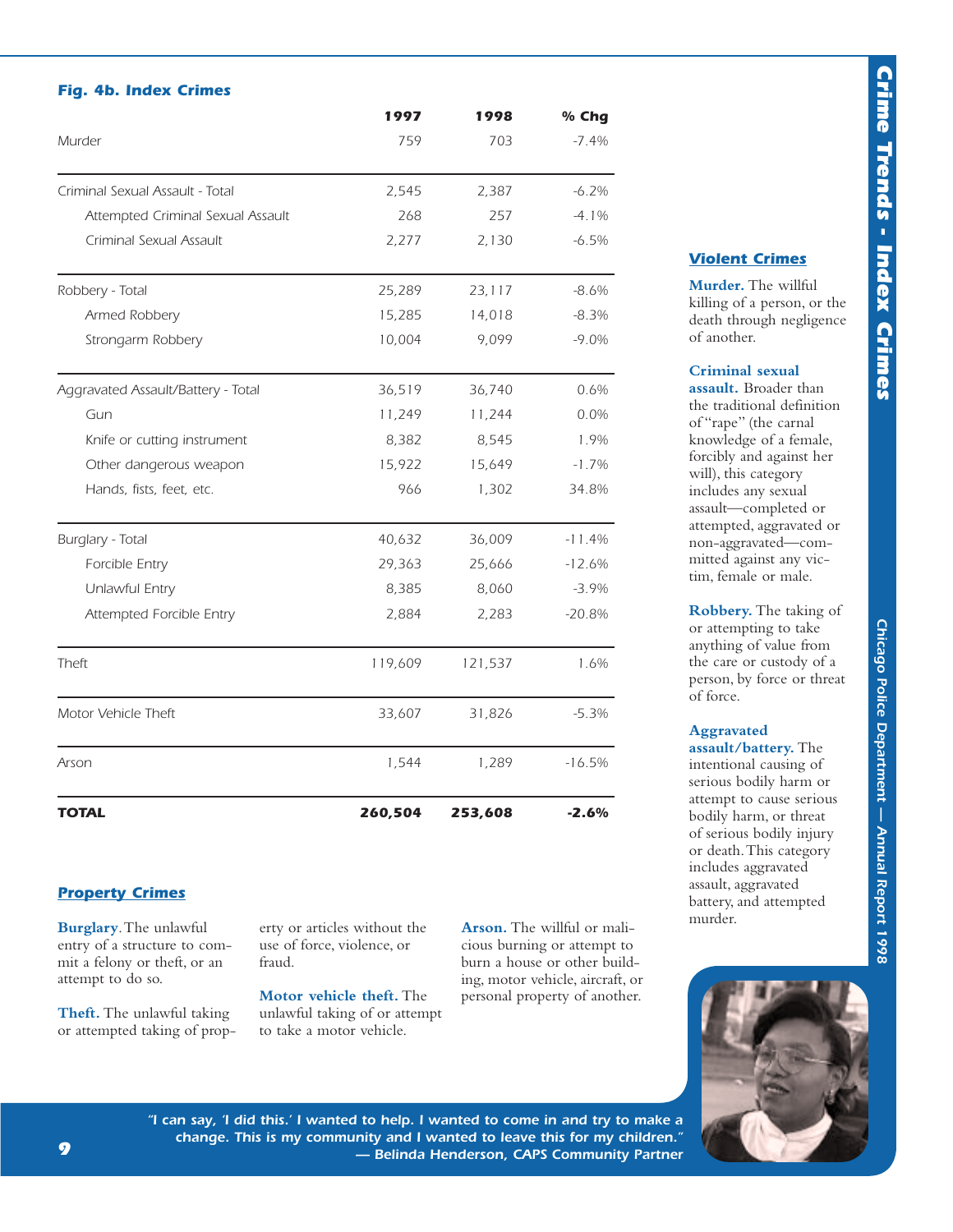### *Fig. 4c. Index Crimes By Police District*

|                | <b>District Murder</b> | <b>Criminal</b><br><b>Sexual</b><br><b>Assault</b> | <b>Robbery</b> | Agg.<br>Assault/<br><b>Battery</b> | <b>Burglary</b> | <b>Theft</b> | <b>Motor</b><br><b>Vehicle</b><br><b>Theft</b> | <b>Arson</b>   | <b>Total</b> |
|----------------|------------------------|----------------------------------------------------|----------------|------------------------------------|-----------------|--------------|------------------------------------------------|----------------|--------------|
| $\mathbf{1}$   | $\overline{7}$         | 25                                                 | 409            | 245                                | 381             | 9,800        | 595                                            | $\overline{2}$ | 11,464       |
| 2              | 46                     | 172                                                | 1,331          | 2,836                              | 1,125           | 3,541        | 921                                            | 38             | 10,010       |
| 3              | 41                     | 135                                                | 1,360          | 2,120                              | 1,755           | 4,415        | 1,438                                          | 61             | 11,325       |
| $\overline{4}$ | 37                     | 124                                                | 997            | 2,150                              | 1,889           | 4,437        | 1,599                                          | 75             | 11,308       |
| $\overline{5}$ | 34                     | 131                                                | 915            | 2,162                              | 1,261           | 3,289        | 1,329                                          | 59             | 9,180        |
| 6              | 37                     | 142                                                | 1,466          | 2,007                              | 1,968           | 5,094        | 1,739                                          | 54             | 12,507       |
| $\overline{7}$ | 56                     | 178                                                | 1,308          | 3,219                              | 1,860           | 4,178        | 1,376                                          | 83             | 12,258       |
| 8              | 37                     | 125                                                | 1,131          | 1,450                              | 2,907           | 7,183        | 2,421                                          | 70             | 15,324       |
| 9              | 56                     | 107                                                | 987            | 1,855                              | 2,015           | 4,856        | 1,471                                          | 86             | 11,433       |
| 10             | 36                     | 106                                                | 1,038          | 1,729                              | 1,162           | 3,125        | 1,518                                          | 51             | 8,765        |
| 11             | 71                     | 151                                                | 1,609          | 2,963                              | 1,068           | 3,377        | 1,380                                          | 74             | 10,693       |
| 12             | 26                     | 67                                                 | 604            | 1,230                              | 739             | 4,408        | 1,032                                          | 32             | 8,138        |
| 13             | 20                     | 54                                                 | 616            | 832                                | 944             | 3,415        | 830                                            | 35             | 6,746        |
| 14             | 30                     | 88                                                 | 1,266          | 1,705                              | 2,297           | 6,100        | 1,744                                          | 86             | 13,316       |
| 15             | 45                     | 115                                                | 1,204          | 1,700                              | 1,209           | 2,673        | 1,034                                          | 70             | 8,050        |
| 16             | 5                      | 34                                                 | 324            | 399                                | 1,580           | 4,641        | 1,103                                          | 43             | 8,129        |
| 17             | 9                      | 77                                                 | 620            | 784                                | 1,458           | 4,187        | 1,305                                          | 67             | 8,507        |
| 18             | $\overline{7}$         | 51                                                 | 713            | 815                                | 1,385           | 12,579       | 971                                            | 10             | 16,531       |
| 19             | $\overline{4}$         | 36                                                 | 449            | 470                                | 1,656           | 4,952        | 848                                            | 26             | 8,441        |
| 20             | 5                      | 53                                                 | 377            | 565                                | 696             | 2,878        | 621                                            | 33             | 5,228        |
| 21             | 13                     | 79                                                 | 691            | 1,049                              | 819             | 5,149        | 995                                            | 21             | 8,816        |
| 22             | 25                     | 83                                                 | 662            | 1,041                              | 1,051           | 2,974        | 1,139                                          | 42             | 7,017        |
| 23             | $\overline{3}$         | 39                                                 | 461            | 541                                | 631             | 3,937        | 629                                            | 12             | 6,253        |
| 24             | 19                     | 67                                                 | 858            | 912                                | 1,463           | 3,917        | 882                                            | 42             | 8,160        |
| 25             | 34                     | 148                                                | 1,721          | 1,961                              | 2,690           | 6,432        | 2,906                                          | 117            | 16,009       |
| <b>Total</b>   | 703                    | 2,387                                              | 23,117         | 36,740                             | 36,009          | 121,537      | 31,826                                         | 1,289          | 253,608      |



*"We have a very aggressive group who not only pinpoint problem areas, but also come up with ideas to address these problems." — Officer Christine Maguire*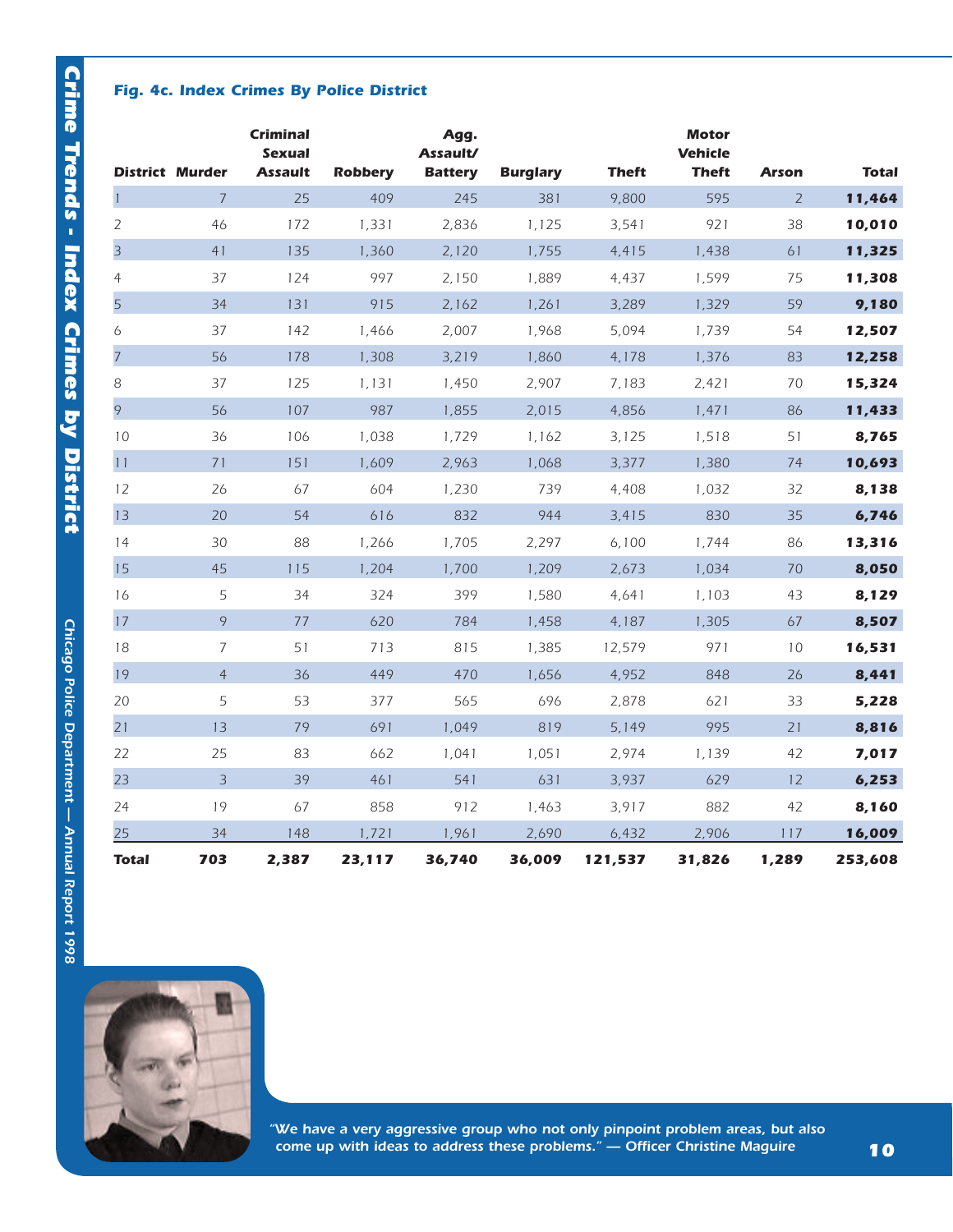### *Fig. 5a. Index Crimes by Community Area\**

|                | <b>Community Area</b>     | <b>Murder</b>  | <b>Criminal</b><br><b>Sexual</b><br><b>Assault</b> | <b>Robbery</b> | Agg.<br><b>Assault/</b><br><b>Battery</b> | <b>Burglary</b> | <b>Theft</b> | <b>Motor</b><br><b>Vehicle</b><br>Theft | <b>Arson</b>   | <b>TOTAL</b> |
|----------------|---------------------------|----------------|----------------------------------------------------|----------------|-------------------------------------------|-----------------|--------------|-----------------------------------------|----------------|--------------|
| $\overline{1}$ | ROGERS PARK               | 12             | 53                                                 | 573            | 529                                       | 700             | 1,789        | 548                                     | 26             | 4,230        |
| $\overline{2}$ | <b>WEST RIDGE</b>         | $\overline{2}$ | 19                                                 | 204            | 184                                       | 661             | 1,618        | 506                                     | 14             | 3,208        |
| $\overline{3}$ | <b>UPTOWN</b>             | $\overline{4}$ | 54                                                 | 413            | 459                                       | 408             | 2,211        | 613                                     | 27             | 4,189        |
| $\overline{4}$ | <b>LINCOLN SQUARE</b>     | $\overline{4}$ | 20                                                 | 138            | 176                                       | 409             | 1,179        | 340                                     | 9              | 2,275        |
| 5              | NORTH CENTER              | $\overline{2}$ | 14                                                 | 125            | 143                                       | 384             | 1,022        | 274                                     | 5              | 1,969        |
| 6              | <b>LAKE VIEW</b>          | $\mathcal O$   | 35                                                 | 376            | 239                                       | 1,107           | 4,161        | 819                                     | 11             | 6,748        |
| $\overline{7}$ | <b>LINCOLN PARK</b>       | $\overline{0}$ | 22                                                 | 291            | 166                                       | 1,113           | 4,581        | 676                                     | 11             | 6,860        |
| 8              | <b>NEAR NORTH SIDE</b>    | 9              | 56                                                 | 516            | 595                                       | 678             | 9,061        | 851                                     | 5              | 11,771       |
| 9              | <b>EDISON PARK</b>        | $\overline{O}$ | $\overline{1}$                                     | $\overline{3}$ | $\overline{7}$                            | 53              | 86           | 17                                      | 11             | 178          |
| 10             | NORWOOD PARK              | $\mathbf{1}$   | $\overline{7}$                                     | 32             | 39                                        | 198             | 616          | 157                                     | 7              | 1,057        |
| 11             | JEFFERSON PARK            | $\overline{0}$ | $\mathbf{1}$                                       | 31             | 43                                        | 190             | 395          | 146                                     | $\overline{2}$ | 808          |
| 12             | <b>FOREST GLEN</b>        | $\mathbf{1}$   | $\overline{0}$                                     | 11             | 12                                        | 104             | 203          | 53                                      | $\overline{2}$ | 386          |
| 13             | <b>NORTH PARK</b>         | $\overline{2}$ | 9                                                  | 40             | 60                                        | 178             | 686          | 151                                     | $\overline{3}$ | 1,129        |
| 14             | <b>ALBANY PARK</b>        | 3              | 27                                                 | 203            | 255                                       | 429             | 1,000        | 426                                     | 15             | 2,358        |
| 15             | <b>PORTAGE PARK</b>       | $\overline{2}$ | 16                                                 | 192            | 145                                       | 694             | 1,538        | 529                                     | 15             | 3,131        |
| 16             | <b>IRVING PARK</b>        | $\overline{2}$ | 24                                                 | 245            | 232                                       | 584             | 1,253        | 651                                     | 34             | 3,025        |
| 17             | <b>DUNNING</b>            | $\mathbf 0$    | 10                                                 | 56             | 68                                        | 393             | 673          | 254                                     | $\overline{7}$ | 1,461        |
| 18             | <b>MONTCLARE</b>          | $\mathbf{1}$   | $\overline{2}$                                     | 26             | 24                                        | 160             | 428          | 140                                     | $\overline{7}$ | 788          |
| 19             | <b>BELMONT CRAGIN</b>     | $\overline{4}$ | 22                                                 | 500            | 335                                       | 951             | 2,653        | 1,108                                   | 39             | 5,612        |
| 20             | <b>HERMOSA</b>            | $\overline{4}$ | 20                                                 | 171            | 179                                       | 282             | 438          | 333                                     | 17             | 1,444        |
| 21             | <b>AVONDALE</b>           | 10             | 23                                                 | 388            | 222                                       | 546             | 1,401        | 602                                     | 31             | 3,223        |
| 22             | <b>LOGAN SQUARE</b>       | 14             | 58                                                 | 788            | 817                                       | 1,351           | 2,995        | 1,286                                   | 43             | 7,352        |
| 23             | <b>HUMBOLDT PARK</b>      | 32             | 91                                                 | 812            | 1,224                                     | 802             | 2,211        | 1,110                                   | 56             | 6,338        |
| 24             | <b>WEST TOWN</b>          | 23             | 71                                                 | 708            | 770                                       | 1,446           | 5,002        | 1,287                                   | 54             | 9,361        |
| 25             | <b>AUSTIN</b>             | 60             | 190                                                | 1,765          | 1,958                                     | 1,874           | 3,968        | 2,034                                   | 103            | 11,952       |
| 26             | <b>WEST GARFIELD PARK</b> | 20             | 56                                                 | 442            | 681                                       | 231             | 911          | 472                                     | 19             | 2,832        |

**\* Note:** The 1998 Annual Report is the first edition to provide index crime by community area.The community area figures were produced based on police district index crime totals. However, it was not possible to attribute all the index crimes to a specific community area. As a result, the reader will note that the total shown by community area is less than the total shown by police district.To help the reader identify community areas, a map is available on page 16 of this report



*"I attended several of the schools in the area when I was growing up and I can assure you we didn't have this kind of community effort to ensure our safety." — Phillip Jackson, Chicago Housing Authority CEO*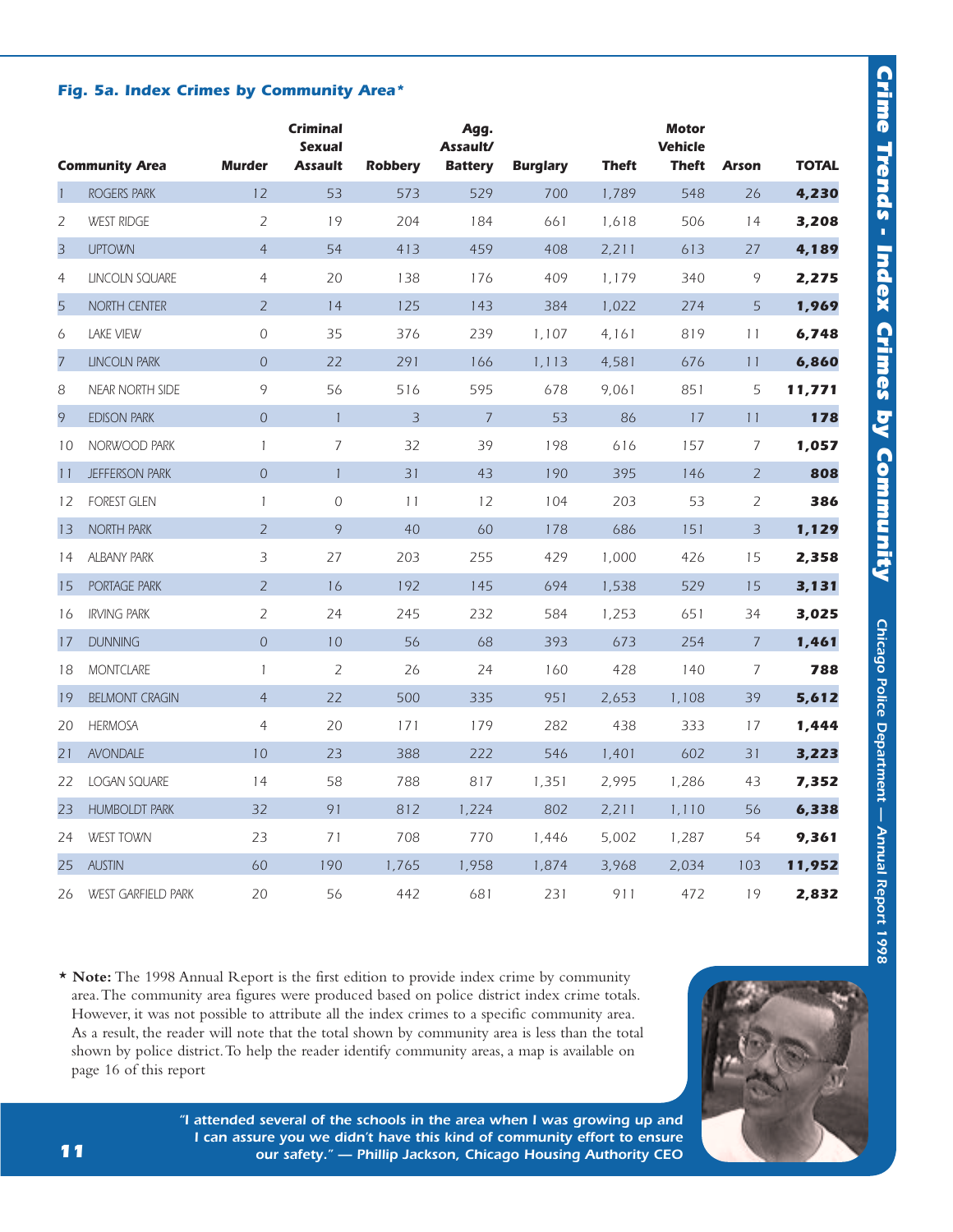### *Fig. 5a. Index Crime by Community Area (continued)*

|    |                           |                | <b>Criminal</b><br><b>Sexual</b> |                | Agg.<br>Assault/ |                 |              | <b>Motor</b><br><b>Vehicle</b> |                |              |
|----|---------------------------|----------------|----------------------------------|----------------|------------------|-----------------|--------------|--------------------------------|----------------|--------------|
|    | <b>Community Area</b>     | <b>Murder</b>  | <b>Assault</b>                   | <b>Robbery</b> | <b>Battery</b>   | <b>Burglary</b> | <b>Theft</b> | <b>Theft</b>                   | <b>Arson</b>   | <b>TOTAL</b> |
| 27 | <b>EAST GARFIELD PARK</b> | 17             | 55                               | 453            | 677              | 324             | 1,000        | 416                            | 19             | 2,961        |
| 28 | NEAR WEST SIDE            | 22             | 87                               | 822            | 1,041            | 789             | 5,807        | 1,258                          | 28             | 9,854        |
| 29 | NORTH LAWNDALE            | 22             | 73                               | 626            | 958              | 551             | 1,457        | 743                            | 22             | 4,452        |
| 30 | SOUTH LAWNDALE            | 14             | 40                               | 429            | 487              | 601             | 1,465        | 913                            | 29             | 3,978        |
| 31 | LOWER WEST SIDE           | 17             | 28                               | 234            | 438              | 283             | 1,063        | 399                            | 12             | 2,474        |
| 32 | <b>LOOP</b>               | 5              | 19                               | 296            | 152              | 300             | 7,528        | 427                            | $\overline{2}$ | 8,729        |
| 33 | <b>NEAR SOUTH SIDE</b>    | $\overline{4}$ | 17                               | 150            | 215              | 122             | 1,573        | 307                            | 9              | 2,397        |
| 34 | ARMOUR SQUARE             | $\mathbf{1}$   | 9                                | 120            | 86               | 91              | 582          | 138                            | 0              | 1,027        |
| 35 | <b>DOUGLAS</b>            | $\circ$        | 51                               | 383            | 636              | 311             | 1,873        | 376                            | 10             | 3,649        |
| 36 | <b>OAKLAND</b>            | 6              | 15                               | 63             | 177              | 100             | 236          | 61                             | 2              | 660          |
| 37 | <b>FULLER PARK</b>        | $\ddot{o}$     | $\ddot{o}$                       | 128            | 121              | 90              | 633          | 85                             | 5              | 1,074        |
| 38 | <b>GRAND BOULEVARD</b>    | 26             | 101                              | 643            | 1,339            | 609             | 1,622        | 505                            | 21             | 4,866        |
| 39 | <b>KENWOOD</b>            | $\overline{3}$ | 16                               | 113            | 168              | 219             | 653          | 216                            | $\overline{3}$ | 1,391        |
| 40 | <b>WASHINGTON PARK</b>    | $\overline{7}$ | 55                               | 444            | 726              | 356             | 887          | 396                            | 14             | 2,885        |
| 41 | <b>HYDE PARK</b>          | $\overline{2}$ | 13                               | 166            | 112              | 249             | 1,331        | 316                            | $\overline{3}$ | 2,192        |
| 42 | <b>WOODLAWN</b>           | 17             | 49                               | 469            | 617              | 486             | 1,164        | 487                            | 13             | 3,302        |
| 43 | SOUTH SHORE               | 21             | 94                               | 736            | 996              | 1,143           | 3,021        | 1,080                          | 41             | 7,132        |
| 44 | <b>CHATHAM</b>            | 11             | 53                               | 528            | 515              | 725             | 1,930        | 800                            | 14             | 4,576        |
| 45 | <b>AVALON PARK</b>        | $\mathbf{1}$   | 18                               | 140            | 120              | 196             | 501          | 194                            | $\overline{4}$ | 1,174        |
| 46 | SOUTH CHICAGO             | 18             | 48                               | 301            | 728              | 569             | 1,209        | 529                            | 30             | 3,432        |
| 47 | <b>BURNSIDE</b>           | $\mathbf{1}$   | $\overline{3}$                   | 31             | 61               | 54              | 101          | 42                             | 5              | 298          |
| 48 | <b>CALUMET HEIGHTS</b>    | 3              | 13                               | 124            | 151              | 240             | 566          | 249                            | $\overline{2}$ | 1,348        |
| 49 | <b>ROSELAND</b>           | 15             | 84                               | 566            | 962              | 727             | 1,961        | 915                            | 37             | 5,267        |
| 50 | <b>PULLMAN</b>            | $\overline{2}$ | 11                               | 41             | 113              | 111             | 309          | 146                            | 8              | 741          |
| 51 | SOUTH DEERING             | $\mathbf{1}$   | 15                               | 77             | 203              | 152             | 465          | 196                            | $\overline{7}$ | 1,116        |
| 52 | <b>EAST SIDE</b>          | 3              | 6                                | 45             | 120              | 210             | 358          | 146                            | 7              | 895          |



*"The best cure is prevention . . . if you keep crime away, you don't ever have to get rid of it." — Steve Parlick, CAPS Community Partner*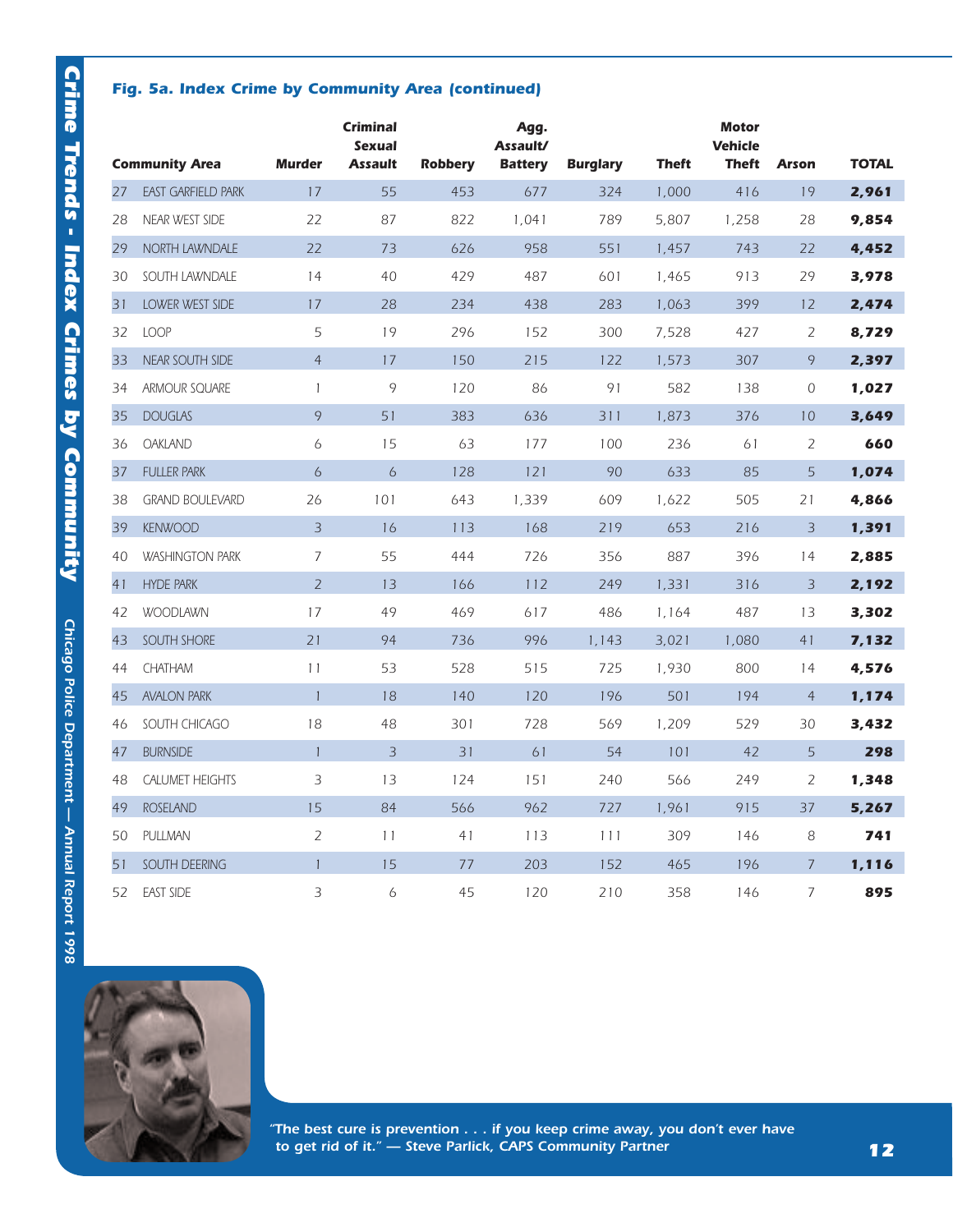### *Fig. 5a. Index Crime by Community Area (continued)*

|    | <b>Community Area</b>         | <b>Murder</b>    | <b>Criminal</b><br><b>Sexual</b><br><b>Assault</b> | <b>Robbery</b> | Agg.<br><b>Assault/</b><br><b>Battery</b> | <b>Burglary</b> | <b>Theft</b> | <b>Motor</b><br><b>Vehicle</b><br><b>Theft</b> | <b>Arson</b>             | <b>TOTAL</b> |
|----|-------------------------------|------------------|----------------------------------------------------|----------------|-------------------------------------------|-----------------|--------------|------------------------------------------------|--------------------------|--------------|
| 53 | <b>WEST PULLMAN</b>           | 13               | 43                                                 | 308            | 606                                       | 436             | 1,097        | 541                                            | 27                       | 3,071        |
| 54 | <b>RIVERDALE</b>              | 6                | 26                                                 | 123            | 302                                       | 188             | 300          | 112                                            | 5                        | 1,062        |
| 55 | <b>HEGEWISCH</b>              | $\overline{2}$   | $\overline{3}$                                     | 12             | 45                                        | 72              | 210          | 86                                             | 5                        | 435          |
|    |                               |                  |                                                    | 140            |                                           | 347             | 841          | 259                                            | 11                       |              |
| 56 | <b>GARFIELD RIDGE</b>         | 2                | 17                                                 |                | 102                                       |                 |              |                                                |                          | 1,719        |
| 57 | <b>ARCHER HEIGHTS</b>         | $\boldsymbol{0}$ | 5                                                  | 55             | 50                                        | 144             | 418          | 189                                            | $\overline{3}$           | 864          |
| 58 | <b>BRIGHTON PARK</b>          | 6                | 16                                                 | 164            | 197                                       | 453             | 887          | 395                                            | 10                       | 2,128        |
| 59 | <b>MCKINLEY PARK</b>          | 3                | $\overline{2}$                                     | 67             | 88                                        | 172             | 485          | 175                                            | 10                       | 1,002        |
| 60 | <b>BRIDGEPORT</b>             | 5                | 17                                                 | 78             | 135                                       | 327             | 772          | 221                                            | 11                       | 1,566        |
| 61 | <b>NEW CITY</b>               | 30               | 61                                                 | 428            | 807                                       | 733             | 1.929        | 597                                            | 43                       | 4,628        |
| 62 | <b>WEST ELSDON</b>            | 2                | $\overline{4}$                                     | 31             | 42                                        | 196             | 319          | 141                                            | $\overline{\phantom{a}}$ | 736          |
| 63 | <b>GAGE PARK</b>              | $\ddot{\circ}$   | 15                                                 | 138            | 198                                       | 422             | 843          | 427                                            | 16                       | 2,065        |
| 64 | <b>CLEARING</b>               | $\overline{2}$   | $\overline{7}$                                     | 46             | 48                                        | 201             | 360          | 152                                            | 7                        | 823          |
| 65 | <b>WEST LAWN</b>              | $\mathbf{1}$     | 11                                                 | 91             | 80                                        | 320             | 1.448        | 369                                            | 10                       | 2,330        |
| 66 | CHICAGO LAWN                  | 23               | 56                                                 | 486            | 511                                       | 818             | 1,783        | 897                                            | 18                       | 4,592        |
| 67 | <b>WEST ENGLEWOOD</b>         | 27               | 71                                                 | 586            | 1,351                                     | 935             | 1.857        | 751                                            | 52                       | 5,630        |
| 68 | <b>ENGLEWOOD</b>              | 19               | 92                                                 | 660            | 1,260                                     | 795             | 2,025        | 748                                            | 36                       | 5,635        |
| 69 | <b>GREATER GRAND CROSSING</b> | 19               | 62                                                 | 624            | 772                                       | 869             | 2,228        | 751                                            | 36                       | 5,361        |
| 70 | <b>ASHBURN</b>                | $\overline{2}$   | 15                                                 | 138            | 138                                       | 467             | 862          | 343                                            | 14                       | 1,979        |
| 71 | <b>AUBURN GRESHAM</b>         | 21               | 84                                                 | 739            | 918                                       | 940             | 2,095        | 894                                            | 26                       | 5,717        |
| 72 | <b>BEVERLY</b>                | $\overline{2}$   | 10                                                 | 67             | 60                                        | 173             | 505          | 169                                            | $\overline{1}$           | 987          |
| 73 | <b>WASHINGTON HEIGHTS</b>     | 12               | 31                                                 | 264            | 344                                       | 334             | 896          | 485                                            | 10                       | 2,376        |
| 74 | MOUNT GREENWOOD               | $\mathcal{O}$    | 4                                                  | 16             | 31                                        | 65              | 254          | 53                                             | $\overline{7}$           | 430          |
| 75 | <b>MORGAN PARK</b>            | 5                | 24                                                 | 138            | 210                                       | 260             | 759          | 305                                            | 14                       | 1,715        |
| 76 | O'HARE                        | $\mathcal{O}$    | 5                                                  | 10             | $\overline{7}$                            | 30              | 231          | 68                                             | $\mathcal{O}$            | 351          |
| 77 | <b>EDGEWATER</b>              | $\overline{2}$   | 33                                                 | 242            | 229                                       | 397             | 1,654        | 430                                            | 12                       | 2.999        |
|    | <b>TOTAL</b>                  | 676              | 2,594                                              | 22,828         | 30,012                                    | 35,628          | 116,432      | 36,281                                         | 1,305                    | 245,756      |





*"Modern policing isn't just legwork—it's brain work. It's a career for thinking people. People with open minds who can tap into the resources the City and its citizens have to offer." — Commander Noreen Walker*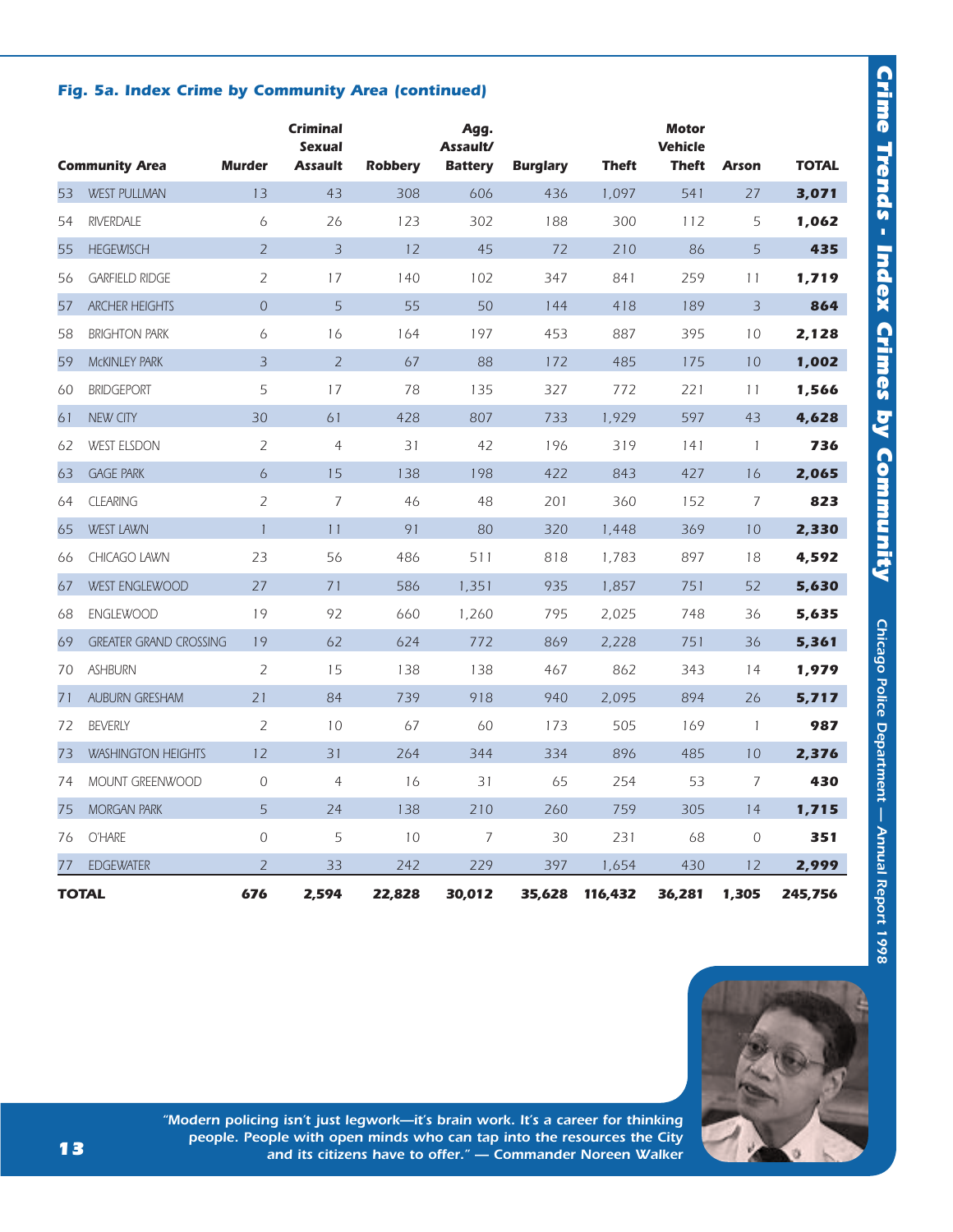### *Fig. 5b. Chicago Community Areas*

- 1 Rogers Park
- 2 West Ridge
- 3 Uptown
- 4 Lincoln Square
- 5 North Center
- 6 Lakeview
- 7 Lincoln Park
- 8 Near North Side
- 9 Edison Park
- 10 Norwood Park
- 11 Jefferson Park
- 12 Forest Glen
- 13 North Park
- 14 Albany Park
- 15 Portage Park
- 16 Irving Park
- 17 Dunning
- 18 Montclare
- 19 Belmont Cragin
- 20 Hermosa
- 21 Avondale
- 
- 22 Logan Square
- 23 Humboldt Park
- 24 West Town
- 25 Austin
- 26 West Garfield Park
- 27 East Garfield Park
- 28 Near West Side
- 29 North Lawndale
- 30 South Lawndale
- 31 Lower West Side
- 32 Loop

*Chicago Police Department — Annual Report 1998* 

Chicago Police Department - Annual Report 1998

- 33 Near South Side
- 34 Armour Square
- 35 Douglas
- 36 Oakland
- 37 Fuller Park





- 43 South Shore
- 44 Chatham
- 45 Avalon Park
- 46 South Chicago
- 47 Burnside
- 48 Calumet Heights
- 49 Roseland
- 50 Pullman
- 51 South Deering
- 52 East Side
- 53 West Pullman
- 54 Riverdale
- 55 Hegewisch
- 56 Garfield Ridge
- 57 Archer Heights
- 58 Brighton Park
- 59 McKinley Park
- 60 Bridgeport
- 61 New City
- 62 West Elsdon
- 63 Gage Park
- 64 Clearing
- 65 West Lawn
- 66 Chicago Lawn
- 67 West Englewood
- 68 Englewood
- 69 Greater Grand Crossing

53

54

55

- 70 Ashburn
- 71 Auburn Gresham
- 72 Beverly
- 73 Washington Heights
- 74 Mount Greenwood
- 75 Morgan Park
- 76 O'Hare
- 77 Edgewater

*"By having strong community organizations, we were really able to build on those attributes in the community and make this community work together." — Sergeant Lucius Moore*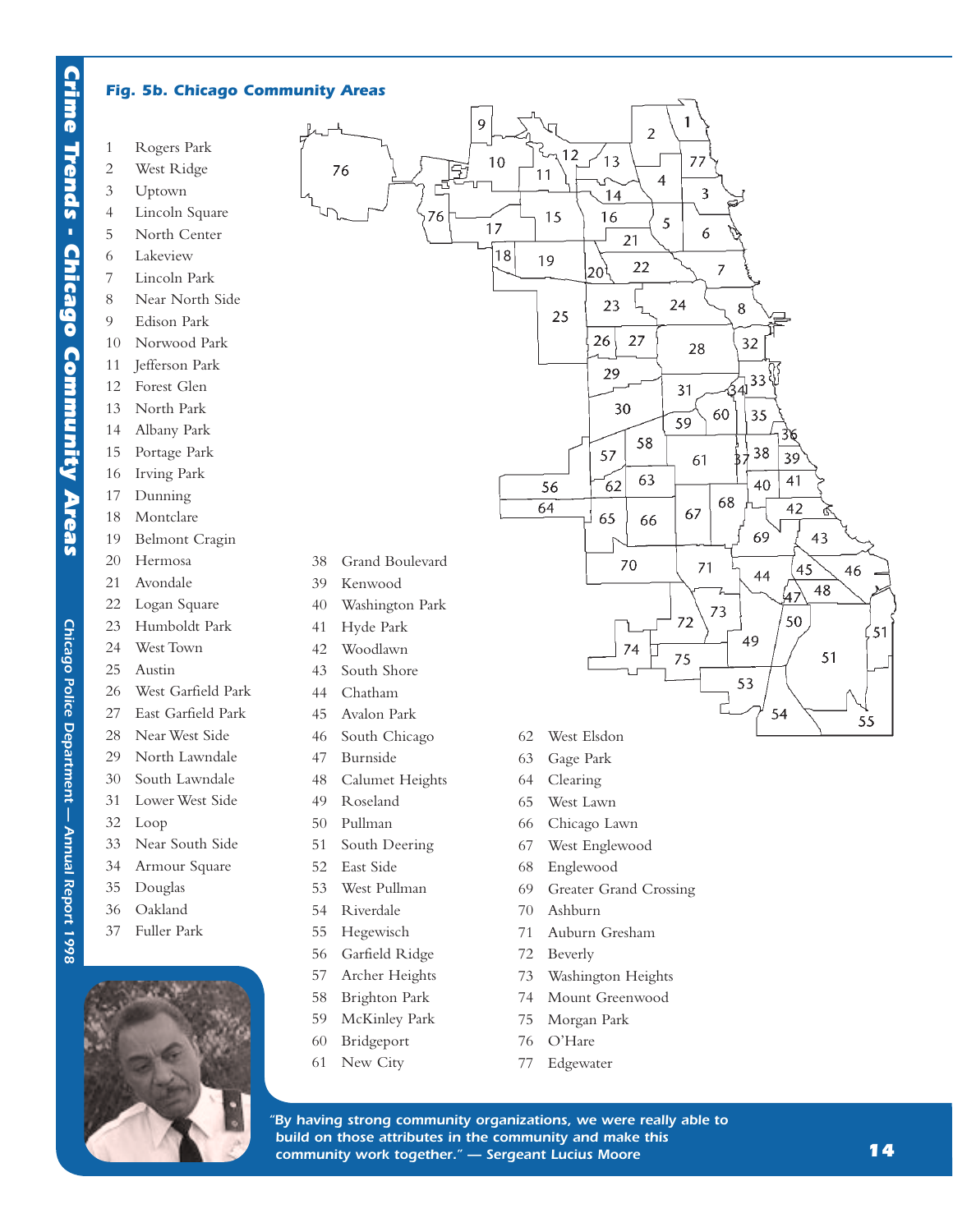



Violent index crimes are those committed directly against a person, while property index crimes are those in which there is no direct threat or harm to a person.

Violent crimes accounted for 25 percent of all 1998 index crimes reported in Chicago.This percent has remained fairly stable over time.

In 1998, aggravated assault/battery and robbery accounted for 95 percent of violent crimes. Murder accounted for just over 1 percent.Among property crimes, theft was the leading offense, with 64 percent of reported property incidents. In fact, theft accounted for 48 percent of all index crimes reported in 1998.



*"One of the reasons CAPS is so successful is that it's so simple." — John Kirchoff, CAPS Community Partner*

Theft 63.7%

**Burglary** 18.9%

**Motor** Vehicle Theft 16.7%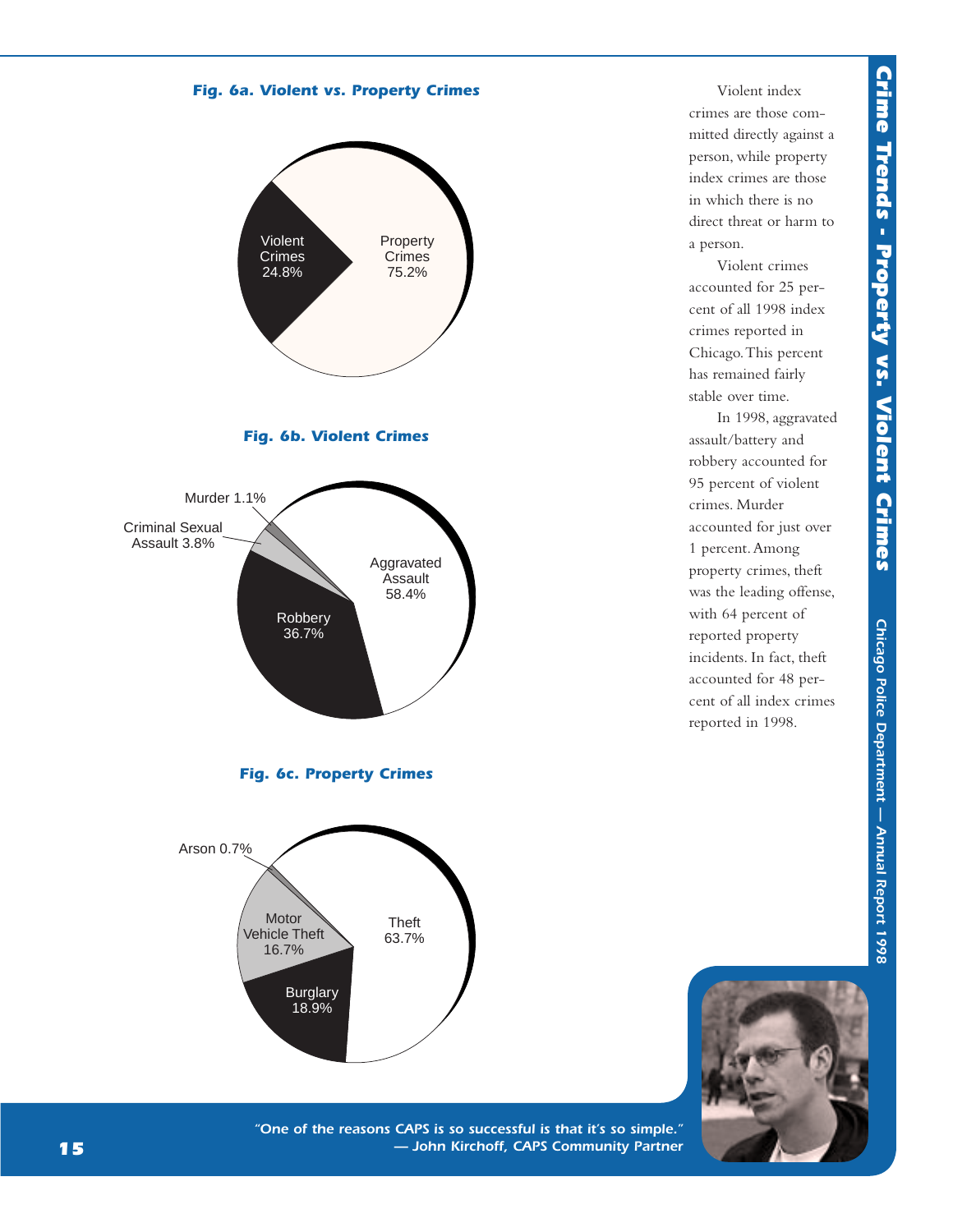After generally increasing from 1989 through 1991, total violent crime declined steadily from 1992 through 1998, at a compound annual rate of 5 percent.The 62,947 violent crimes reported in 1998 represent a decline of 30 percent from the 10-year peak in 1991—of 90,522 offenses.

Individual crime categories varied in their percent and pattern of decrease. Between 1992 and 1998, robbery declined by 40 percent; criminal sexual assault, by 36 percent; murder, by 25 percent; and aggravated assault, by 11 percent. Robbery and criminal sexual assault showed a steady decline between 1992 and 1998. For murder and aggravated assault/battery, the decline was interrupted by an increase in 1994. Murder did not begin to decline until 1993, a year after the other crime categories.









*"The community needs to get more involved in the beat meetings . . . sometimes people don't get involved until there is a major issue." — Dr. David Lee, Beat Facilitator*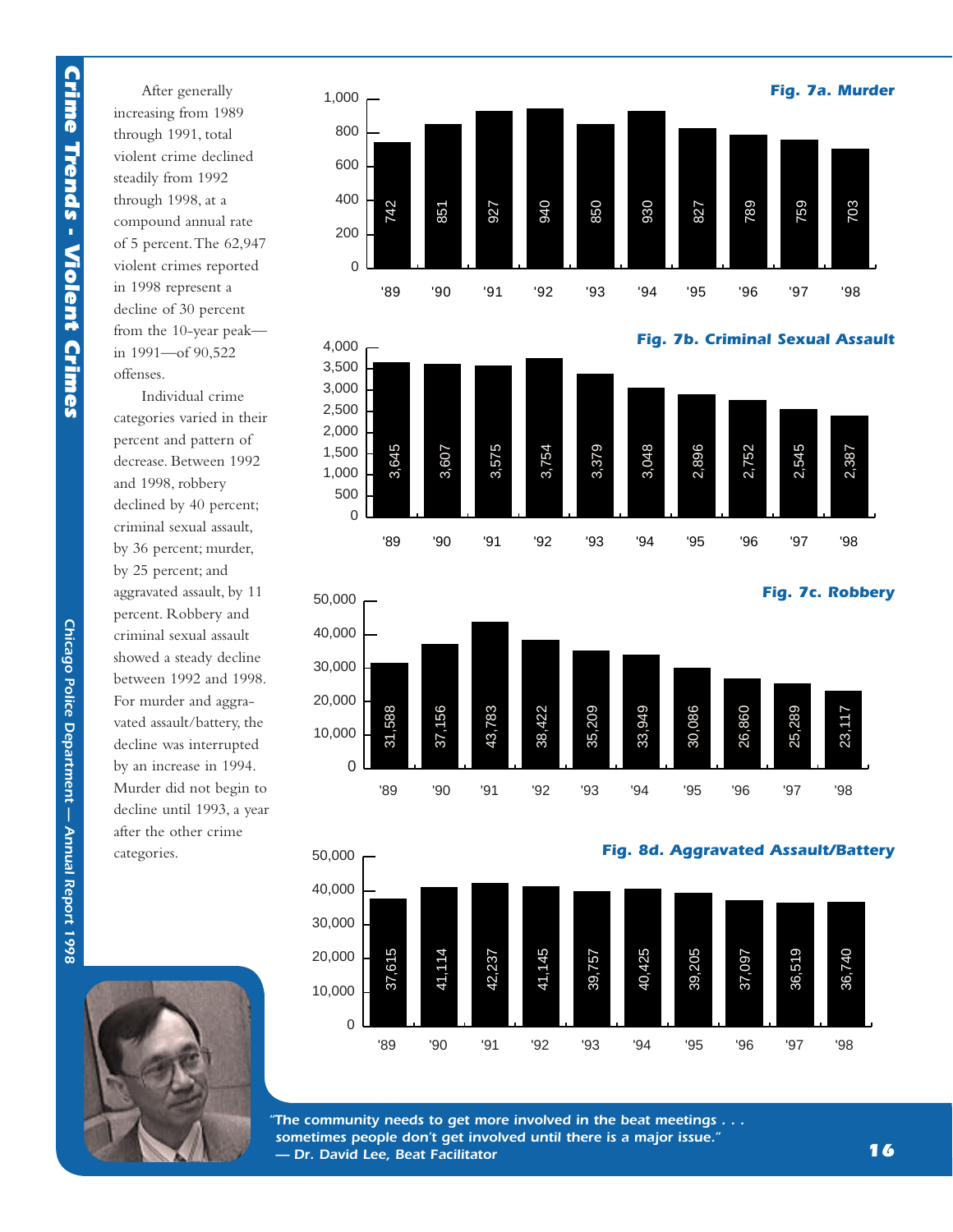## *Murder*

### *Fig. 8a. Causative Factors - Murder*

|                                       | 1997 | 1998 |
|---------------------------------------|------|------|
| Street gangs                          | 182  | 180  |
| <b>Altercations</b>                   | 123  | 97   |
| Narcotics/Organized criminal activity | 64   | 42   |
| Robbery, burglary                     | 77   | 59   |
| Domestic/Child Abuse                  | 51   | 63   |
| Sex offense/Other Index Crime         | 4    | 4    |
| Careless use of weapons               | 4    |      |
| Other                                 | 60   | 59   |
| Undetermined                          | 194  | 198  |
| Total                                 | 759  | 703  |

### *Fig. 8b. Relationship Between Offender and Victim*

|                                 | 1997 | 1998 |
|---------------------------------|------|------|
| Intimate Partner                | 33   | 40   |
| Romantic relationship           | 22   | 23   |
| Marriage or cohabitation        | 11   | 17   |
| Other familial                  |      |      |
| (blood or legal relationship)   | 33   | 27   |
| Business relationship           | 6    | 5    |
| Other relationships             |      |      |
| lincludes non-romantic friends, |      |      |
| neighbors, etc.)                | 238  | 200  |
| No relationship                 | 168  | 160  |
| Relationship not established    | 281  | 271  |
| Total                           | 759  | 703  |

*Fig. 8c. Ages of Offenders*

|              | 1997           | 1998 |              | 1997 | 1998 |
|--------------|----------------|------|--------------|------|------|
| 10 & Under   | 0              |      | 10 & Under   | 23   | 17   |
| $11 - 20$    | 298            | 260  | $11 - 20$    | 223  | 202  |
| $21 - 30$    | 236            | 191  | $21 - 30$    | 263  | 270  |
| $31 - 40$    | 58             | 66   | $31 - 40$    | 120  | 106  |
| $41 - 50$    | 30             | 22   | $41 - 50$    | 80   | 62   |
| $51 - 60$    | 7              | 3    | $51 - 60$    | 26   | 20   |
| $61 - 70$    | 4              | 6    | $61 - 70$    | 12   | 11   |
| $71 - 80$    | $\overline{2}$ |      | 71 - 80      | 6    | 9    |
| Over 80      |                | 0    | Over 80      | 6    | 4    |
| <b>Total</b> | 636            | 550  | <b>Total</b> | 759  | 703  |

*"We had problems in some buildings, but people came together, started problem solving, and the problems went away." — Rosia Anderson, CAPS Community Partner*

*Fig. 8d. Ages of Victims*

Murders decreased by 7 percent between 1997 and 1998, and the 703 murders committed in 1998 are a 10-year low.

Of the 1998 murders whose cause could be determined, 36 percent were gang-related. Other relatively frequent causes were altercations (19 percent), and domestic incidents/child abuse and robbery/burglary (each 12 percent).These four causes accounted for 79 percent of the 1998 murders whose cause was known.

Almost half of the known offenders (47 percent) in 1998, were under 21 years of age, and about a third (35 percent) were 21-30. Persons over 30 represented 1 in 6 murder offenders.The age distribution in 1997 was similar.

On average, murder victims were older than murder offenders. Whereas the average age of victims was 29 years, the average age of offenders was 24 years. And while persons over 30 were less than 18 percent of the offender population, they accounted for 30 percent of the victim population.

In almost two out of every three 1998 murders in which the relationship could be determined, the offender and the victim knew each other.When they did know each other, it was generally not in a close relationship. Murders in which a romantic partner, spouse, or other family member was the victim accounted for only 25 percent of the murders where the parties knew each other.

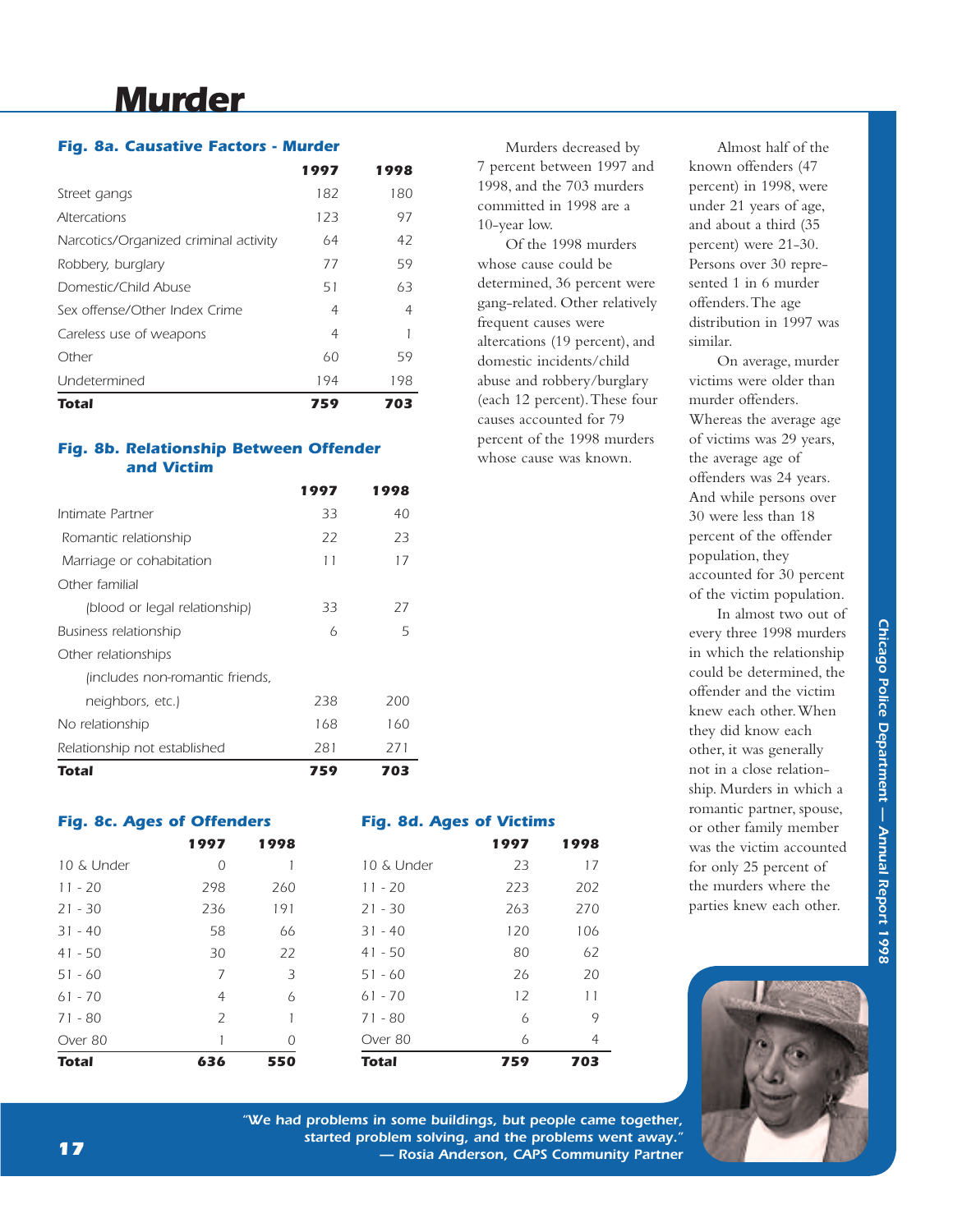Property index crimes followed a similar pattern to violent index crimes between 1989 and 1998: a general increase between 1989 and 1991, followed by a steady decline from 1992 through 1998.The 190,661 property crimes reported in 1998 represent a decline of 18 percent from the 1991 peak of 233,387 offenses. This decrease is 12 percentage points less than the decrease in violent index crimes over the same period.

As was true of violent crimes, individual crime categories varied in their percent decrease; and one category showed an increase.

Between 1992 and 1998, reports of motor vehicle theft were down by 29 percent; burglary, 27 percent; and arson, 17 percent.Theft was the category that increased, but by a modest 1 percent. Motor vehicle theft, having declined for eight consecutive years, reached a 10-year low in 1998.

 $\overline{0}$ 





*"When we get together with the community, it's really great. We have a rallying point, we talk, and we gain new strength and energy to go out there and fight crime together." — Sergeant Crystal King-Smith*

*18*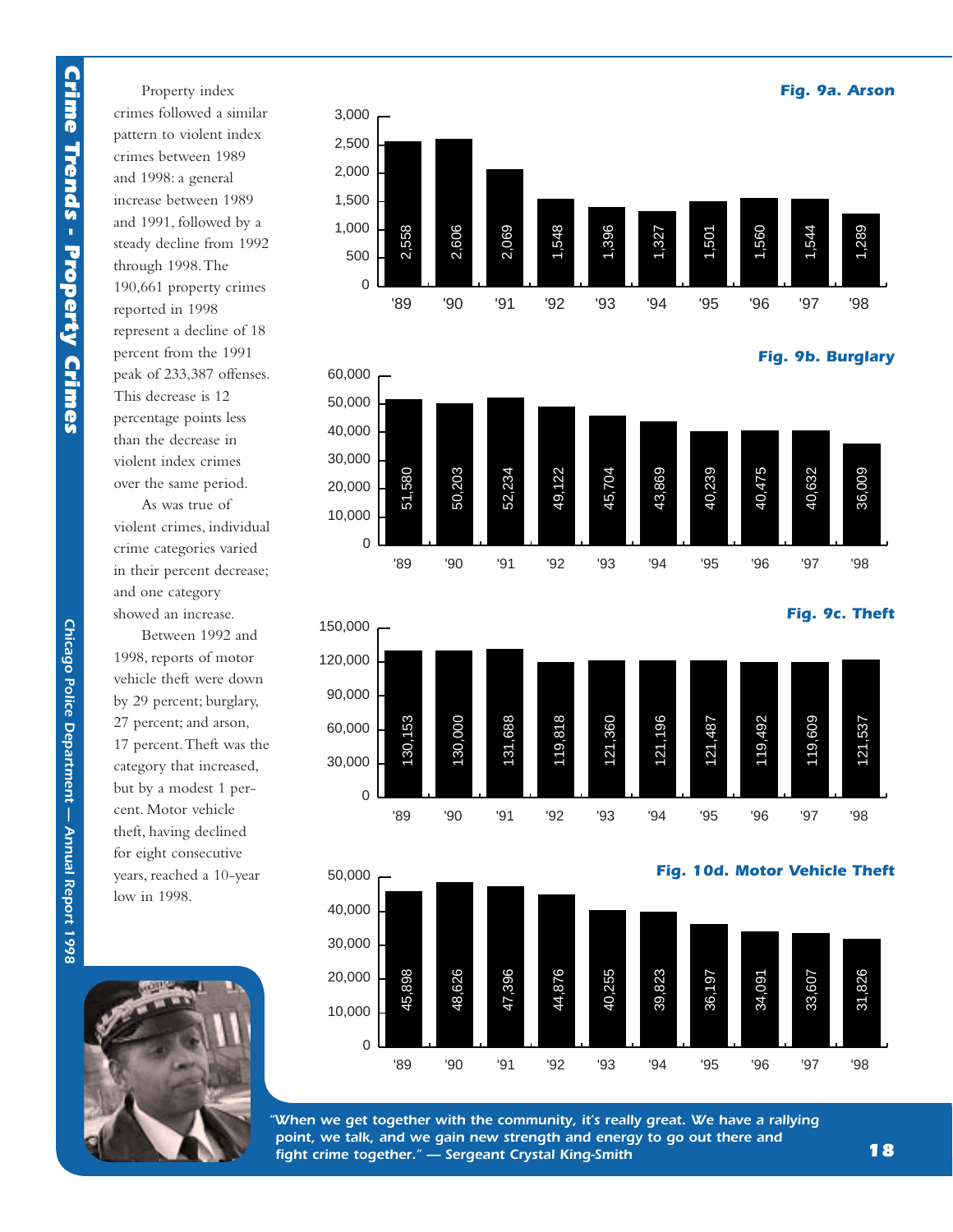## *Motor Vehicle Theft*

### *Fig. 10a. Motor Vehicle Thefts\**

|                  | 1997   | 1998   | $%$ cha |
|------------------|--------|--------|---------|
| Actual thefts    | 29.991 | 29,400 | -2.0%   |
| Attempted thefts | 2.463  | 1.925  | -21.8%  |

**\*Note:**The total motor vehicle theft figures noted above differ from those figures reported as part of the index crime totals (pages 10 and 11). The index crime totals reflect all reported motor vehicle thefts at year end. The figures above reflect subsequent analysis, as of May 1999, which showed that many cases originally reported as motor vehicle theft, were in fact towed vehicles or other non-motor vehicle theft incidents.

### *Fig. 10b. Recovered Stolen Motor Vehicles*

|                                                                     | 1997            | 1998            | $%$ chq              |
|---------------------------------------------------------------------|-----------------|-----------------|----------------------|
| <b>Total Stolen Motor</b><br>Vehicles Recovered                     | 35,168          | 31,342          | $-10.9%$             |
| Recovered in Chicago<br>Recovered outside Chicago                   | 32,419<br>2.749 | 28,453<br>2.889 | $-12.2\%$<br>$5.1\%$ |
| Vehicles Stolen Outside<br>Chicago and Recovered<br>Within the City | 4.438           | 4.521           | 19%                  |
|                                                                     |                 |                 |                      |

The number of vehicles stolen in Chicago decreased by 2 percent between 1997 and 1998, while the number of attempted thefts fell by 22 percent.

The number of motor vehicle thefts indicated here is some 2,400 fewer than the number recorded as index crimes.Whereas index crimes are based on reported offenses, the present count is based on founded offenses. In many cases, vehicles reported as stolen are discovered to have been towed, or to have been involved in another non-theft incident.

The number of recovered stolen vehicles decreased by 11 percent between 1997 and 1998. Although this is a sharper decrease than the decrease in stolen vehicles, there were still more vehicles recovered than stolen in 1998.This suggests that some thefts may not have been reported, or may have occurred in earlier years, or that some recovered vehicles had been stolen outside of Chicago.

In motor vehicle thefts, clearance rates tend to be low (see Figure 14a and 14b on pages 24 and 25 respectively). Stolen vehicles may be quickly stripped and abandoned, or loaded onto ships for foreign destinations. In either case, there may be little indication of the offender.





*"I think if we continue to build upon some of the relationships the community and police have developed, we can continue to improve and keep the momentum going." — Norman Altman, District Advisory Council Chair*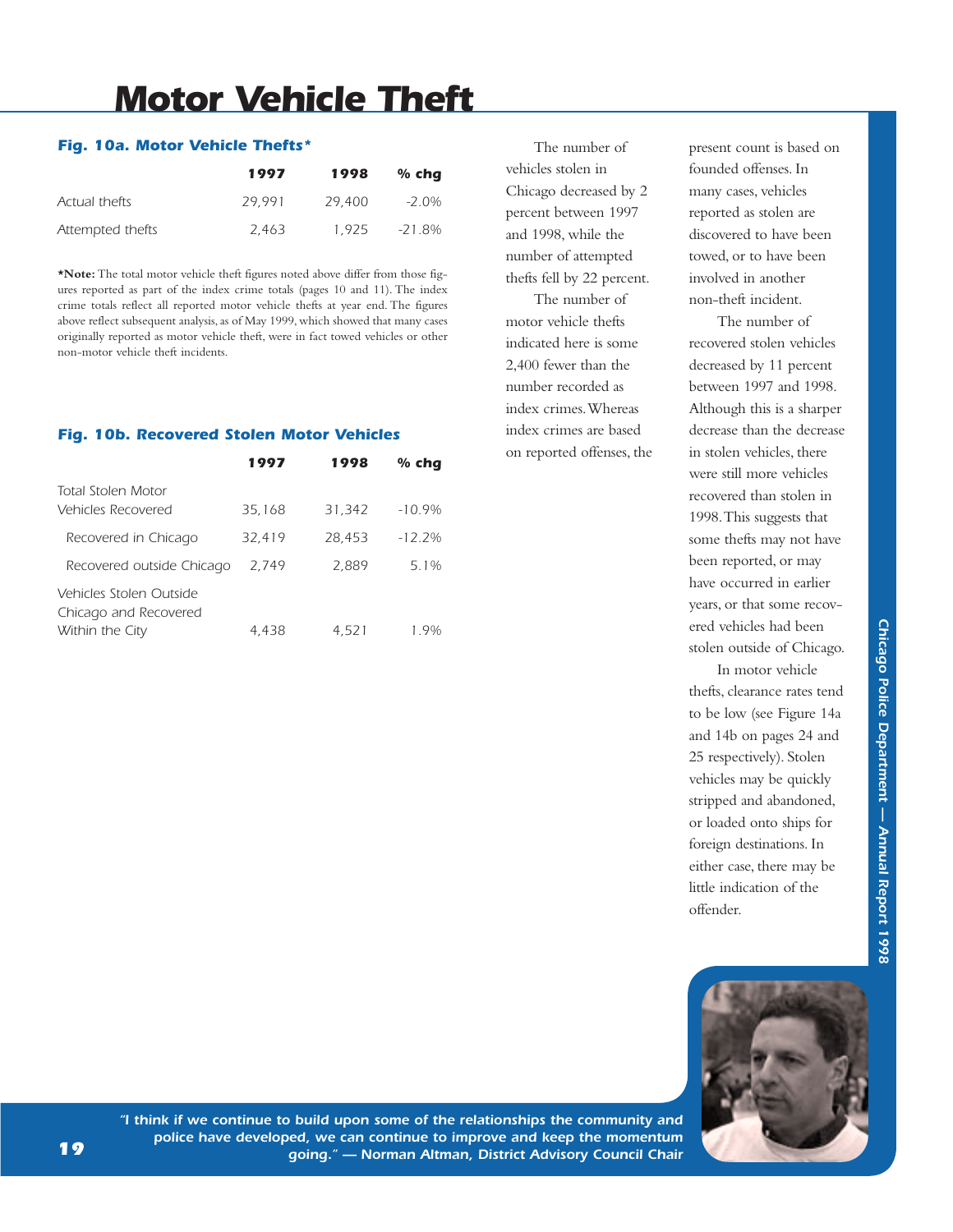### *Hate Crimes*

Hate crimes are those committed for reasons of race, religion, ancestry, gender, sexual orientation, disability, or national origin.The 204 reported incidents in 1998 represent a decrease of 4 percent from the 212 reported incidents in 1997, and of 6 percent from the average of the previous 10 years, which was 216.The decrease between 1997 and 1998 was driven by a decline in hate crimes based on religion.These dropped by 30 percent, and represented two-thirds of the decrease between 1997 and 1998.

In 1998, as in previous years, the most common motive for hate crime was racial bias—against both minority and nonminority victims. Racially-motivated hate crimes accounted for 62 percent of the total in both 1997 and 1998. The most common reported hate crimes in 1998 were assault (46 incidents), battery (32 incidents), and criminal damage to property (32



incidents.) These crimes constituted 59 percent of the reported total.The same three categories led in 1997, accounting for 62 percent of the reported total.

Hate crime offenders when their demographic characteristics were known—tended to be white males (56 percent) or black males (34 percent).These were also the predominant groups in 1997, but with the percentages reversed: black males, 51 percent; white males, 35 percent.

For more detailed information on hate crimes, see the Department's report, Hate Crimes in Chicago: 1998.



#### *Fig. 11d. Hate Crime Investigation Dispositions*

### *Fig. 11b. Reported Hate Crimes by Type*

|                             | 1997 | 1998           |
|-----------------------------|------|----------------|
| Assault                     | 41   | 46             |
| <b>Battery</b>              | 48   | 42             |
| Criminal damage to property | 43   | 32             |
| Aggravated battery          | 24   | 26             |
| <b>Threats</b>              | 16   | 18             |
| Aggravated assault          | 8    | 14             |
| Criminal damage to vehicle  | 8    | 6              |
| Robbery                     | 6    | 5              |
| Telephone harrassment       | 6    | 4              |
| Arson                       | 1    | $\overline{z}$ |
| Theft                       | 3    |                |
| Miscellaneous crimes        | 8    | 8              |
| Total                       | 212  | 204            |

### *Fig. 11c. Reported Hate Crimes by Motive*

|                    | 1997 | 1998     | $%$ chq  |
|--------------------|------|----------|----------|
| Race               | 132  | 128      | $-3.0\%$ |
| Sexual orientation | 37   | 38       | 2 7%     |
| Religion           | 27   | 19       | $-29.6%$ |
| National origin    | 16   | 19       | 18.8%    |
| $Other*$           | 0    | $\Omega$ | n/a      |
| Total              | 212  | 204      | $-3.8%$  |

*Fig. 11a. Reported Hate Crimes*

\*Other includes gender and disability.

 $\Omega$ 50 100 150 200 250 300 185 5 73 88 9 90 '91 '92 '93 '94 '95 '96 '97 '98

*"We're really beyond the basics now and moving to that next level where people are really improving the quality of life and taking on the problems." — Ted O'Keefe, CAPS Project Manager* 

# Chicago Police Department - Annual Report 1998 *Chicago Police Department — Annual Report 1998*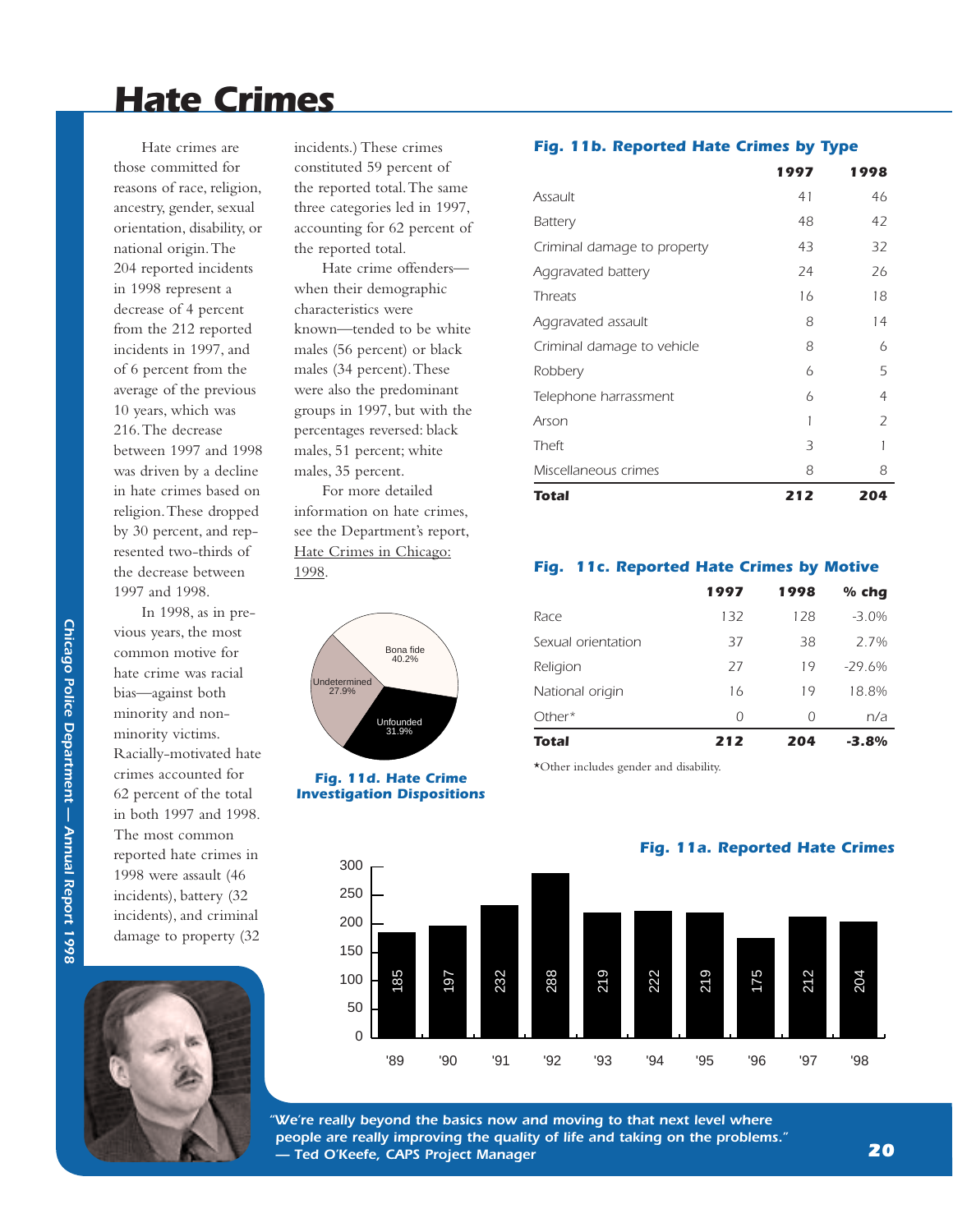## *Firearms*



\* Includes 1,104 firearms which were recovered in the "Goods for Guns" program

### *Fig. 12b. Murder Offenses by Weapon Type*



For the fourth year in a row, the number of firearms recovered by Chicago police officers declined in 1998. The 11,522 firearms seized by police last year was 6 percent lower than the 1997 figure of 12,257. The continued decline in firearm recoveries may indicate that fewer illegal guns are being carried on the City's streets. Gun recoveries began a sharp decline in January, 1995 the effective date of a state law that makes unlawful use of a weapon (UUW) a felony on first offense.

The percentage of murders in which firearms were used was 76 percent in 1998, about the same percent as in the previous four years. Some 83 percent of firearms murders were handgun murders, close to the 85 percent in each of the previous three years. Apart from firearms, cutting instruments accounted for 9 percent of 1998 homicides; other objects and substances, 8 percent; and the offender's own body—hands, feet, or fists—7 percent.



*"Going door-to-door is the only way to do it . . . get them out . . . get people involved and let them know someone cares." — Marie Lack, CAPS Community Partner*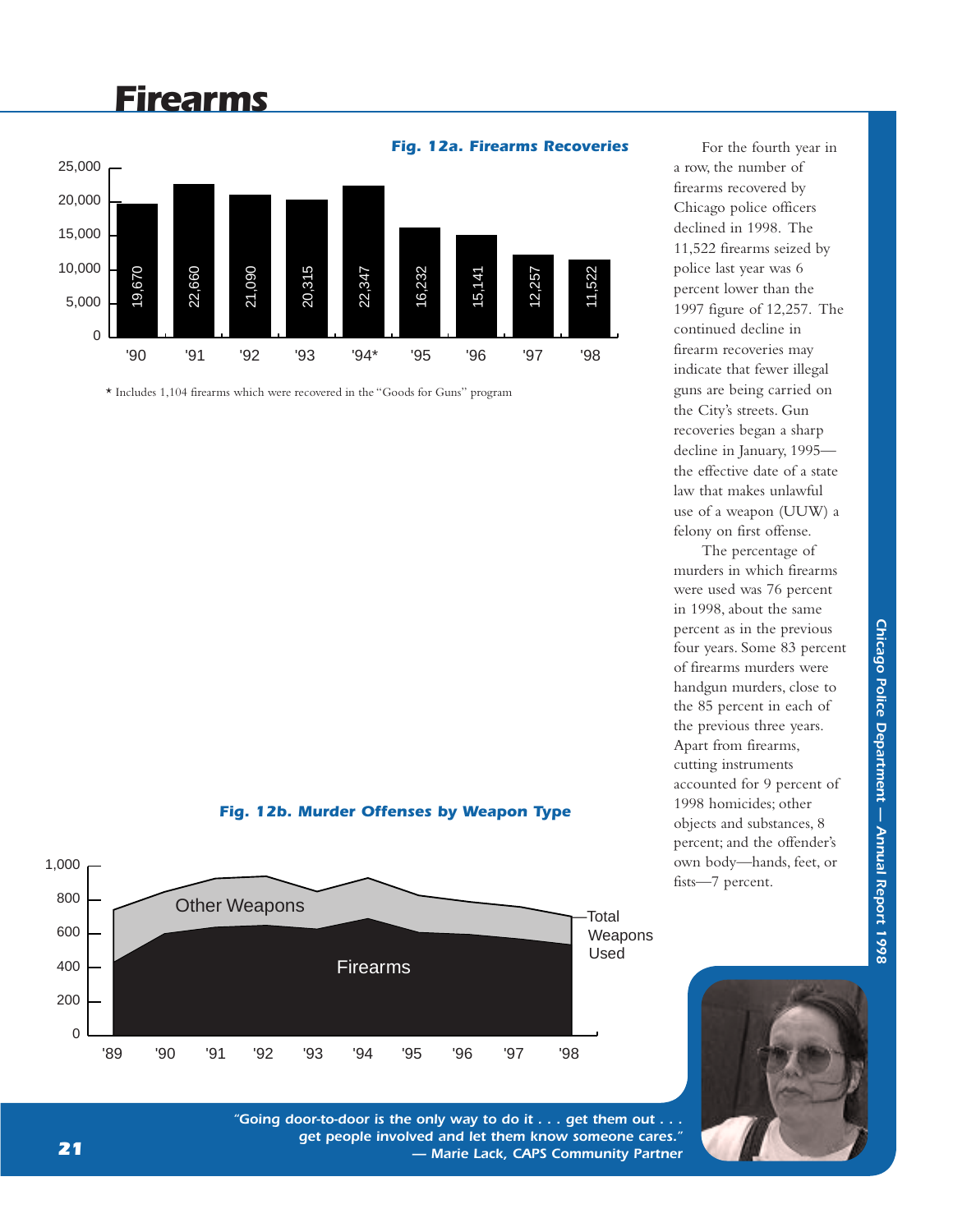Index crime arrests decreased by 13 percent between 1997 and 1998, as index crimes themselves decreased by 3 percent.Twenty-three percent of index crimes were cleared in 1998, the same percent as in 1997. On average, violent crimes were more than twice as likely to be cleared as property crimes—39 percent vs. 18 percent.

|                                    | <b>Offenses</b> | Clearances* | % Cleared | Arrests** |
|------------------------------------|-----------------|-------------|-----------|-----------|
| Murder                             | 759             | 429         | 56.5%     | 755       |
| Criminal Sexual Assault - Total    | 2,545           | 1372        | 53.9%     | 439       |
| Attempted Criminal Sexual Assault  | 268             | 109         | 40.7%     |           |
| Criminal Sexual Assault            | 2,277           | 1263        | 55.5%     |           |
| Robbery - Total                    | 25,289          | 4,751       | 18.8%     | 3,077     |
| Armed Robbery                      | 15,285          | 2,386       | 15.6%     |           |
| Strongarmed Robbery                | 10,004          | 2,365       | 23.6%     |           |
| Aggravated Assault/Battery - Total | 36,519          | 18,836      | 51.6%     | 7,019     |
| Gun                                | 11,249          | 4,706       | 41.8%     |           |
| Knife or cutting instrument        | 8,382           | 5,355       | 63.9%     |           |
| Other dangerous weapon             | 15,922          | 8,227       | 51.7%     |           |
| Hands, fists, feet, etc.           | 966             | 548         | 56.7%     |           |
| Burglary - Total                   | 40,632          | 4,468       | 11.0%     | 4,187     |
| Forcible Entry                     | 29,363          | 3,090       | 10.5%     |           |
| Unlawful Entry                     | 8,385           | 983         | 11.7%     |           |
| Attempted Forcible Entry           | 2,884           | 395         | 13.7%     |           |
| Theft                              | 119,609         | 25,261      | 21.1%     | 32,774    |
| Motor Vehicle Theft                | 33,607          | 4,899       | 14.6%     | 8,154     |
| Arson                              | 1,544           | 373         | 24.2%     | 215       |
| Total                              | 260,504         | 60,389      | 23.2%     | 56,620    |

### *Fig. 13a. Index Offenses and Clearances - 1997*

 $\star$  Solution of crime. An arrest, death or other event may result in one or more clearances. \*\* Arrests may be for crimes committed in other years.



*"Once you come to a beat meeting and a District Advisory Council meeting and apply some of the principles involved in CAPS to the problems in your neighborhood, you won't want to stop coming . . . you will enjoy it." — Loretta Johnson, Beat Facilitator*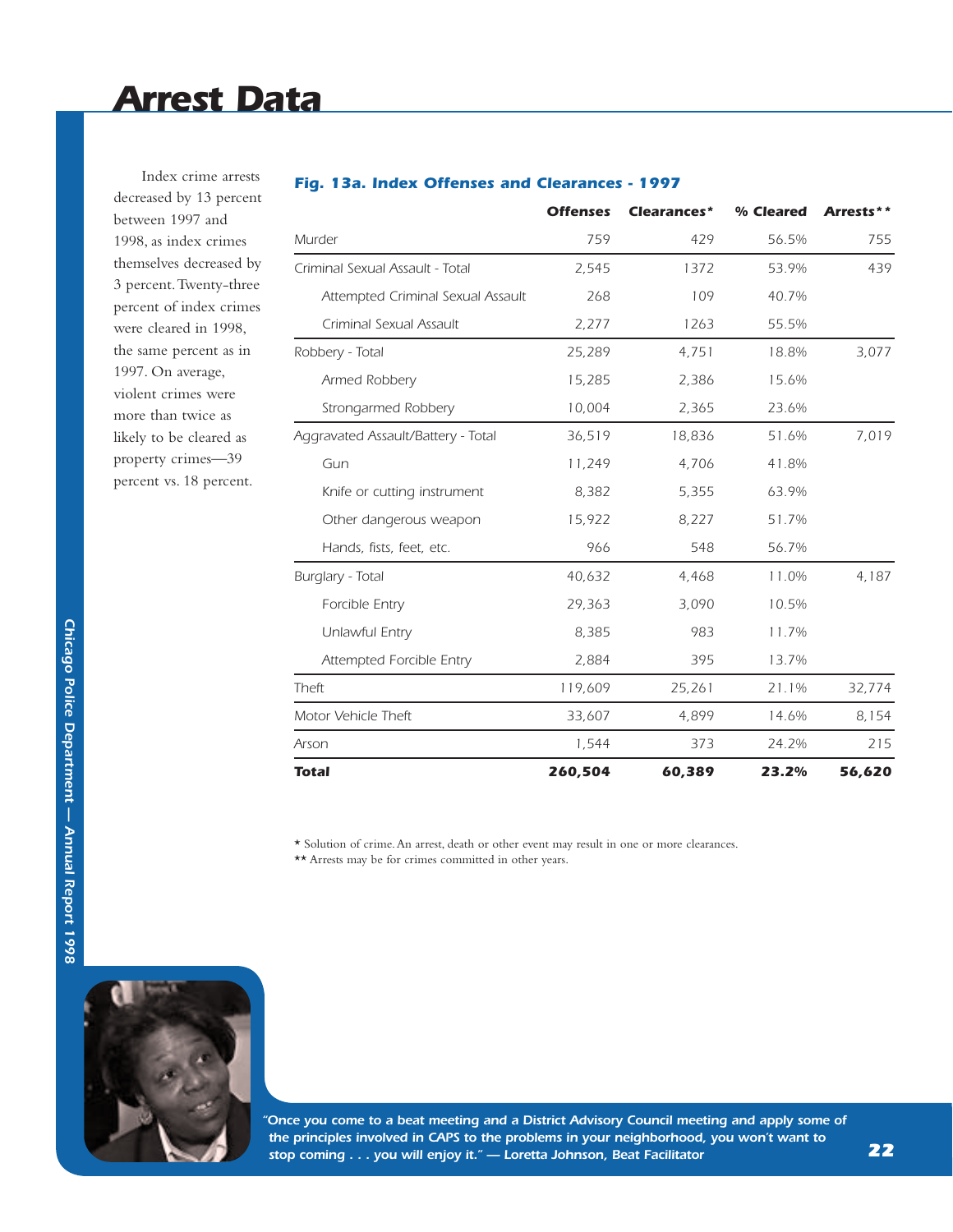# Chicago Police Department - Annual Report 1998 *Chicago Police Department — Annual Report 1998*



### *Fig. 13b. Index Offenses and Clearances - 1998*

|                                    | <b>Offenses</b> | Clearances* | % Cleared                                                                                                                                                                                                                                                                                         | Arrests** |
|------------------------------------|-----------------|-------------|---------------------------------------------------------------------------------------------------------------------------------------------------------------------------------------------------------------------------------------------------------------------------------------------------|-----------|
| Murder                             | 703             | 367         | 52.2%<br>1,218<br>51.0%<br>118<br>45.9%<br>1,100<br>51.6%<br>4,464<br>19.3%<br>2,324<br>16.6%<br>2,140<br>23.5%<br>18,348<br>49.9%<br>4,428<br>39.4%<br>5,335<br>62.4%<br>7,811<br>49.9%<br>57.1%<br>744<br>4,154<br>11.5%<br>2,805<br>10.9%<br>1,021<br>12.7%<br>14.4%<br>328<br>24,217<br>19.9% | 754       |
| Criminal Sexual Assault - Total    | 2,387           |             |                                                                                                                                                                                                                                                                                                   | 504       |
| Attempted Criminal Sexual Assault  | 257             |             |                                                                                                                                                                                                                                                                                                   |           |
| Criminal Sexual Assault            | 2,130           |             |                                                                                                                                                                                                                                                                                                   |           |
| Robbery - Total                    | 23,117          |             |                                                                                                                                                                                                                                                                                                   | 2,791     |
| Armed Robbery                      | 14,018          |             |                                                                                                                                                                                                                                                                                                   |           |
| Strongarmed Robbery                | 9,099           |             |                                                                                                                                                                                                                                                                                                   |           |
| Aggravated Assault/Battery - Total | 36,740          |             |                                                                                                                                                                                                                                                                                                   | 6,553     |
| Gun                                | 11,244          |             |                                                                                                                                                                                                                                                                                                   |           |
| Knife or cutting instrument        | 8,545           |             |                                                                                                                                                                                                                                                                                                   |           |
| Other dangerous weapon             | 15,649          |             |                                                                                                                                                                                                                                                                                                   |           |
| Hands, fists, feet, etc.           | 1,302           |             |                                                                                                                                                                                                                                                                                                   |           |
| Burglary - Total                   | 36,009          |             |                                                                                                                                                                                                                                                                                                   | 3,760     |
| Forcible Entry                     | 25,666          |             |                                                                                                                                                                                                                                                                                                   |           |
| Unlawful Entry                     | 8,060           |             |                                                                                                                                                                                                                                                                                                   |           |
| Attempted Forcible Entry           | 2,283           |             |                                                                                                                                                                                                                                                                                                   |           |
| Theft                              | 121,537         |             |                                                                                                                                                                                                                                                                                                   | 28,323    |
| Motor Vehicle Theft                | 31,826          | 5,189       | 16.3%                                                                                                                                                                                                                                                                                             | 8,931     |
| Arson                              | 1,289           | 316         | 24.5%                                                                                                                                                                                                                                                                                             | 163       |
| <b>TOTAL</b>                       | 253,608         | 58,273      | 23.0%                                                                                                                                                                                                                                                                                             | 51,779    |

\* Solution of crime.An arrest, death or other event may result in one or more clearances.

\*\* Arrests may be for crimes committed in other years.

*23*

*"We try to use all the resources on our beat, which includes a very willing business community." — Sergeant Ken Angarone*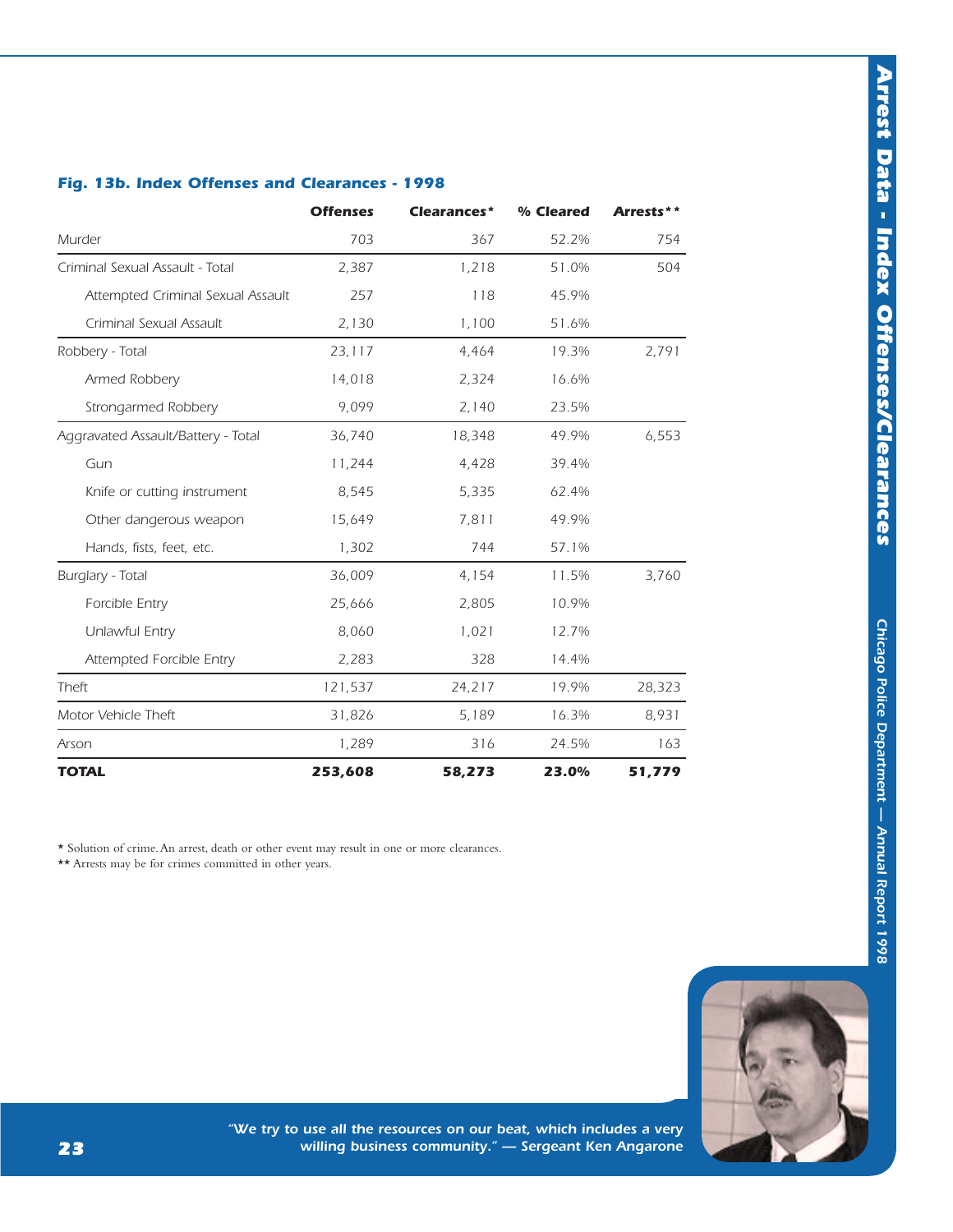### *Fig. 14. Arrests, by Offense Classification, Age, and Gender—1998*

|                                                     |                | < 18            |                  |                | 18-20           |                | $21 - 24$   |                  |                          |  |
|-----------------------------------------------------|----------------|-----------------|------------------|----------------|-----------------|----------------|-------------|------------------|--------------------------|--|
| <b>Offense Classification</b>                       | M              | F               | Unk              | M              | F               | Unk            | M           | F                | Unk                      |  |
| Murder or non-negligent manslaughter (01A)*         | 147            | $\overline{7}$  | $\theta$         | 166            | $7\overline{ }$ | $\overline{0}$ | 156         | 14               | $\theta$                 |  |
| Manslaughter by negligence (01B)                    | $\overline{4}$ | 1               | $\mathbf{0}$     | $\overline{7}$ | $\overline{0}$  | $\mathbf{0}$   | 8           | $\mathbf{0}$     | $\mathbf{0}$             |  |
| Criminal sexual assault (02)*                       | 143            | $\mathbf{1}$    | $\sqrt{0}$       | 45             | $\overline{0}$  | $\overline{0}$ | 67          | $\overline{2}$   | $\theta$                 |  |
| Robbery (03)*                                       | 914            | 74              | $\mathbf{1}$     | 420            | 27              | $\mathbf 0$    | 315         | 18               | 0                        |  |
| Aggravated assault & battery (04)*                  | 1,250          | 392             | $\theta$         | 796            | 148             |                | 722         | 130              | $\theta$                 |  |
| Burglary - breaking or entering (05)*               | 973            | 71              | $\mathbf{0}$     | 385            | 13              | $\mathbf{1}$   | 318         | 12               | $\mathbf{0}$             |  |
| Larceny - theft (except motor vehicle theft) (06)*  | 2,728          | 1,566           | 135              | 1,292          | 705             | 474            | 1,475       | 665              | 444                      |  |
| Motor vehicle theft (07)*                           | 2,049          | 359             | 6                | 1,734          | 282             | $\overline{2}$ | 1,025       | 199              | $\mathbf{0}$             |  |
| Other assault & battery (08)                        | 4,910          | 2,230           | 10               | 2,932          | 850             | $\overline{4}$ | 3,998       | 838              | 5                        |  |
| Arson $(09)^*$                                      | 67             | 6               | $\theta$         | 10             | $\overline{1}$  | $\mathbf 0$    | 18          | 3                | $\mathbf 0$              |  |
| Forgery and counterfeiting (10)                     | 11             | $\overline{7}$  | $\overline{0}$   | 16             | 30              | $\overline{2}$ | 45          | 38               | $\theta$                 |  |
| Decptive practices (11)                             | 496            | 138             | $\mathbf{0}$     | 362            | 84              | $\mathbf 0$    | 357         | 110              | 0                        |  |
| Embezzlement (12)                                   | $\mathbb O$    | $\overline{0}$  | $\overline{0}$   | $\mathbb O$    | $\,0\,$         | $\overline{0}$ | $\mathbb O$ | $\boldsymbol{0}$ | $\boldsymbol{0}$         |  |
| Stolen property: buying, receiving, possessing (13) | 35             | $\overline{2}$  | $\sqrt{0}$       | 19             | 6               | $\mathbf 0$    | 23          | 6                | $\mathbf 0$              |  |
| Vandalism (14)                                      | 3,314          | 462             | 9                | 1,364          | 190             | 8              | 954         | 164              | 3                        |  |
| Weapons: carrying, possessing etc. (15)             | 1,045          | 254             | 0                | 782            | 29              | $\mathbf 0$    | 638         | 18               | 0                        |  |
| Prostitution and commercialized vice (16)           | 62             | 24              | $\theta$         | 107            | 150             | $\overline{0}$ | 182         | 356              | $\theta$                 |  |
| Sex offenses (17)**                                 | 290            | 11              | $\mathbf{1}$     | 130            | 11              | 2              | 164         | 12               | $\overline{\phantom{a}}$ |  |
| Narcotics violations-total (18s)                    | 9,816          | 722             | 16               | 9,241          | 772             | 261            | 7,232       | 858              | 266                      |  |
| Opium or cocaine and their derivatives (18A)        | 1,684          | 119             | $\theta$         | 1,517          | 135             | -1             | 1,190       | 176              | $\theta$                 |  |
| Marijuana (18B)                                     | 3,167          | 222             | $\overline{2}$   | 3,703          | 239             | 4              | 2,757       | 208              | $\overline{2}$           |  |
| Synthetic narcotics (18C)                           | 13             | $\overline{4}$  | 12               | 16             | 5               | 255            | $18\,$      | 8                | 263                      |  |
| Other narcotic offenses (18D)                       | 4,952          | 377             | $\overline{2}$   | 4,005          | 393             | П              | 3,267       | 466              | -1                       |  |
| Gambling-total (19s)                                | 431            | 3               | $\mathbf{0}$     | 384            | 3               | 0              | 264         | 8                | $\mathbf 0$              |  |
| Offenses against family and children (20)           | 5              | 11              | $\mathbb O$      | 14             | 16              | $\mathbb O$    | 16          | 26               | $\boldsymbol{0}$         |  |
| Driving under the influence (21)                    | 30             | $\mathbb O$     | $\mathbf 0$      | 160            | 9               | $\mathbf 0$    | 398         | 16               | $\mathbf 0$              |  |
| Liquor laws (22)                                    | 465            | 127             | $\sqrt{0}$       | 550            | 38              | $\theta$       | 301         | 11               | $\theta$                 |  |
| Disorderly conduct (24)                             | 7,159          | 893             | $\boldsymbol{0}$ | 6,823          | 504             | $\,0\,$        | 5,353       | 431              | 0                        |  |
| All other offenses (except traffic) (26)            | 10,223         | 1,793           | 65               | 7,942          | 841             | 103            | 6,804       | 1,077            | 67                       |  |
| <b>TOTAL ALL ARRESTS</b>                            | 46,567         | 9,154<br>55,964 | 243              | 35,681         | 4,716<br>41,255 | 858            | 30,833      | 5,012<br>36,631  | 786                      |  |



**Note:** Not all 1998 arrests are itemized above

\* Indicates index crimes.

\*\* Except criminal sexual assault and prostitution.

*"[The police-community partnership] has been very positive for everyone involved and we hope the residents continue to work with us the way they have." — Officer James Morrison*

Chicago Police Department - Annual Report 1998 *Chicago Police Department — Annual Report 1998*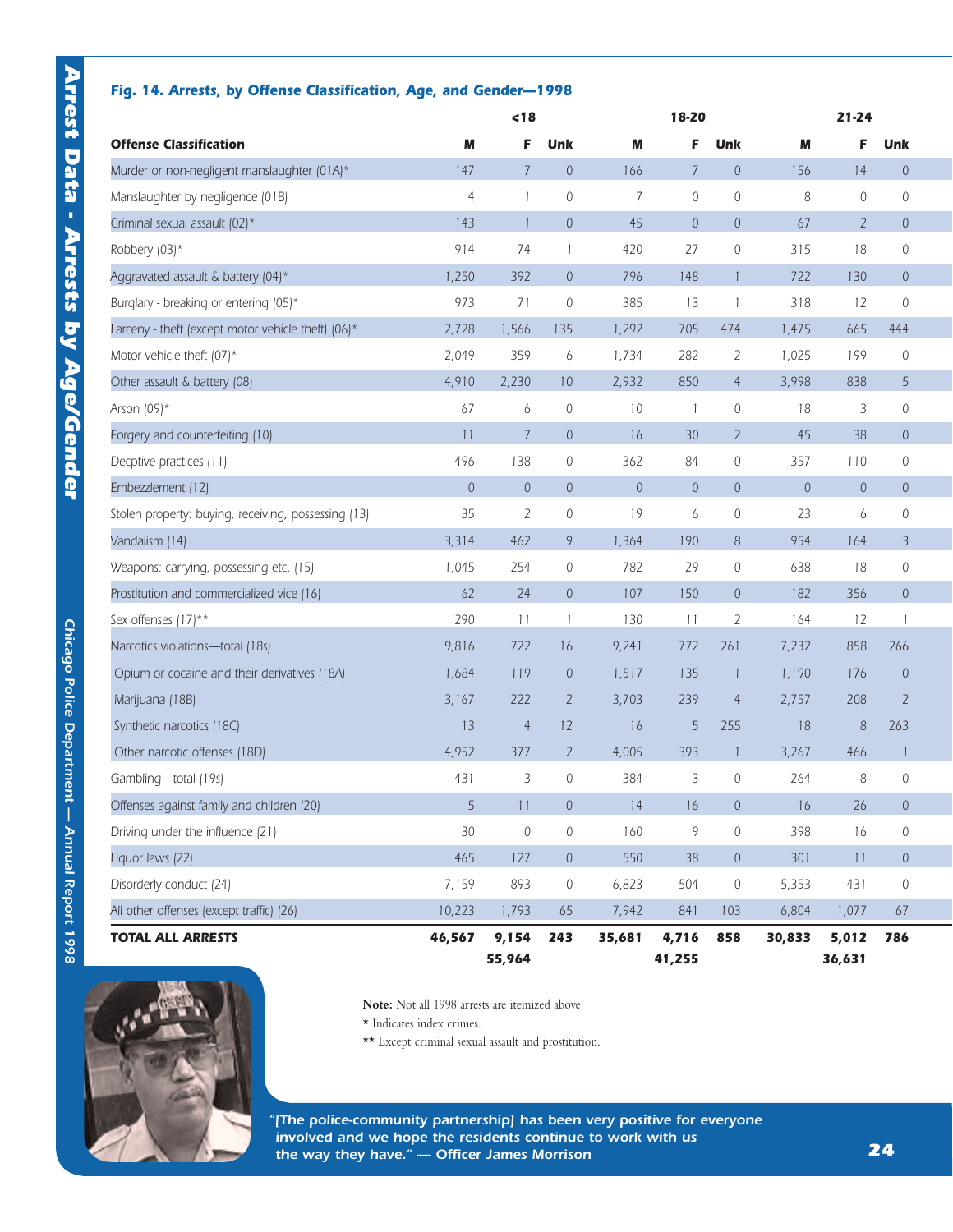|                 | 25-44                    |                |             | $45+$                    |                |                | <b>Total</b>   |                  |              |             |
|-----------------|--------------------------|----------------|-------------|--------------------------|----------------|----------------|----------------|------------------|--------------|-------------|
| M               | F                        | Unk            | M           | F                        | <b>Unk</b>     | M              | F              | <b>Unk</b>       | <b>Total</b> | 1997        |
| 196             | 31                       | $\overline{4}$ | 21          | 5                        | $\overline{0}$ | 686            | 64             | $\overline{4}$   | 754          | 755         |
| $7\overline{ }$ | $\overline{1}$           | $\mathcal O$   | $\mathbb O$ | $\mathbb O$              | $\mathbb O$    | 26             | $\overline{2}$ | $\mathbf 0$      | 28           | 27          |
| 199             | 6                        | $\sqrt{0}$     | 39          | $\overline{2}$           | $\overline{0}$ | 493            | 11             | $\overline{0}$   | 504          | 439         |
| 894             | 84                       | $\mathcal O$   | 42          | $\overline{2}$           | 0              | 2,585          | 205            | $\mathbf{1}$     | 2,791        | 3,077       |
| 1,982           | 512                      | $\overline{4}$ | 559         | 57                       | $\overline{0}$ | 5,309          | 1,239          | 5                | 6,553        | 7,019       |
| 1,692           | 106                      | $\mathbf 0$    | 182         | 7                        | $\mathbf 0$    | 3,550          | 209            | $\overline{1}$   | 3,760        | 4,187       |
| 10,855          | 3,986                    | 1,249          | 2,080       | 530                      | 139            | 18,430         | 7,452          | 2,441            | 28,323       | 32,774      |
| 2,315           | 651                      | $\circ$        | 269         | 40                       | $\mathcal O$   | 7,392          | 1,531          | 8                | 8,931        | 8,154       |
| 14,687          | 2,633                    | 24             | 2,858       | 336                      | $\overline{3}$ | 29,385         | 6,887          | 46               | 36,318       | 43,223      |
| 34              | 9                        | $\mathcal O$   | 14          | $\overline{1}$           | 0              | 143            | 20             | $\mathbf 0$      | 163          | 215         |
| 142             | 86                       | $2^{\circ}$    | 28          | 10                       | $\overline{0}$ | 242            | 171            | $\overline{4}$   | 417          | 319         |
| 2,083           | 528                      | $\mathbf{1}$   | 386         | 56                       | $\mathbf 0$    | 3,684          | 916            | $\mathbf{1}$     | 4,601        | 633         |
| $\sqrt{0}$      | $\boldsymbol{0}$         | $\overline{0}$ | $\mathbf 0$ | $\theta$                 | $\overline{0}$ | $\overline{0}$ | $\overline{0}$ | $\overline{0}$   | $\mathbf{0}$ | $2^{\circ}$ |
| 110             | 11                       | $\mathcal O$   | 21          | $\mathbf 0$              | 0              | 208            | 25             | $\mathbf 0$      | 233          | 471         |
| 3,057           | 735                      | 29             | 531         | 74                       | $\overline{2}$ | 9,220          | 1,625          | 51               | 10,896       | 11,131      |
| 995             | 65                       | $\mathbb O$    | 196         | 11                       | 0              | 3,656          | 377            | $\mathcal{O}$    | 4,033        | 5,477       |
| 1,169           | 2,377                    | $\overline{0}$ | 275         | 100                      | $\overline{0}$ | 1,795          | 3,007          | $\overline{0}$   | 4,802        | 7,750       |
| 735             | 64                       | $\overline{1}$ | 208         | 6                        | 0              | 1,527          | 104            | 5                | 1,636        | 1,977       |
| 19,706          | 5,516                    | 614            | 3,041       | 514                      | 8              | 49,036         | 8,382          | 1,165            | 58,583       | 54,679      |
| 5,161           | 1,596                    | $\overline{2}$ | 875         | 161                      | 0              | 10,427         | 2,187          | $\overline{3}$   | 12,617       | 1,766       |
| 2,897           | 382                      | $\overline{1}$ | 251         | 36                       | $\theta$       | 12,775         | 1,087          | 9                | 13,871       | 12,878      |
| 66              | 14                       | 611            | 5           | $\overline{\phantom{a}}$ | $\overline{7}$ | 118            | 32             | 1,148            | 1,298        | 32          |
| 11,582          | 3,524                    | $\overline{0}$ | 1,910       | 316                      | $\mathbf{1}$   | 25,716         | 5,076          | 5                | 30,797       | 40,003      |
| 292             | 15                       | $\mathbf 0$    | 68          | 3                        | 0              | 1,439          | 32             | 0                | 1,471        | 2,369       |
| 44              | $114$                    | $\sqrt{0}$     | 13          | $10\,$                   | $\mathbb O$    | 92             | 177            | $\boldsymbol{0}$ | 269          | 496         |
| 1,693           | 116                      | $\mathbb O$    | 471         | 36                       | $\mathbf 0$    | 2,752          | 177            | $\boldsymbol{0}$ | 2,929        | 5,242       |
| 821             | $77$                     | $\mathbb O$    | 228         | $\overline{7}$           | $\mathbf 0$    | 2,365          | 260            | $\mathbb O$      | 2,625        | 3,773       |
| 11,821          | 1,949                    | $\mathbb O$    | 2,367       | 236                      | 0              | 33,523         | 4,013          | $\boldsymbol{0}$ | 37,536       | 62,492      |
| 19,364          | 5,781                    | 350            | 3,903       | 474                      | 43             | 48,236         | 9,966          | 628              | 58,830       | 35,501      |
|                 | 94,893 25,453<br>122,624 | 2,278          | 17,800      | 2,517<br>20,512          | 195            | 225,774 46,852 | 276,986        | 4,360            | 276,986      | 292,182     |



*". . . you have that camaraderie and cooperation between beat officers and the community residents and you lose that sense of fear." — Nora Laporta, Co-Beat Facilitator*

*25*

Arrest Data - Arrests by Age/Gender *Arrest Data - Arrests by Age/Gender*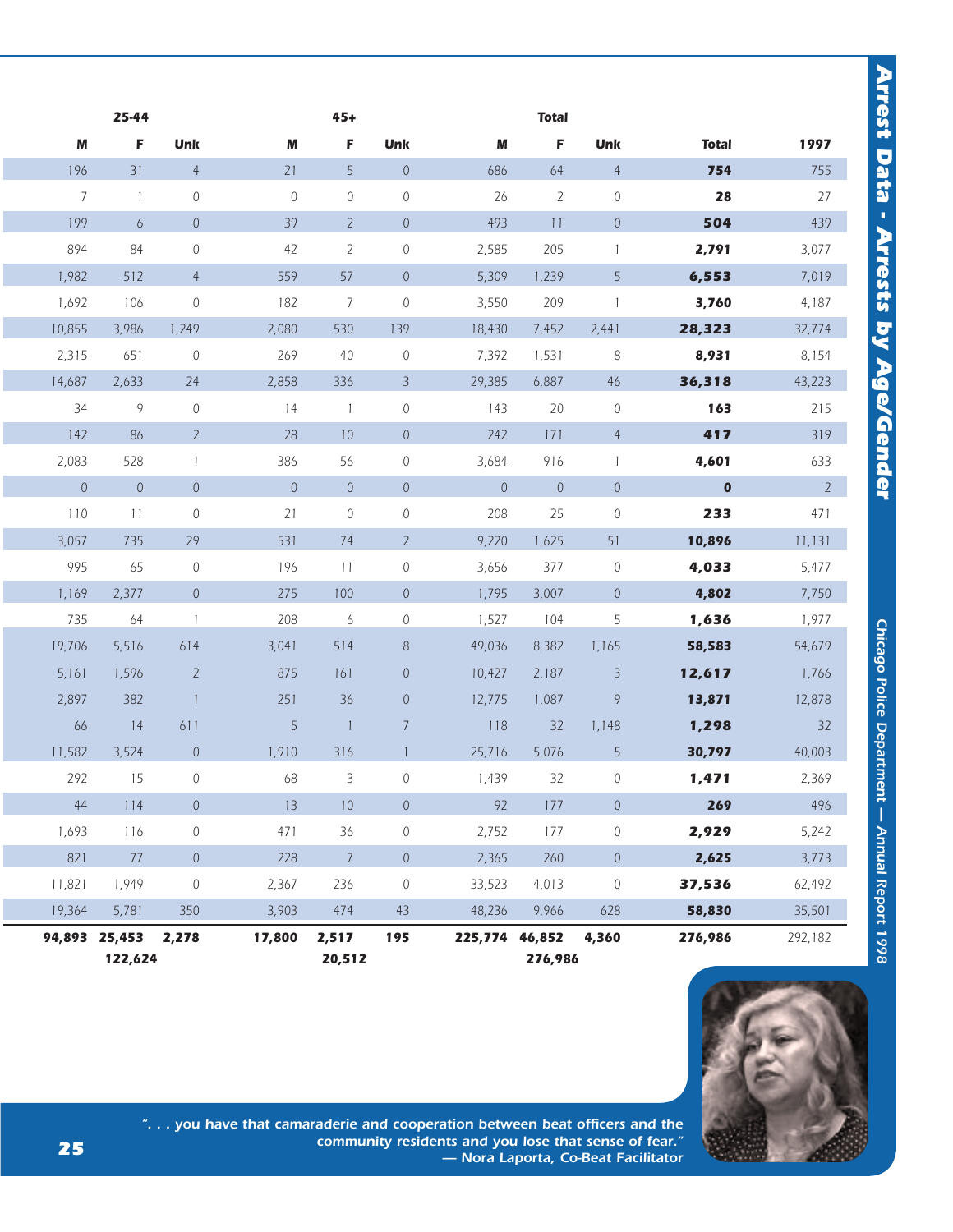### *Fig. 15. Arrests by Offense Classification, Race, and Gender—1998*

| <b>Offense</b>                                         |                | <b>Black</b>   |                |                | <b>White</b>    |                  |                | Black<br><b>Hispanic</b> |                     |  |
|--------------------------------------------------------|----------------|----------------|----------------|----------------|-----------------|------------------|----------------|--------------------------|---------------------|--|
| <b>Classification</b>                                  | м              | F              | Unk            | м              | F.              | Unk              | м              | F                        | Unk                 |  |
| Murder or non-negligent manslaughter (01A)*            | 494            | 45             | $\overline{0}$ | 59             | 10              | $\overline{4}$   | 5              |                          | $\theta$            |  |
| Manslaughter by negligence (01B)                       | 16             | $\mathbf{1}$   | $\mathbf{0}$   | 7              | $\mathbf 0$     | $\theta$         | $\mathbf 0$    | $\mathbf 0$              | 0                   |  |
| Criminal sexual assault (02)*                          | 341            | $\overline{4}$ | $\overline{0}$ | 67             | $\overline{3}$  | $\overline{0}$   | 22             | $\theta$                 | $\boldsymbol{0}$    |  |
| Robbery (03)*                                          | 1,880          | 153            | $\mathcal{O}$  | 297            | 19              | $\overline{0}$   | 10             | $\overline{2}$           | 0                   |  |
| Aggravated assault & battery (04)*                     | 3,459          | 1,066          | $\overline{2}$ | 778            | 72              | $\mathbf{1}$     | 34             | $\overline{4}$           | 0                   |  |
| Burglary - breaking or entering (05)*                  | 2,213          | 118            | $\mathcal{O}$  | 575            | 46              | $\theta$         | 15             | 3                        | 0                   |  |
| Larceny - theft (except for motor vehicle theft) (06)* | 13,562         | 5,656          | $\overline{2}$ | 2.390          | 862             | $\mathbf{1}$     | 64             | 26                       | $\overline{0}$      |  |
| Motor vehicle theft (07)*                              | 5,539          | 1,184          | $\mathbf{1}$   | 910            | 153             | 2                | 25             | 5                        | 0                   |  |
| Other assault & battery (08)                           | 19,049         | 5,464          | $\overline{2}$ | 4,691          | 642             | $\overline{0}$   | 146            | 35                       | $\boldsymbol{0}$    |  |
| Arson (09)*                                            | 87             | 17             | $\overline{0}$ | 31             | $\mathbf{1}$    | $\theta$         | $\overline{1}$ | $\mathbf{0}$             | 0                   |  |
| Forgery and counterfeiting (10)                        | 163            | 141            | $\overline{0}$ | 42             | 23              | $\overline{0}$   | $\mathbf{1}$   | $\overline{0}$           | 0                   |  |
| Decptive practices (11)                                | 2,623          | 719            | $\mathcal{O}$  | 492            | 73              | $\sqrt{a}$       | 25             | $\overline{4}$           | 0                   |  |
| Embezzlement (12)                                      | $\overline{0}$ | $\overline{0}$ | $\overline{0}$ | $\overline{0}$ | $\overline{0}$  | $\overline{0}$   | $\overline{0}$ | $\overline{0}$           | $\overline{0}$      |  |
| Stolen property: buying, receiving, possessing (13)    | 133            | 19             | $\mathbf 0$    | 30             | 5               | $\theta$         | $\overline{4}$ | $\mathbf 0$              | 0                   |  |
| Vandalism (14)                                         | 5,855          | 1,224          | $\mathbf{1}$   | 1,364          | 211             | $\mathbf{1}$     | 34             | $\overline{3}$           | $\sqrt{0}$          |  |
| Weapons: carrying, possessing etc. (15)                | 2,512          | 335            | $\overline{0}$ | 371            | 15              | $\theta$         | 14             | 3                        | 0                   |  |
| Prostitution and commercialized vice (16)              | 794            | 2,059          | $\overline{0}$ | 495            | 686             | $\theta$         | 8              | $\overline{4}$           | 0                   |  |
| Sex offenses (17)**                                    | 902            | 75             | $\mathbf 0$    | 283            | 18              | 1                | 11             | $\mathbf 0$              | 0                   |  |
| Narcotics violations-total (18s)                       | 38,669         | 6,794          | $\overline{0}$ | 4,716          | 862             | $\mathbf{1}$     | 180            | 21                       | $\overline{0}$      |  |
| Opium or cocaine and their derivatives (18A)           | 8,591          | 1,847          | $\theta$       | 965            | 122             | 1                | 74             | 5                        | 0                   |  |
| Marijuana (18B)                                        | 9,446          | 819            | $\overline{0}$ | 1,559          | 140             | $\theta$         | 46             | $\overline{4}$           | 0                   |  |
| Synthetic narcotics (18C)                              | 69             | 17             | $\overline{0}$ | 34             | $\ddot{\circ}$  | $\theta$         | $\overline{3}$ | $\overline{\phantom{a}}$ | $\mathbf 0$         |  |
| Other narcotic offenses (18D)                          | 20,563         | 4,111          | $\overline{0}$ | 2,158          | 594             | $\overline{0}$   | 57             | 11                       | 0                   |  |
| Gambling-total (19s)                                   | 1,309          | 19             | 0              | 20             | 1               | $\theta$         | $\mathbf{1}$   | 0                        | 0                   |  |
| Offenses against family and children (20)              | 51             | 133            | $\theta$       | 12             | 22              | $\theta$         |                | $\overline{0}$           | 0                   |  |
| Driving under the influence (21)                       | 888            | 78             | $\mathbf 0$    | 651            | 72              | $\mathbf 0$      | 24             | $\mathbf{1}$             | 0                   |  |
| Liquor laws (22)                                       | 1,143          | 103            | $\mathbf 0$    | 280            | 72              | $\mathbf 0$      | 13             | $\overline{1}$           | $\mathsf{O}\xspace$ |  |
| Disorderly conduct (24)                                | 22,072         | 3,122          | $\mathbb O$    | 3,126          | 437             | $\mathbf 0$      | 121            | 14                       | $\boldsymbol{0}$    |  |
| All other offenses (except traffic) (26)               | 30,709         | 6,998          | $8\,$          | 9,179          | 1,334           | $\boldsymbol{6}$ | 301            | 58                       | $\boldsymbol{0}$    |  |
| <b>TOTAL ALL ARRESTS</b>                               | 154,463 35,527 | 190,006        | 16             | 30,866         | 5,639<br>36,522 | 17               | 1,060          | 185<br>1,245             | $\pmb{0}$           |  |



**Note:** Not all 1998 arrests are itemized above

 $\star$  Indicates index crimes.

\*\* Except criminal sexual assault and prostitution.

*"This isn't a passing fad . . . this is now. This is the future. Community policing has proven to be an effective crime fighting strategy. Every officer on our force is a community policing officer." — Commander Thomas Walton*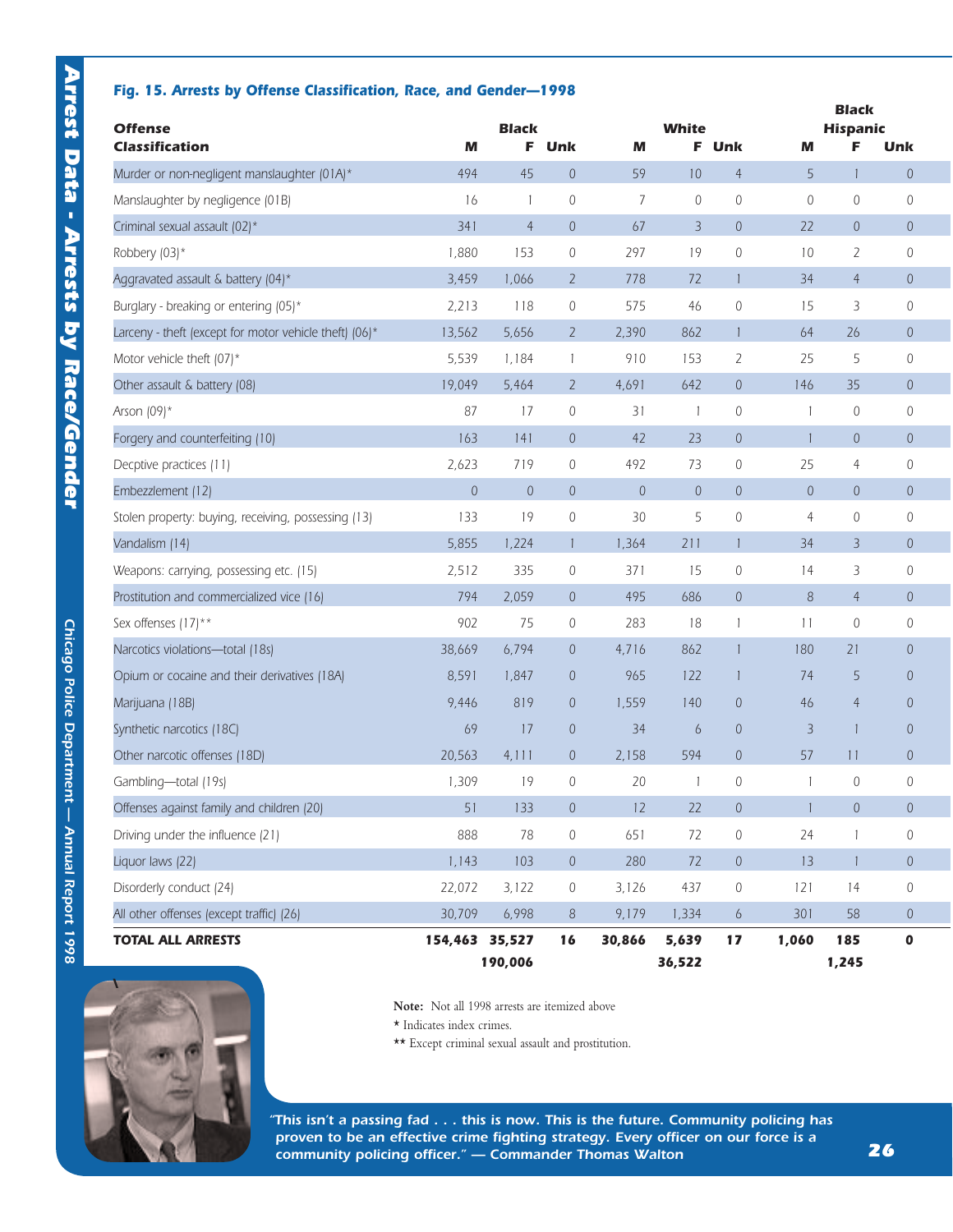|              | <b>White</b><br><b>Hispanic</b> |                |                | <b>Native</b><br><b>American</b> |                  |                | <b>Asian</b>   |                  |                  | <b>Unknown</b>   |                |                      | <b>Total</b>   |                |                 |                |
|--------------|---------------------------------|----------------|----------------|----------------------------------|------------------|----------------|----------------|------------------|------------------|------------------|----------------|----------------------|----------------|----------------|-----------------|----------------|
| м            |                                 | <b>F</b> Unk   | M              |                                  | F Unk            | M              | <b>F</b> Unk   |                  | M                | F                | Unk            | M                    | F              | Unk            | <b>Total</b>    | 1997           |
| 124          | 8                               | $\overline{0}$ | $\overline{2}$ | $\overline{0}$                   | $\theta$         | $\overline{1}$ | $\overline{0}$ | $\sqrt{0}$       | $\mathbf{1}$     | $\overline{0}$   | $\theta$       | 686                  | 64             | $\overline{4}$ | 754             | 755            |
| 3            | $\mathbf{1}$                    | 0              | $\overline{0}$ | 0                                | 0                | 0              | $\mathbf{0}$   | $\mathbf 0$      | $\overline{0}$   | $\mathbf 0$      | $\mathbf 0$    | 26                   | $\overline{2}$ | 0              | 28              | 27             |
| 58           | $\overline{3}$                  | $\overline{0}$ | $\mathbf{1}$   | $\overline{0}$                   | $\overline{0}$   | $\overline{4}$ | $\overline{0}$ | $\theta$         | $\sqrt{a}$       | $\mathbf{1}$     | $\theta$       | 493                  | 11             | $\overline{0}$ | 504             | 439            |
| 387          | 30                              | 0              | 4              | $\mathbf{1}$                     | $\mathbf 0$      | 7              | $\mathbf{0}$   | $\sqrt{0}$       | $\mathbf{0}$     | $\mathbf 0$      | $\mathbf{1}$   | 2,585                | 205            | $\mathbf{1}$   | 2,791           | 3,077          |
| 980          | 87                              | $\overline{0}$ | 23             | 5                                | $\overline{0}$   | 33             | 5              | $\theta$         | $\overline{2}$   | $\mathbf 0$      | $\overline{2}$ | 5,309                | 1,239          | 5              | 6,553           | 7,019          |
| 715          | 42                              | $\overline{0}$ | 3              | $\overline{0}$                   | $\mathbf 0$      | 27             | $\sqrt{0}$     | $\sqrt{0}$       | $\overline{2}$   | $\mathbb O$      | $\mathbf{1}$   | 3,550                | 209            | $\mathbf{1}$   | 3,760           | 4,187          |
| 2,257        | 826                             | $\overline{0}$ | 21             | 5                                | $\overline{0}$   | 127            | 73             | $\overline{0}$   | 9                | $\overline{4}$   | 2,438          | 18,430               | 7,452          | 2,441          | 28,323          | 32,774         |
| 853          | 180                             | $\overline{0}$ | 9              | 3                                | 0                | 50             | $\mathbf{0}$   | $\mathbf 0$      | 6                | 6                | 5              | 7,392                | 1,531          | 8              | 8,931           | 8,154          |
| 5,136        | 704                             | $\overline{0}$ | 48             | 5                                | $\overline{0}$   | 290            | 32             | $\mathbf{1}$     | 25               | 5                | 43             | 29,385               | 6,887          | 46             | 36,318          | 43,223         |
| 22           | $\overline{2}$                  | 0              | $\mathbf{1}$   | 0                                | $\mathbf 0$      | $\overline{1}$ | $\mathbf{0}$   | $\mathbf 0$      | $\mathbf 0$      | $\mathbf 0$      | $\overline{0}$ | 143                  | 20             | 0              | 163             | 215            |
| 32           | $\overline{7}$                  | $\overline{0}$ | $\theta$       | $\overline{0}$                   | $\boldsymbol{0}$ | $\overline{4}$ | $\overline{0}$ | $\mathbf 0$      | $\sqrt{a}$       | $\boldsymbol{0}$ | $\overline{4}$ | 242                  | 171            | $\overline{4}$ | 417             | 319            |
| 500          | 114                             | $\Omega$       | 9              | $\mathbf{1}$                     | $\mathbf 0$      | 30             | 5              | $\sqrt{0}$       | 5                | $\mathbf 0$      | $\mathbf{1}$   | 3,684                | 916            | $\mathbf{1}$   | 4,601           | 633            |
| $\theta$     | $\theta$                        | $\overline{0}$ | $\theta$       | $\overline{0}$                   | $\overline{0}$   | $\theta$       | $\overline{0}$ | $\overline{0}$   | $\overline{0}$   | $\boldsymbol{0}$ | $\theta$       | $\overline{0}$       | $\mathbb O$    | $\overline{0}$ | $\pmb{0}$       | $\overline{2}$ |
| 35           | $\mathbf{1}$                    | 0              | $\theta$       | 0                                | 0                | 5              | $\sqrt{0}$     | $\mathbf 0$      | $\mathbf{1}$     | $\mathbb O$      | $\mathbf{0}$   | 208                  | 25             | 0              | 233             | 471            |
| 1,862        | 171                             | $\overline{0}$ | 15             | 5                                | $\overline{0}$   | 87             | 11             | $\theta$         | $\overline{3}$   | $\sqrt{0}$       | 49             | 9,220                | 1,625          | 51             | 10,896          | 11,131         |
| 731          | 23                              | $\overline{0}$ | $\overline{2}$ | $\mathbf{1}$                     | $\overline{0}$   | 24             | $\mathbf 0$    | $\sqrt{0}$       | $\overline{2}$   | $\mathbf 0$      | $\mathbf 0$    | 3,656                | 377            | 0              | 4,033           | 5,477          |
| 462          | 243                             | $\overline{0}$ | $\mathbf{1}$   | $\overline{7}$                   | $\mathbf 0$      | 35             | 8              | $\theta$         | $\boldsymbol{0}$ | $\mathbf 0$      | $\overline{0}$ | 1,795                | 3,007          | $\overline{0}$ | 4,802           | 7,75           |
| 310          | $\overline{7}$                  | $\mathbf{1}$   | 5              | $\overline{2}$                   | $\mathbf 0$      | 14             | $\mathbf{0}$   | $\sqrt{0}$       | $\overline{2}$   | $\overline{2}$   | 3              | 1,527                | 104            | 5              | 1,636           | 1,977          |
| 5,301        | 685                             | $\overline{0}$ | 30             | 5                                | $\overline{0}$   | 129            | 14             | $\overline{0}$   | 11               | $\vert$          | 1,164          | 49,036               | 8,382          | 1,165          | 58,583          | 54,679         |
| 765          | 211                             | $\mathbf{0}$   | 9              | 0                                | 0                | 22             | $\overline{1}$ | $\sqrt{0}$       | $\mathbf{1}$     | $\mathbf{1}$     | $\overline{2}$ | 10,427               | 2,187          | 3              | 12,617          | 1,766          |
| 1,659        | 120                             | $\overline{0}$ | 12             | $\overline{0}$                   | $\overline{0}$   | 45             | $\overline{4}$ | $\sqrt{0}$       | 8                | $\theta$         | 9              | 12,775               | 1,087          | 9              | 13,871          | 12,878         |
| 12           | 8                               | 0              | $\overline{0}$ | 0                                | $\mathbf 0$      | $\mathbf{0}$   | $\sqrt{0}$     | $\mathbf 0$      | $\mathbf 0$      | 0                | 1,148          | 118                  | 32             | 1,148          | 1,298           | 32             |
| 2,865        | 346                             | $\overline{0}$ | 9              | 5                                | $\overline{0}$   | 62             | 9              | $\boldsymbol{0}$ | $\overline{2}$   | $\mathbf 0$      | 5              | 25,716               | 5,076          | 5              | 30,797          | 40,003         |
| 38           | $\overline{0}$                  | 0              | $\mathbf{1}$   | $\overline{0}$                   | $\Omega$         | 69             | 12             | $\mathbf 0$      | $\mathbf{1}$     | $\mathbf 0$      | $\mathbf{0}$   | 1,439                | 32             | $\overline{0}$ | 1,471           | 2,369          |
| 26           | 21                              | $\overline{0}$ | $\sqrt{a}$     | $\sqrt{a}$                       | $\theta$         | $\overline{1}$ | $\mathbf{1}$   | $\overline{0}$   | $\mathbf{1}$     | $\boldsymbol{0}$ | $\theta$       | 92                   | 177            | $\mathbb O$    | 269             | 496            |
| 1,159        | 25                              | $\overline{0}$ | $\overline{2}$ | $\overline{0}$                   | $\mathbf 0$      | 28             | 0              | $\mathbb O$      | $\overline{0}$   | $\mathbf{1}$     | $\mathbf{0}$   | 2,752                | 177            | 0              | 2,929           | 5,242          |
| 906          | 79                              | $\overline{0}$ | 8              | $\overline{2}$                   | $\theta$         | 14             | $\overline{3}$ | $\overline{0}$   | $\mathbf{1}$     | $\overline{0}$   | $\overline{0}$ | 2,365                | 260            | $\overline{0}$ | 2,625           | 3,773          |
| 7,992        | 429                             | $\mathbf{0}$   | 33             | 3                                | $\overline{0}$   | 174            | 8              | $\mathbb O$      | 5                | $\mathcal O$     | $\mathbf 0$    | 33,523               | 4,013          | 0              | 37,536          | 62,492         |
| 7,538        | 1,467                           | $\overline{0}$ | 86             | 28                               | $\mathbf{1}$     | 355            | 74             | $\,0\,$          | 68               | $7\overline{ }$  | 613            | 48,236               | 9,966          | 628            | 58,830          | 35,501         |
| 37,427 5,155 | 42,583                          | $\mathbf{1}$   | 304<br>378     | 73                               | $\mathbf{1}$     | 1,509          | 246<br>1,756   | $\mathbf{1}$     | 145              | 4,484            | 20 4,319       | 225,774 46,845 4,355 | 276,986        |                | 276,986 292,182 |                |



*"I think people know what CAPS is now and what we need to do is get more people involved in problem solving." — Irma Perres, Community Organizer*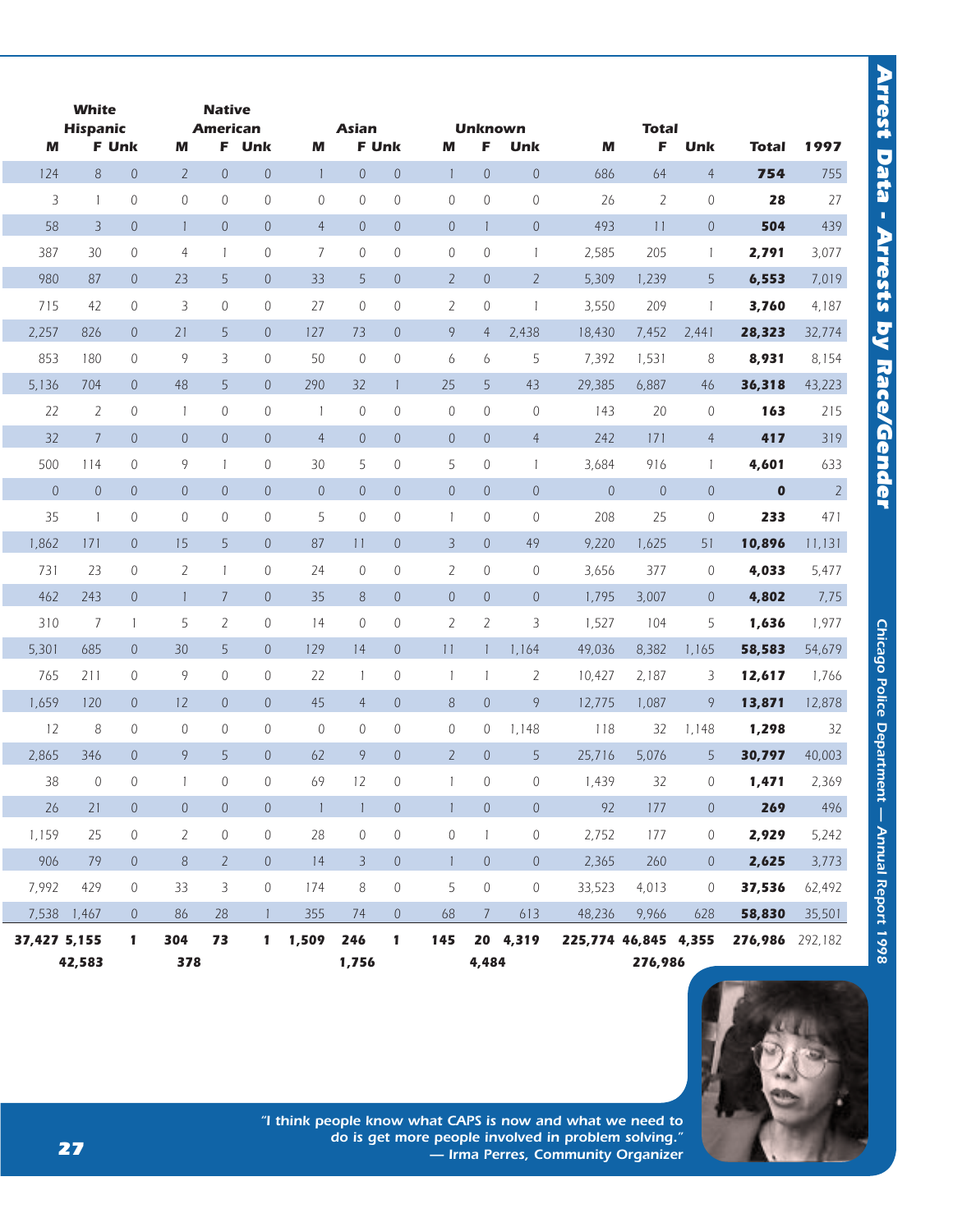## *Traffic Safety*

The number of traffic crashes declined by 2 percent between 1997 and 1998. Fatal crashes, however, rose by 3 percent. Injuries resulting from crashes declined by 12 percent in the case of vehicle occupants, and 5 percent in the case of pedestrians. However, fatalities increased for both occupants and pedestrians: by 3 percent and 4 percent, respectively.

Crashes are caused by a multitude of factors. Failure to yield was the most frequent cause in 1988, accounting for 23 percent of serious (non-Type A) crashes. Each other cause was below 10 percent of the total, ranging from following too closely (10 percent) down to license restrictions (0.07 percent).The largest increase, in percentage terms, was in crashes caused by improper parking (13 percent). The largest decrease was in driving too fast for conditions (-7 percent).

The most common types of fatal crash in 1998 were a vehicle striking a pedestrian (38 percent of fatal crashes) and a vehicle striking another vehicle in traffic (32 percent).

Roadside safety checks are one method used by the Police Department to enforce drunk driving and other traffic safety laws.The Department selects a site for a check based on factors such as past DUI arrest activity, the proximity of alcoholrelated businesses, and public safety considerations. Officers slow the traffic flow and stop cars at regular intervals, speaking with drivers and watching for signs of alcohol use and other violations.

Saturation patrols are similar in purpose to roadside safety checks, but involve roving patrols. Additional police vehicles are assigned to an area identified as a high accident location. Targeted offenses include speeding, unsafe vehicles, DUI and open alcoholic beverages, improper safety belt usage, and violations involving insurance, driver's licenses, license plates, and City stickers.

### *Fig. 16a. Traffic Crashes*

| Cause                        | 1997    | 1998    |
|------------------------------|---------|---------|
| <b>Total crashes</b>         | 173,285 | 170,480 |
| Fatal                        | 206     | 212     |
| Personal injury              | 18.586  | 16,798  |
| Property damage              | 154,493 | 153,470 |
| <b>Total fatalities</b>      | 229     | 235     |
| Occupant fatalities          | 152     | 155     |
| Pedestrian fatalities        | 77      | 80      |
| <b>Total persons injured</b> | 26,766  | 23,730  |
| Occupant injuries            | 23,983  | 21.081  |
| Pedestrian injuries          | 2.783   | 2.649   |

### *Fig. 16b. Traffic Crash Causes and Number*

| Cause                   | 1997    | 1998    |
|-------------------------|---------|---------|
| Failure to yield        | 16,744  | 17,367  |
| Following too closely   | 7,269   | 7,311   |
| Too fast for conditions | 5,386   | 5,035   |
| Disregard controls      | 4,583   | 4,432   |
| Improper turn           | 3,451   | 3,311   |
| Improper lane change    | 3,123   | 3,120   |
| Improper backing        | 3,241   | 3,059   |
| Driver intoxicated      | 2,588   | 2,715   |
| Improper passing        | 1,714   | 1,762   |
| Wrong way/side          | 1,343   | 1,272   |
| Improper parking        | 553     | 626     |
| Evading police vehicle  | 349     | 365     |
| Emergency vehicle       | 268     | 261     |
| Stopped school bus      | 85      | 103     |
| License restrictions    | 38      | 54      |
| Other violations        | 23,615  | 23,844  |
| Type A crashes*         | 98,935  | 95,843  |
| <b>Total</b>            | 173,285 | 170,480 |

\* Type A crashes are minor accidents which involve three or fewer vehicles and result in no injuries.



*"We have to join together . . . say, 'no more guns, no more drugs,' and we have to take a stand and take ownership of our community." — Fr. Michael Pfleger, CAPS Community Partner*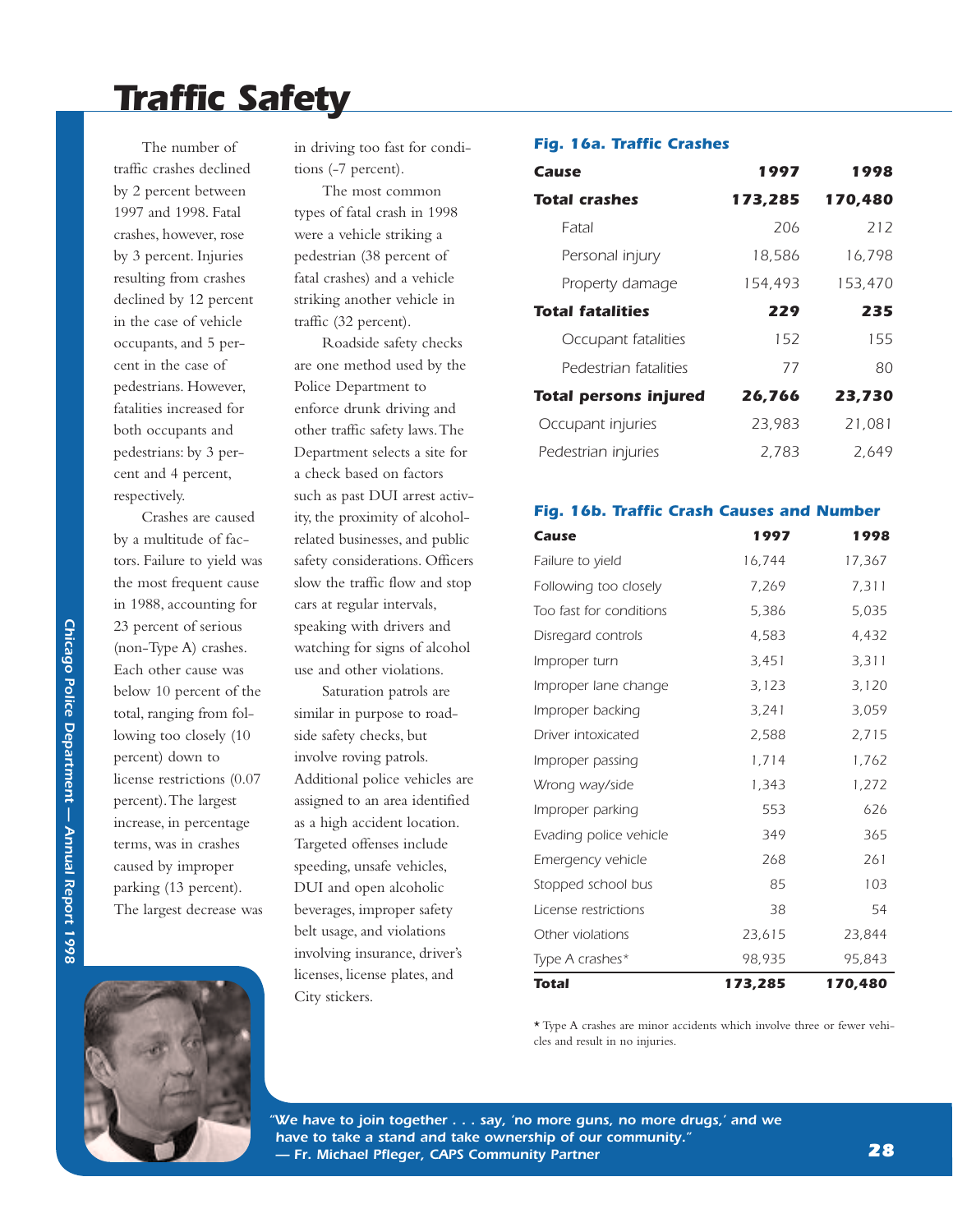### *Fig. 16c. Fatal Crashes by Type*

| Total                                           | 212 |
|-------------------------------------------------|-----|
| Other (struck bicyclist, struck by train, etc.) | 10  |
| Struck pedestrian                               | 80  |
| Struck fixed object                             | 45  |
| Struck motor vehicle in traffic                 | 77  |

7,000 8,000 *Fig. 16d. DUI Arrests 1989 - 1998*



### *Fig. 16e. Roadside Safety Checks*

### *Fig. 16f. Saturation Patrols*

| <b>Violations</b>                | 1997   | 1998   | <b>Violations</b>                | 1997  | 1998  |
|----------------------------------|--------|--------|----------------------------------|-------|-------|
| DUI arrests                      | 248    | 192    | <b>DUI</b> arrests               | 58    | 58    |
| Open liquor                      | 150    | 134    | Open liquor                      | 40    | 24    |
| Seat belt/child restraints       | 812    | 734    | Speeding                         | 1,833 | 1,792 |
| Unsafe vehicles                  | 262    | 284    | Seat belt/child restraints       | 1,199 | 1,575 |
| License violations *             | 832    | 827    | Unsafe vehicles                  | 270   | 294   |
| Insurance violations             | 1,116  | 1,012  | License violations *             | 261   | 353   |
| Other citations **               | 986    | 810    | Insurance violations             | 570   | 759   |
| <b>Total citations issued</b>    | 4,406  | 3,993  | Other citations **               | 1,472 | 1,542 |
| <b>Warnings issued</b>           | 240    | 216    | <b>Total citations issued</b>    | 5703  | 6,397 |
| <b>Total vehicles checked</b>    | 14,211 | 13,570 | <b>Warnings issued</b>           | 48    | 48    |
| No. of Enforcement Activities*** | 28     | 23     | No. of Enforcement Activities*** | 23    | 24    |

\*License violations include Suspended License, Revoked License, Failure to Carry or Produce, and No Driver's License.

\*\*Other citations include Failure to Obey Police, City Vehicle License Violations, State License Plate Violations, and all other citations issued but not individually listed.

\*\*\*This data is based upon the calender year 1998 and not the fiscal years for these grant programs.

These programs are funded by grants from the National Highway Traffic Safety Administration and are administered by the Illinois Department of Transportation, Division of Traffic Safety.



*"We got everyone involved—families, schools, and police—with a common cause—getting our children to school safely." — Frances Oden, Chicago Public School Principal*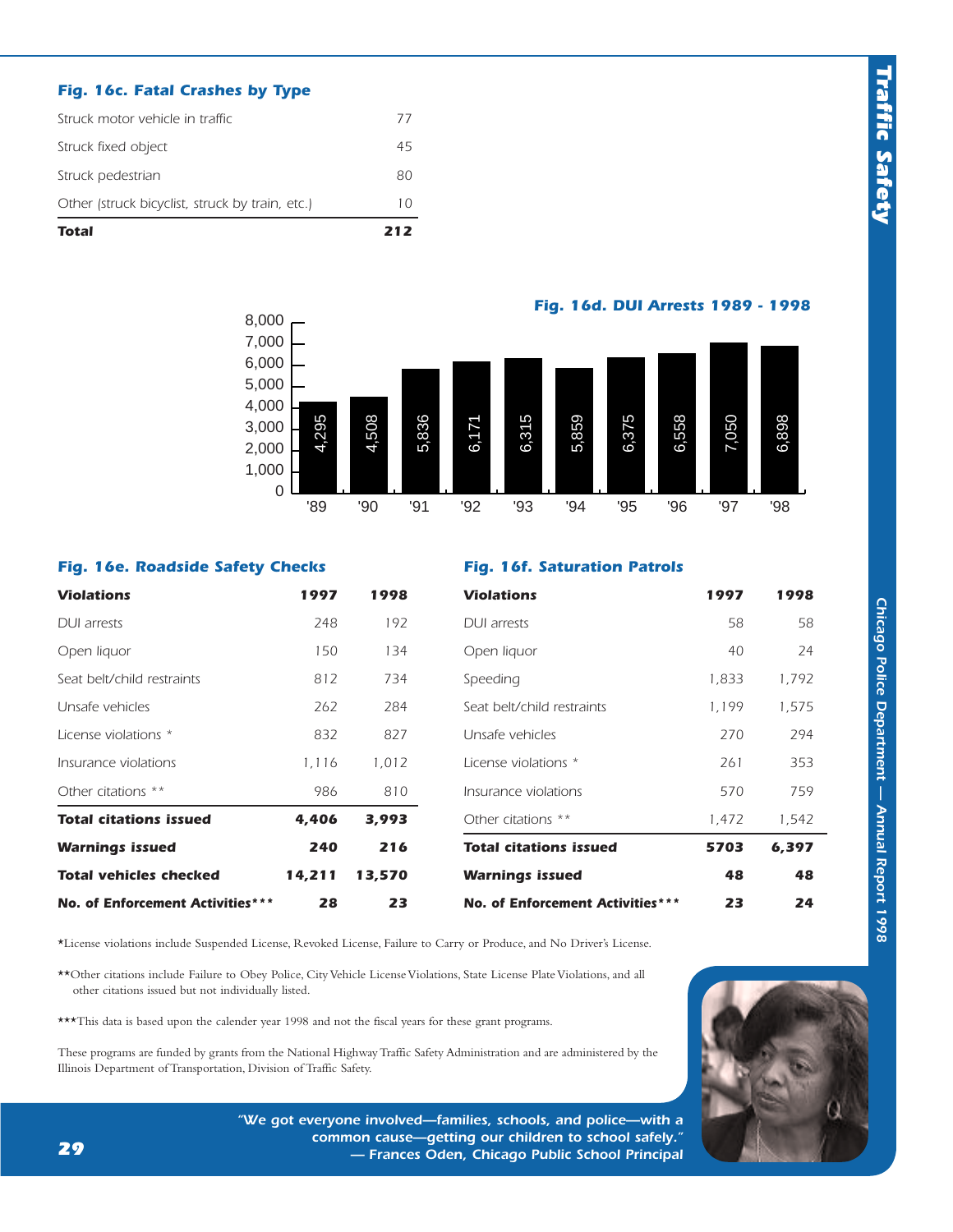## *Youth Investigations Group Activity*

Investigations by the Youth Investigations Group decreased by 2 percent between 1997 and 1998.This decrease was driven by a 3 percent decline in missing persons investigations. Children and familyrelated investigations increased by 2 percent overall, with a substantial increase in child abuse (20 percent) and child abduction (18 percent) investigations.

Two enforcement activities increased, and three decreased, between 1997 and 1998.The two that increased were Juvenile Court subpoenas serviced (7 percent) and weapons recovered (5 percent).The three that decreased were Juvenile Court warrant arrests (-15 percent), Part I Index Crime arrests (-5 percent) and Non-Index Crime arrests, Part II (-11 percent).

The number of juveniles processed by



the Department declined by 7 percent between 1997 and 1998—from 342,471 to 317,259, School absenteeism was the leading disposition in both years, accounting for 38 percent of the total in 1998. Despite the overall decrease, the number of juveniles directed to Criminal Court increased by 43 percent, from 224 to 303 individuals.With the exception of school absenteeism (-3 percent) and curfew arrests (-1 percent), decreases among specific disposition categories were in the

double-digit range, from -11 to -19 percent.

### *Fig. 17a. Youth Investigations*

|                                   | 1997   | 1998   |
|-----------------------------------|--------|--------|
| Missing Persons                   | 25,675 | 24,908 |
| <b>DCFS Hotlines</b>              | 2,224  | 2,011  |
| Child Abduction - Family Related  | 1,164  | 1,378  |
| Child Abuse (physical and sexual) | 957    | 1,147  |
| Sex Offenses - Family Related     | 1,097  | 1,033  |
| Dependent/Neglect                 | 1.046  | 1,026  |
| Child Abandonment                 | 174    | 185    |

### *Fig. 17b. Youth Enforcement Activities*

|                                   | 1997   | 1998   |
|-----------------------------------|--------|--------|
| Juvenile Court Subpoenas Serviced | 45,890 | 49,279 |
| Non-Index Crime Arrests, Part II  | 9.290  | 8.318  |
| Juvenile Court Warrant Arrests    | 6.052  | 5.119  |
| Index Crime Arrests, Part I       | 946    | 902    |
| Weapons Recovered                 | 597    | 628.   |

### *Fig. 17c. Disposition of Juveniles Processed Within Department*

|                                   | 1997    | 1998    |
|-----------------------------------|---------|---------|
| School Absentees (total)          | 124,543 | 121,008 |
| School Absentees (Youth Division) | 60,690  | 53,778  |
| Curfew Arrests (total)            | 65,071  | 64,446  |
| Community Adjustments*            | 36,923  | 30,950  |
| Referred to Agencies              | 26,880  | 22,762  |
| Referred to Family                | 10,043  | 8,188   |
| Directed to Juvenile Court        | 16,964  | 14,859  |
| Directed to Criminal Court        | 303     | 433     |
| Status Offenders**                | 1.013   | 835     |

**Note:**Youths are defined as persons under 17 years of age.

- \* When a youth is taken into custody for a crime, he or she is turned over to a youth investigator, who determines whether the youth will be directed to court or released to a parent or guardian with a community adjustment. Community adjustments provide for follow-up assistance or counseling by a youth investigator or community agency
- \*\* Status offenses are those which, if committed by an adult, would not be crimes. These include running away, truancy, and possession of cigarettes or alcohol.

*"Each year it becomes more evident that our successes are a direct result of the strengths each stakeholder—whether community member, City agency or police—contributes to the partnership." — Assistant Deputy Superintendent Barbara McDonald*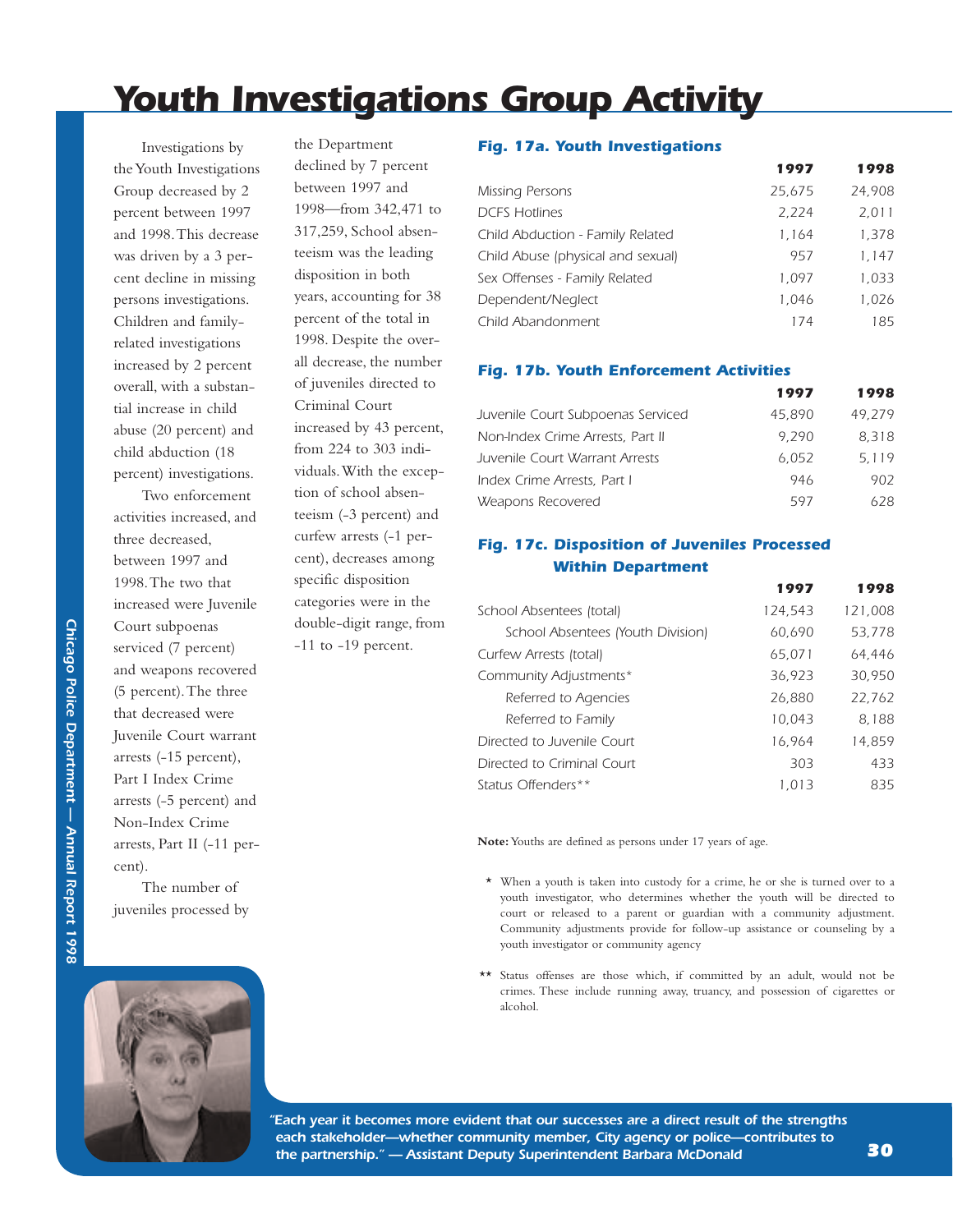## *Calls for Service*

### *Fig. 18b. Incoming Calls Received*

| Total                     | 4,599,273 | 4,900,103 | 9.3%    |
|---------------------------|-----------|-----------|---------|
| Other Calls               | 377.445   | 387.541   | 1.0%    |
| Non-Emergency $-746-6000$ | 657,921   | 691,395   | $5.1\%$ |
| Non-Emergency – MOII      | 47.297    | 50.372    | 6.5%    |
| $9 - 1 - 1$               | 3,516,610 | 3,770,795 | 7.2%    |
|                           | 1997      | 1998      | $%$ chg |

### *Fig. 18c. Other Communications*

|                                        | 1997      | 1998      | $%$ chq |
|----------------------------------------|-----------|-----------|---------|
| <b>Patrol Dispatches</b>               | 2,353,225 | 2,345,307 | $-0.3%$ |
| Alternate Response Section (ARS) calls | 537.439   | 609.387   | 13.4%   |
| <b>ARP Dispatches</b>                  | 157.460   | 161,502   | 2.6%    |
| ARP RD numbers (case reports)          | 152,573   | 157,338   | $3.1\%$ |
| Foreign Language Line calls received   | 31,124    | 36.187    | 16.3%   |
| Total burglar alarm dispatches         | 200.205   | 236.667   | 18.2%   |
| False alarm percentage                 | 98.4%     | 98.9%     |         |

Calls to 911 increased between 1989 and 1993, dipped in 1994 and 1995, and resumed their upward climb in 1996 through 1998.The 1998 total was 7 percent over 1997. Calls to the Department's non-emergency number increased by 5 percent in 1998. In Fig. 19c,"other calls" include administrative calls from the field to the 911 Center, and automatic calls from triggered burglar alarms to the center.These increased by 3 percent between 1997 and 1998.

Patrol dispatches essentially remained at their 1997 level. Alternate Response Program calls—to the Department's non-emergency number increased by 13 percent. Foreign language calls received increased by 16 percent over 1997. Burglar alarm dispatches increased by 18 percent, but almost all (99 percent) proved to be false alarms.





*"Our community is really coming together. We attend beat meetings, try to get to know CAPS personnel and have talked to the Commander about problems and issues in our area." — Kevin Sutton, District Advisory Council Member*

*Fig. 18a. 9-1-1 Calls for Service*

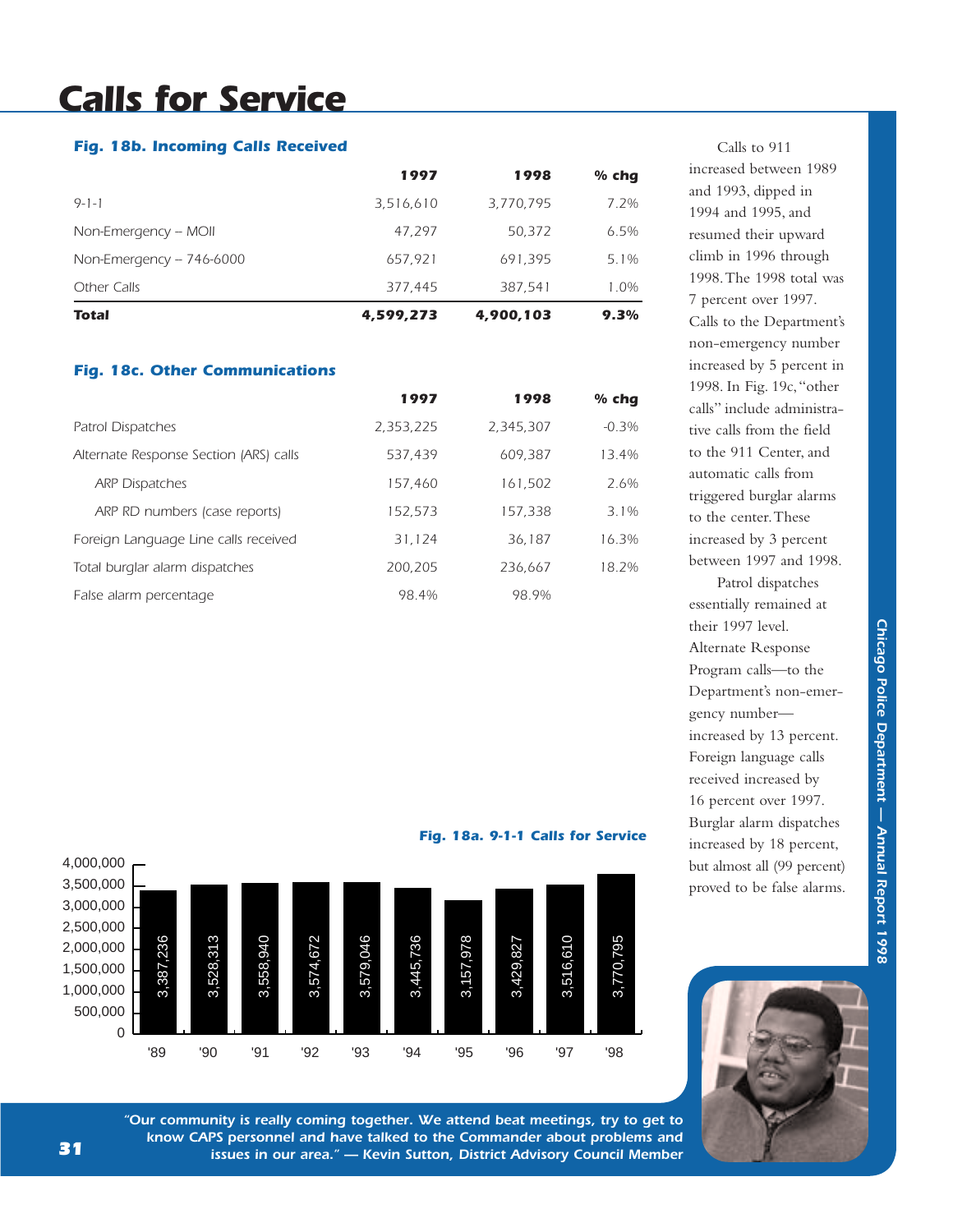## *Education and Training*

The Education and Training Division trained 13 recruit classes in 1998, graduating 821 recruits for the Chicago Police Department.The number of recruits is an increase of 46 percent from the 563 recruits graduated in 1997. Recruits receive 736 hours of training and instruction in the Academy, followed by a 10-week field training program. Recruits are on probation until they reach their one-year service anniversary. In addition to Chicago Police Department recruits, the Education and Training Division trained 169 recruits for suburban police agencies—an increase of 29 percent from the 131 in 1997.

Each year, all sworn personnel are required to pass a State of Illinois Course of Fire with their duty weapon and optional duty weapon, if applicable. Firearms training and qualification are conducted at each of the five area headquarters firing ranges and at the Training Academy.

### *Fig. 19. Education and Training*

| <b>Types of Training</b>       | <b>Number of Trainees</b> |
|--------------------------------|---------------------------|
| <b>Total Recruits</b>          | 990                       |
| Chicago                        | 821                       |
| Suburban                       | 169                       |
| <b>CHA</b>                     | 0                         |
|                                |                           |
| In-Service                     | 5,082                     |
| Pre-Service                    | 700                       |
| Civilian                       | 337                       |
| Retreads/Retrainees            | 66                        |
| Specialized (outside agencies) | 0                         |
|                                |                           |
| <b>Total Firearms Training</b> | 19,160                    |
| Chicago                        | 18,495                    |
| Outside agencies using range   | 665                       |
| Total                          | 26,335                    |



*"Somebody who has been made aware of a gang situation [at a beat meeting] has a better handle on how to deal with it . . . if you don't know what's going on, then you're going to be in trouble." — Freddie Calix, CAPS Community Partner*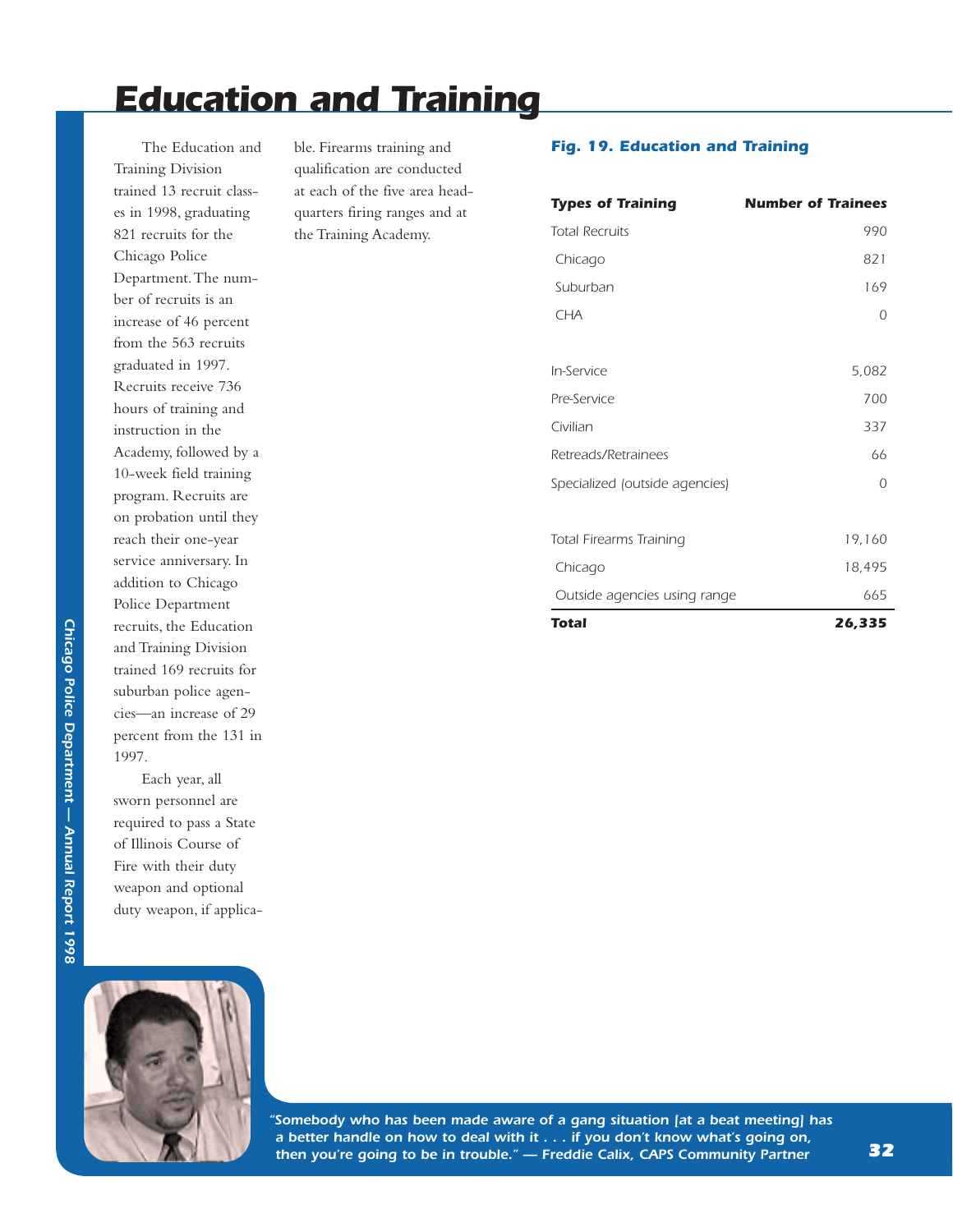## *Budget*

### *Fig. 20. Annual Appropriations*

| Capital Equipment Note                        | \$14,490,801<br>\$912,301,690 | \$4,170,000<br>\$894,022,327 |
|-----------------------------------------------|-------------------------------|------------------------------|
|                                               |                               |                              |
| Physical Exams for Recruits and Promotions    | \$1,420,145                   | \$1,435,145                  |
| Employee Medical (d)                          | \$5,550,000                   | \$5,550,000                  |
| Contingencies                                 | \$52,500                      | \$45,000                     |
| Improvements (buildings)                      | \$50,000                      | \$25,000                     |
| Equipment (excluding capital equipment)       | \$408,211                     | \$273,775                    |
| Commodities <sup>(c)</sup>                    | \$8,460,424                   | \$7,781,231                  |
| Travel                                        | \$176,842                     | \$52,422                     |
| Contractual Services <sup>(b)</sup>           | \$18,322,950                  | \$13,822,474                 |
| Personnel Services (salaries, wages etc.) (a) | \$863,369,817                 | \$860,867,280                |
|                                               | 1997                          | 1998                         |

(a) Includes Corporate, Midway and O'Hare funds

(b) Rental and repairs of equipment; professional and technical services; utilities; etc.

(c) Repair parts, material supplies, etc.

(d) Cost and administration of hospital and medical expenses for employees injured on duty who are not covered under worker's compensation.

The Police Department's 1998 appropriation totaled some \$894 million—a 2 percent decrease from the 1997 figure. Although personnel costs declined by 3 percent in absolute terms, they increased as a percent of total appropriations, from 95 percent in 1997 to 96 percent in 1998.These costs include salaries, wages, and benefits for sworn and civilian employees.

All other appropriation categories decreased in absolute dollar amounts between 1997 and 1998, with the exception of physical exams for recruits and promotions.This item increased by 6 percent; it is recalled that the number of recruits increased by 46 percent in 1998.



*"If you know your neighbors, you're not alone and you have a much stronger base to work from." — Diane Walsh, CAPS Community Partner*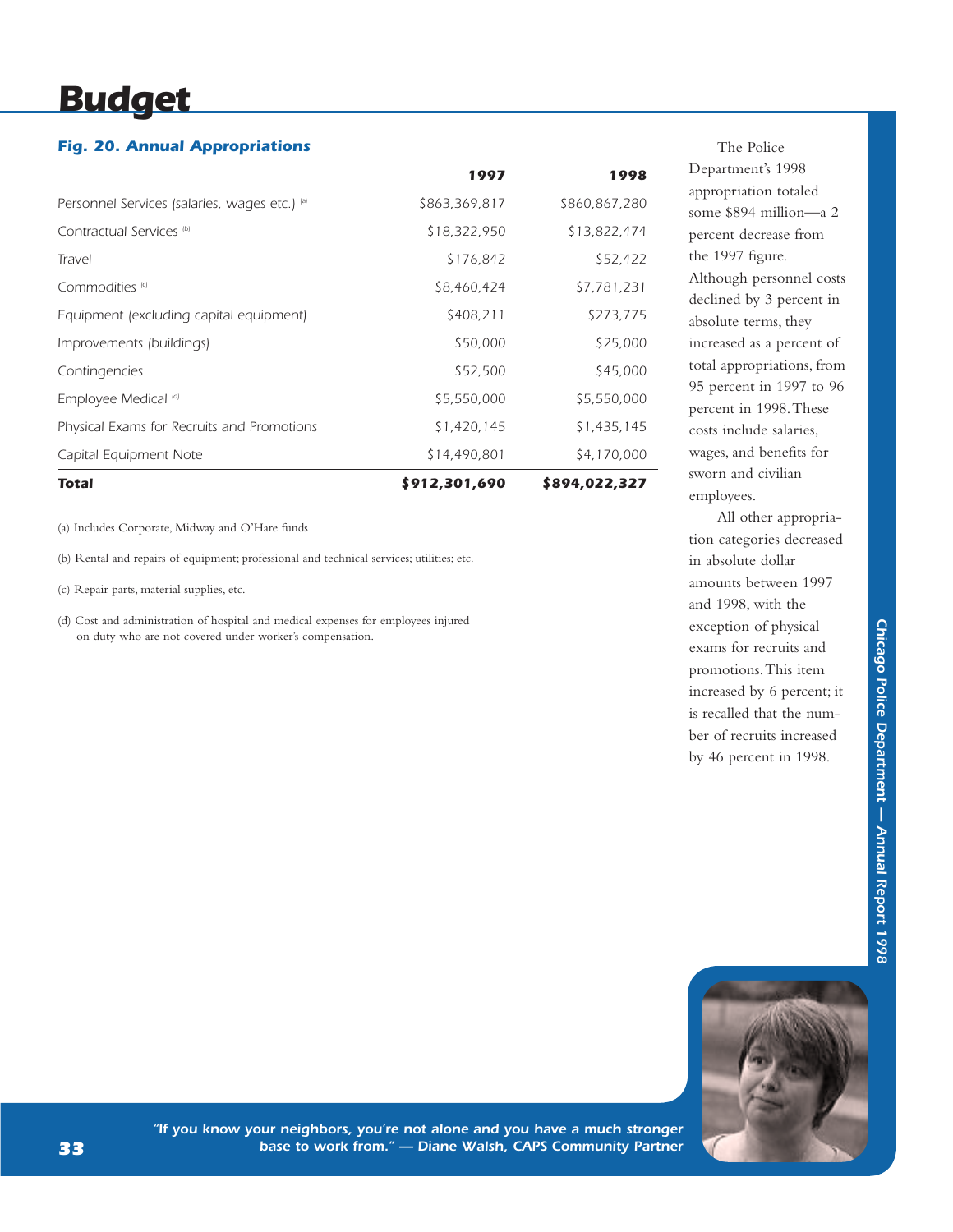### *Personnel*

The Chicago Police Department had 16,561 members at the end of 1998, virtually the same number as in 1997.There was, however, a 6 percent decline in civilian employees.At the end of 1998, 30 percent of all Department members were women, and 44 percent were classified as minorities—Black, Hispanic, Asian, or Native American.These are approximately the same percentages as in 1997.

### *Fig. 21a. Salary Schedule - Sworn Members*

| <b>Title</b>                |                 | <b>Salary</b>  |
|-----------------------------|-----------------|----------------|
| Superintendent              |                 | \$130,812      |
| First Deputy Superintendent |                 | \$123,612      |
| Deputy Superintendent       |                 | \$117,372      |
|                             | <b>Starting</b> | <b>Maximum</b> |
| Chief                       | \$87,078        | \$115,896      |

| <u>criier</u>                                                                | Y01,U76  | 3115,870  |
|------------------------------------------------------------------------------|----------|-----------|
| Assistant Deputy Superintendent,<br>Deputy Chief, Executive Assistant        | \$79,920 | \$106,356 |
| Commander, Director, Administrative Assistant,<br>Administrator, Coordinator | \$77,232 | \$101,724 |
| Captain, Watch Commander                                                     | \$57,492 | \$82,854  |
| Lieutenant                                                                   | \$52,212 | \$76.992  |
| Sergeant                                                                     | \$46,152 | \$68,880  |
| Detective, Youth Officer, Patrol Specialist                                  | \$39,954 | \$60,846  |
| Police Officer                                                               | \$33,522 | \$57,888  |

| Fig. 21b. Personnel |        | Fig. 21c. Personnel by Gender |                  |        |        |
|---------------------|--------|-------------------------------|------------------|--------|--------|
|                     | 1997   | 1998                          |                  | male   | female |
| Sworn and Exempt    | 13.439 | 13,484                        | Sworn and Exempt | 10.797 | 2,687  |
| Civilian            | 2.071  | 1.945                         | Civilian         | 762    | 1.183  |
| Crossing Guard      | 1.137  | 1.132                         | Crossing Guard   | 61     | 1.071  |
| Total               | 16.647 | 16.561                        | Total            | 11.620 | 4.941  |

### *Fig. 22d. Personnel by Race*

|                  | White | <b>Black</b> | <b>Asian</b> | Nat.Am.          | <b>Hispanic</b> |
|------------------|-------|--------------|--------------|------------------|-----------------|
| Sworn and Exempt | 8.378 | 3.435        | 156          | 29               | 1.486           |
| Civilian         | 538   | 1.177        | 48           | 3                | 179             |
| Crossing Guards  | 409   | 613          | 4            | $\left( \right)$ | 106             |
| <b>Total</b>     | 9,325 | 5,225        | 208          | 32               | 1,771           |

*"Right across the street was a drug house. It took a little time, but working together with the community and police, we were able to dry that house up and move them on." — Robert Washington, CAPS Community Partner*

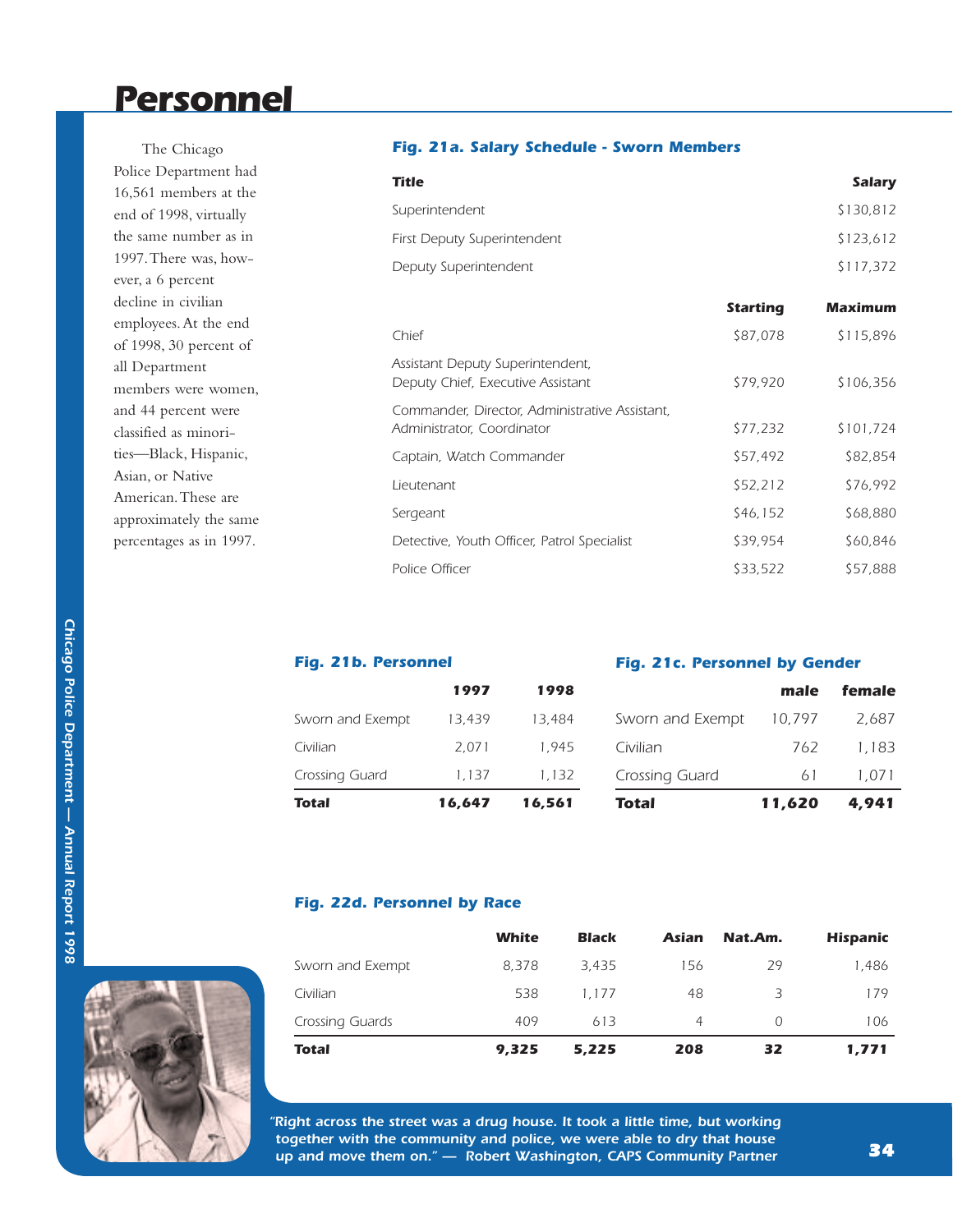## *Fleet Inventory*

### *Fig. 22. Fleet Inventory*

| Marked                            | 1,675 | 1,833 |
|-----------------------------------|-------|-------|
| Unmarked                          | 1,315 | 1,348 |
| Coverts                           | 272   | 263   |
| Motorcycles, all-purpose vehicles | 169   | 123   |
| Squadrols                         | 100   | 98    |
| Prisoner minivans                 | 32    | 26    |
| Vans, R-trucks, parts trucks      | 27    | 26    |
| Suburbans and Blazers             | 24    | 24    |
| Utility vehicles                  | 24    | 23    |
| <b>Trailers</b>                   | 23    | 20    |
| Station wagons                    | 31    | 19    |
| Canine vans                       | 15    | 15    |
| Prisoner vans                     | 15    | 14    |
| Generators                        | 8     | 8     |
| <b>Boats</b>                      | 5     | 5     |
| <b>Total</b>                      | 3,735 | 3,845 |

The Department's fleet included 3,845 vehicles in 1998, an increase of 3 percent over 1997.The most common vehicles in 1998 were marked squad cars (48 percent of the fleet) and unmarked squad cars (35 percent).While the number of marked squad cars represented a significant increase over 1997 (9 percent), the number of unmarked squad cars represented a more modest increase (3 percent). In percentage terms, the largest 1998 decrease was in motorcycles/all-purpose vehicles (27 percent).



*"Community policing in Chicago is unique. It's not just a program—it's the way we police. It's the police, other City agencies, and the public coming together and forming a partnership to address chronic crime and disorder in the community." — Assistant Deputy Superintendent Janet Peska*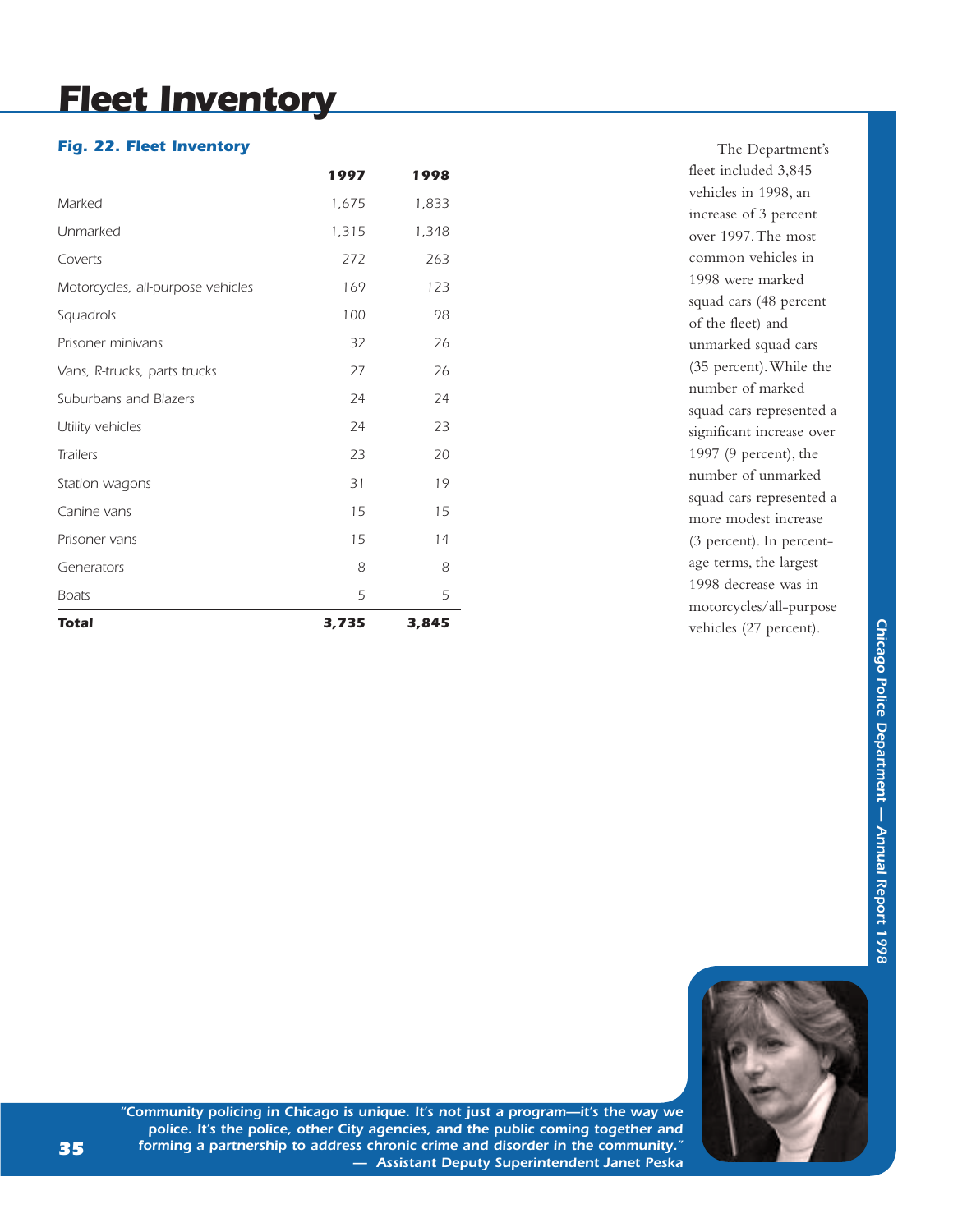## *Allegations of Misconduct*

Allegations of misconduct by Department members are investigated by the Internal Affairs Division (IAD), or, in the case of complaints alleging excessive force or offduty domestic or neighborhood disputes, by the Office of Professional Standards (OPS).A Complaint Register (CR) number is issued whenever a complaint is received. Each complaint is investigated, and a determination is made as to whether there is sufficient evidence to sustain the allegation and take disciplinary action.



### *Fig. 23a. Internal Affairs*

|                                       | Investigation    | <b>Sustained</b> |
|---------------------------------------|------------------|------------------|
| <b>Allegations</b>                    | <b>Initiated</b> | Finding*         |
| Operation/Personnel Violations        | 2,221            | 555              |
| Civil Rights Violations               | 754              | 11               |
| Traffic (non-bribery/excessive force) | 498              | 106              |
| Verbal Abuse                          | 651              | 20               |
| Conduct Unbecoming (off-duty)         | 732              | 223              |
| Arrest/Lock-up Procedures             | 374              | 86               |
| Commission of a Crime                 | 459              | 47               |
| Civil Suits                           |                  | $\Omega$         |
| Alcohol Abuse                         | 24               | 11               |
| Drug/Substance Abuse                  | 24               | 24               |
| Bribery/Official Corruption           | 39               | 3                |
| Supervisory Responsibilities          | 1                | $\cap$           |
| Total                                 | 5,778            | 1,086            |

\* Some investigations classified as "sustained" reflect cases initiated in a prior year.

### *Fig. 23b. Recommended Disciplinary Actions in Sustained Cases — IAD and OPS\**

|                                    | 1997  | 1998  |
|------------------------------------|-------|-------|
| Reprimand                          | 503   | 461   |
| Suspended 1 to 5 days              | 917   | 848   |
| Suspended 6 to 15 days             | 160   | 125   |
| Suspended 16 to 30 days            | 103   | 61    |
| Suspended over 30 days             | 9     | 4     |
| Separated from the Department      | 68    | 50    |
|                                    |       |       |
| Total                              | 1,760 | 1,549 |
| Violation noted, no action         | 154   | 196   |
| Summary Punishment Action Request  |       | 4.466 |
| Hold - Penalty Not Served          |       | 119   |
| Resigned while under investigation | 220   | 149   |

\* Includes disciplinary actions on cases from prior years.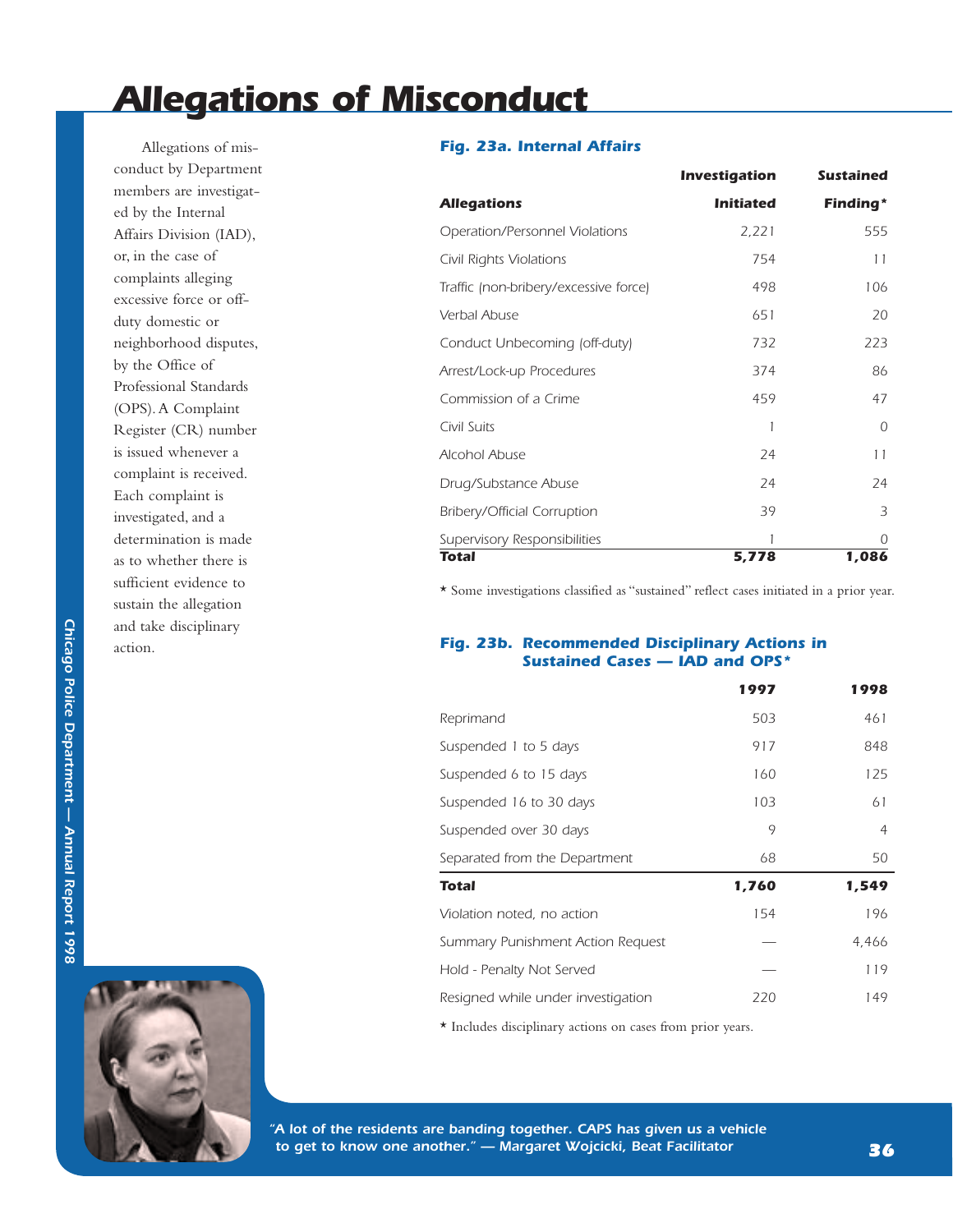### *Fig. 23c. Excessive Force Complaints (Office of Professional Standards)*

|                               | 1997  | 1998  |
|-------------------------------|-------|-------|
| Complaints retained by OPS    | 3,115 | 2,857 |
| Complaint Registers completed | 3,108 | 2,799 |
| Unfounded <sup>[a]</sup>      | 508   | 703   |
| Exonerated <sup>(b)</sup>     | 46    | 60    |
| Not sustained <sup>(c)</sup>  | 2.254 | 1,833 |
| Sustained <sup>(d)</sup>      | 300   | 203   |

**Note:** Some cases are carried over from CR numbers issued in prior years.

(a) Unfounded:The complaint was not based on facts as shown by the investigation, or the reported incident did not occur.

(b) Exonerated:The incident occurred, but the action taken by the officer(s) was deemed lawful, reasonable and proper."

(c) Not sustained:The allegation is supported by insufficient evidence which could not be used to prove or disprove the allegation.

(d) Sustained:The allegation was supported by sufficient evidence to justify disciplinary action.



*" People once had an attitude that, 'there is nothing I can do,' but they are seeing that through CAPS, they can get involved and and they can make a difference.' " — Rev. Spencer Jones, CAPS Community Partner*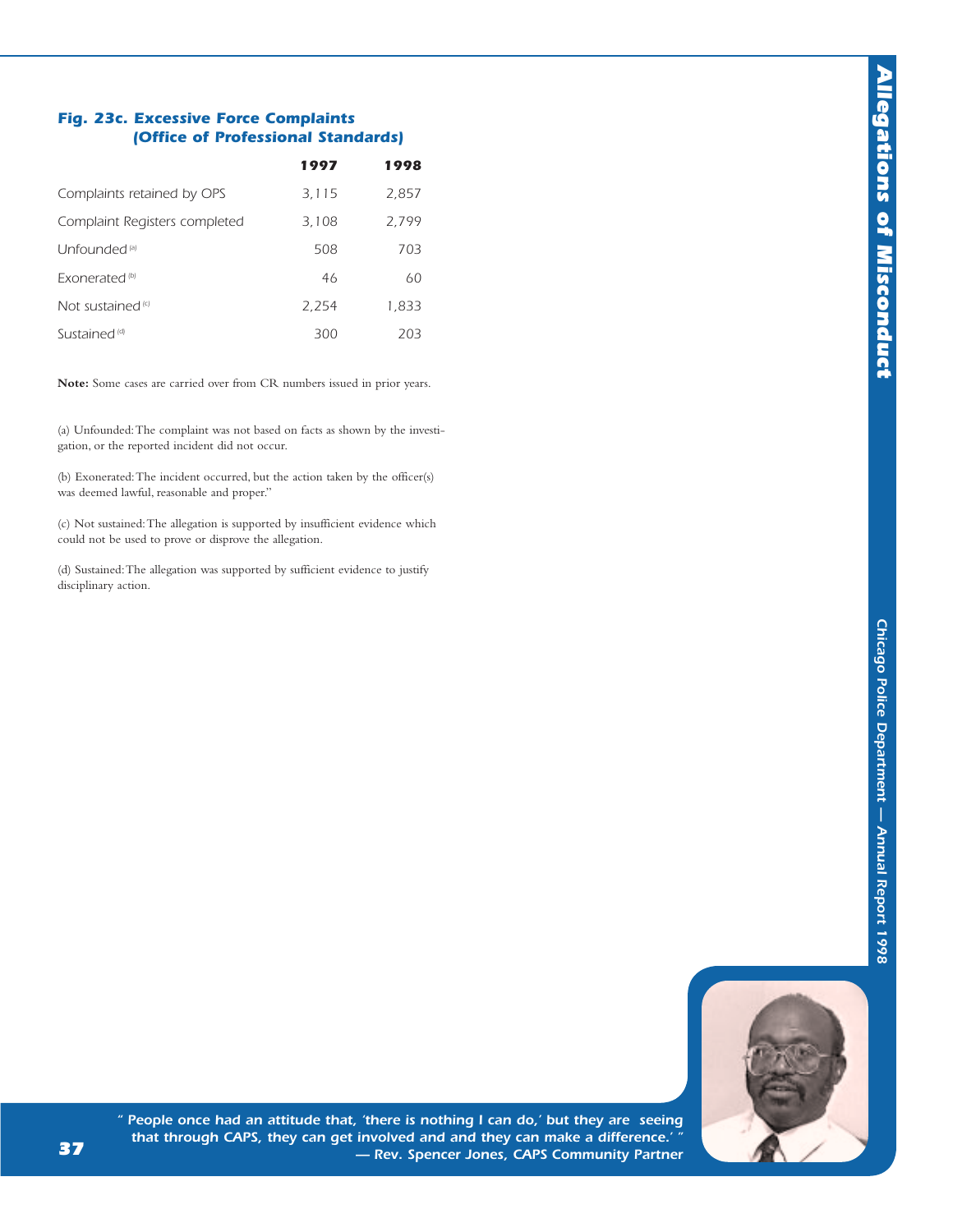### *For More Information*

For more information about the Chicago Police Department, the Chicago Alternative Policing Strategy (CAPS), and the material in this report, please contact:

> Chicago Police Department Research and Development Division 1121 South State Street Chicago, Illinois 60605 312-747-6204 312 747-1989 (fax) police@ci.chi.il.us

You may also visit the Department's website on the Internet at:

www.ci.chi.il.us/CommunityPolicing

The quotes found along the bottom of this annual report were taken from the Chicago Police Department's television program, *Chicago CrimeWatch*. The show features stories of courage and commitment and provides real-life examples of the police and community working together for safer neighborhoods.The program airs five times daily on cable channels 23 and 49 at 1:30 a.m., 9:30 a.m., 1:30 p.m., 7:30 p.m., and 11:30 p.m. New episodes are featured every two weeks.